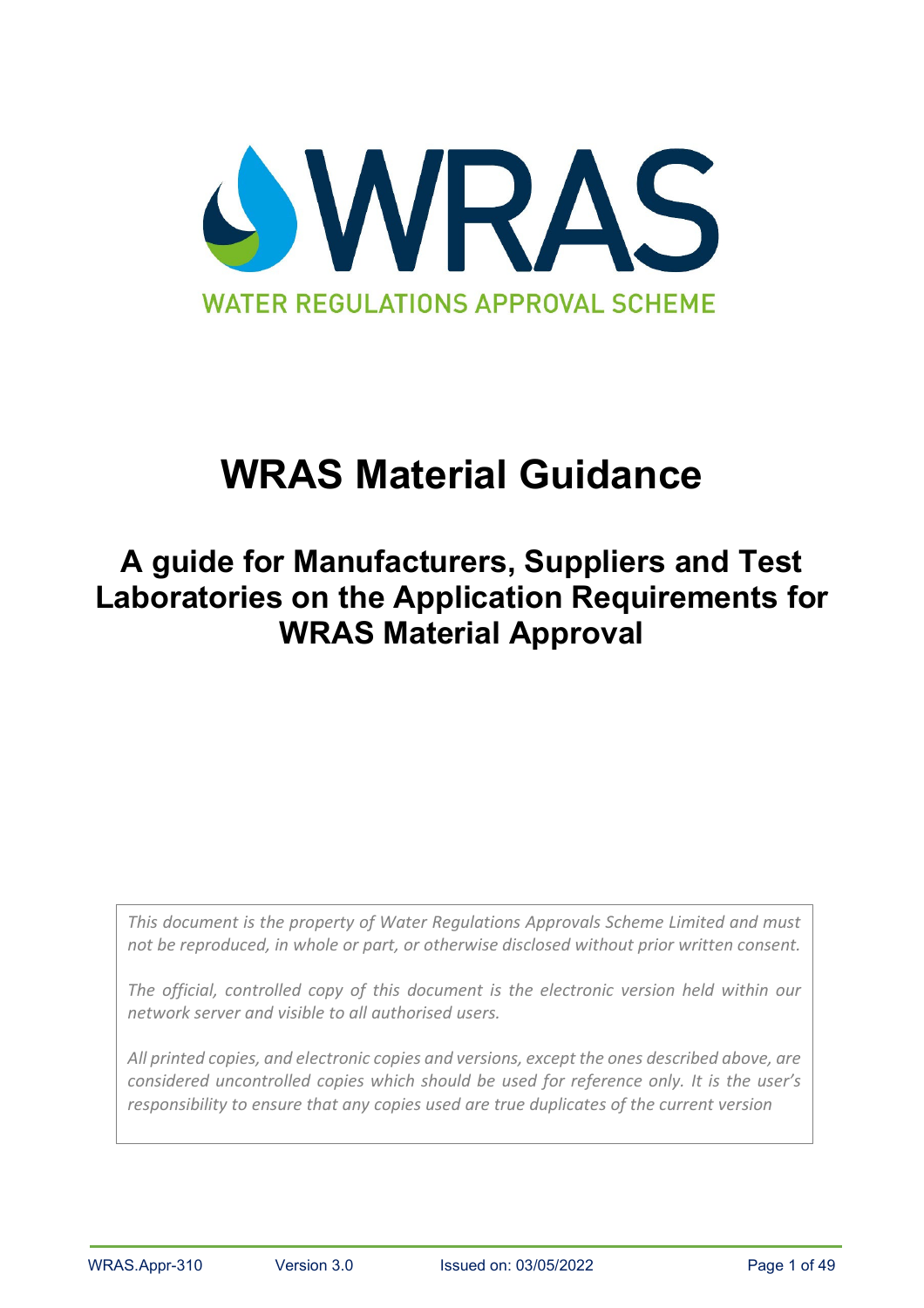

<span id="page-1-0"></span>

| <b>WRAS Materials Approval Guidance Version Control</b> |                   |                                                                                                                                                                                           |  |  |  |  |  |  |
|---------------------------------------------------------|-------------------|-------------------------------------------------------------------------------------------------------------------------------------------------------------------------------------------|--|--|--|--|--|--|
| Version                                                 | <b>Issue Date</b> | Summary of change(s)                                                                                                                                                                      |  |  |  |  |  |  |
| WRAS.Appr-301<br>Ver 1.0                                | 12/12/2020        | Conversion of WRAS Material Guidance version 4.4: (issued 21 <sup>st</sup><br>November 2026) to the Water Regulations Advisory Scheme:<br>Approvals Scheme document format: WRAS.Appr-310 |  |  |  |  |  |  |
|                                                         |                   | Removal of the provision of a reminder of expiry to secondary<br>approval holders                                                                                                         |  |  |  |  |  |  |
|                                                         |                   | Change of nomenclature from WRAS Ltd to WRAS Approvals                                                                                                                                    |  |  |  |  |  |  |
|                                                         |                   | Requirements for test Laboratories to be recognised by WRAS<br>added (#203)                                                                                                               |  |  |  |  |  |  |
| Ver 2.0                                                 | 01/04/2021        | Document re-issued in the name of the new legal entity:<br>Water Regulations Approval Scheme Limited                                                                                      |  |  |  |  |  |  |
| Ver 2.1                                                 | 21/04/2021        | Correction of misnumbering of the notes under Table 1:<br>Note #5 now reads: "Only where the GMO performed on the<br>Approved Material have a result of >1.7mg/l'"                        |  |  |  |  |  |  |
| Ver 2.2                                                 | 28/04/2021        | Correction of pagination                                                                                                                                                                  |  |  |  |  |  |  |
| Ver 3.0                                                 |                   | a) Addition of revision history<br>b) paragraph #108: Reference to WRAS guidance used when<br>reporting solvent cement testing reports updated                                            |  |  |  |  |  |  |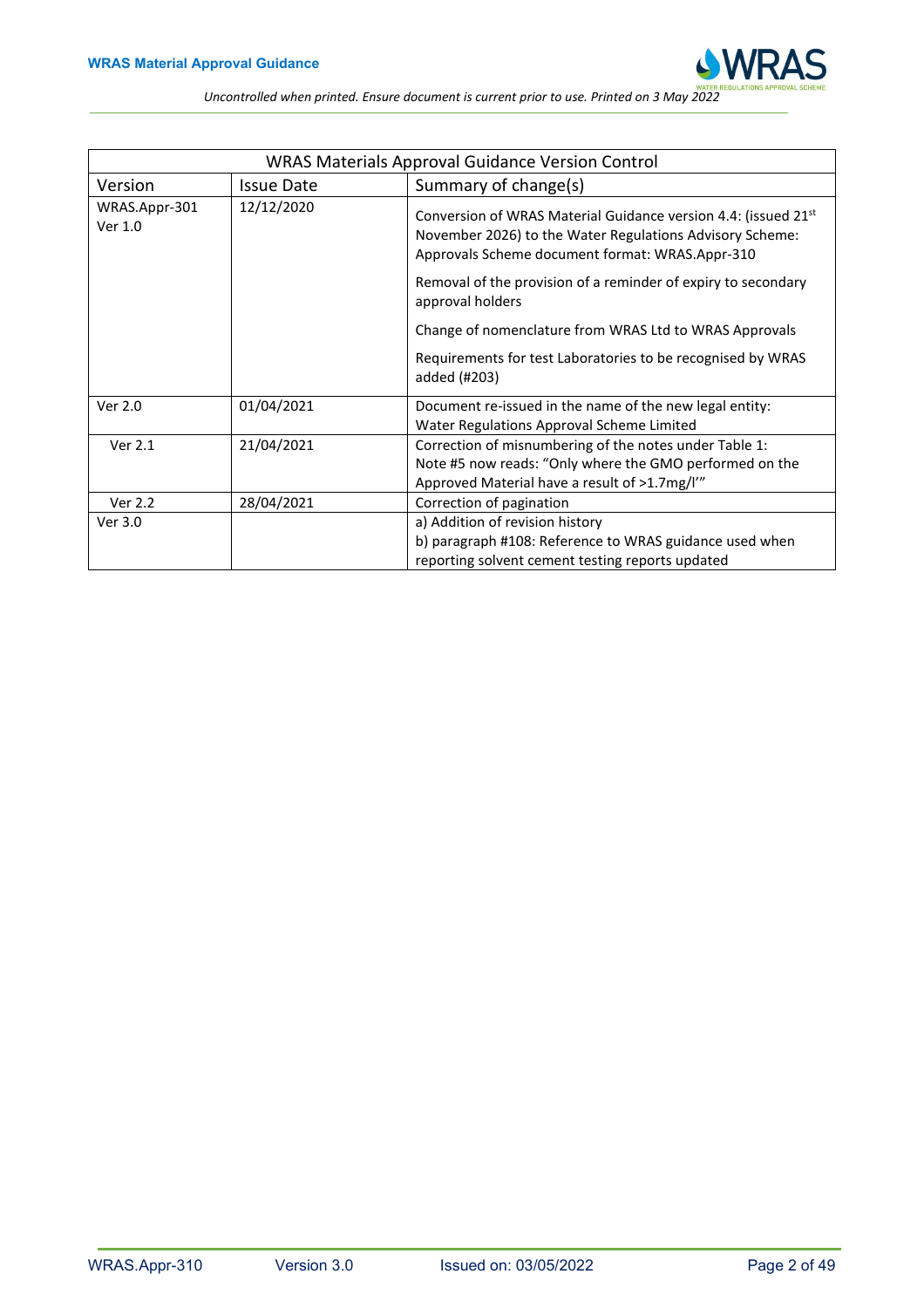

## *Table of Contents*

|                                                                                                        | 8  |
|--------------------------------------------------------------------------------------------------------|----|
|                                                                                                        |    |
|                                                                                                        |    |
|                                                                                                        |    |
|                                                                                                        | 9  |
|                                                                                                        |    |
|                                                                                                        | 10 |
| Directory Entries, Alterations/Additions, Secondary Approvals & Components Manufactured                |    |
|                                                                                                        | 11 |
|                                                                                                        |    |
|                                                                                                        |    |
|                                                                                                        |    |
|                                                                                                        |    |
|                                                                                                        |    |
|                                                                                                        |    |
|                                                                                                        |    |
|                                                                                                        |    |
| <b>Test Requirements</b>                                                                               | 13 |
|                                                                                                        |    |
|                                                                                                        | 13 |
|                                                                                                        |    |
|                                                                                                        |    |
|                                                                                                        | 14 |
|                                                                                                        |    |
|                                                                                                        |    |
| Change to the site of manufacture affecting and existing approval __________________________________15 |    |
|                                                                                                        |    |
|                                                                                                        |    |
|                                                                                                        |    |
|                                                                                                        |    |
|                                                                                                        |    |
|                                                                                                        |    |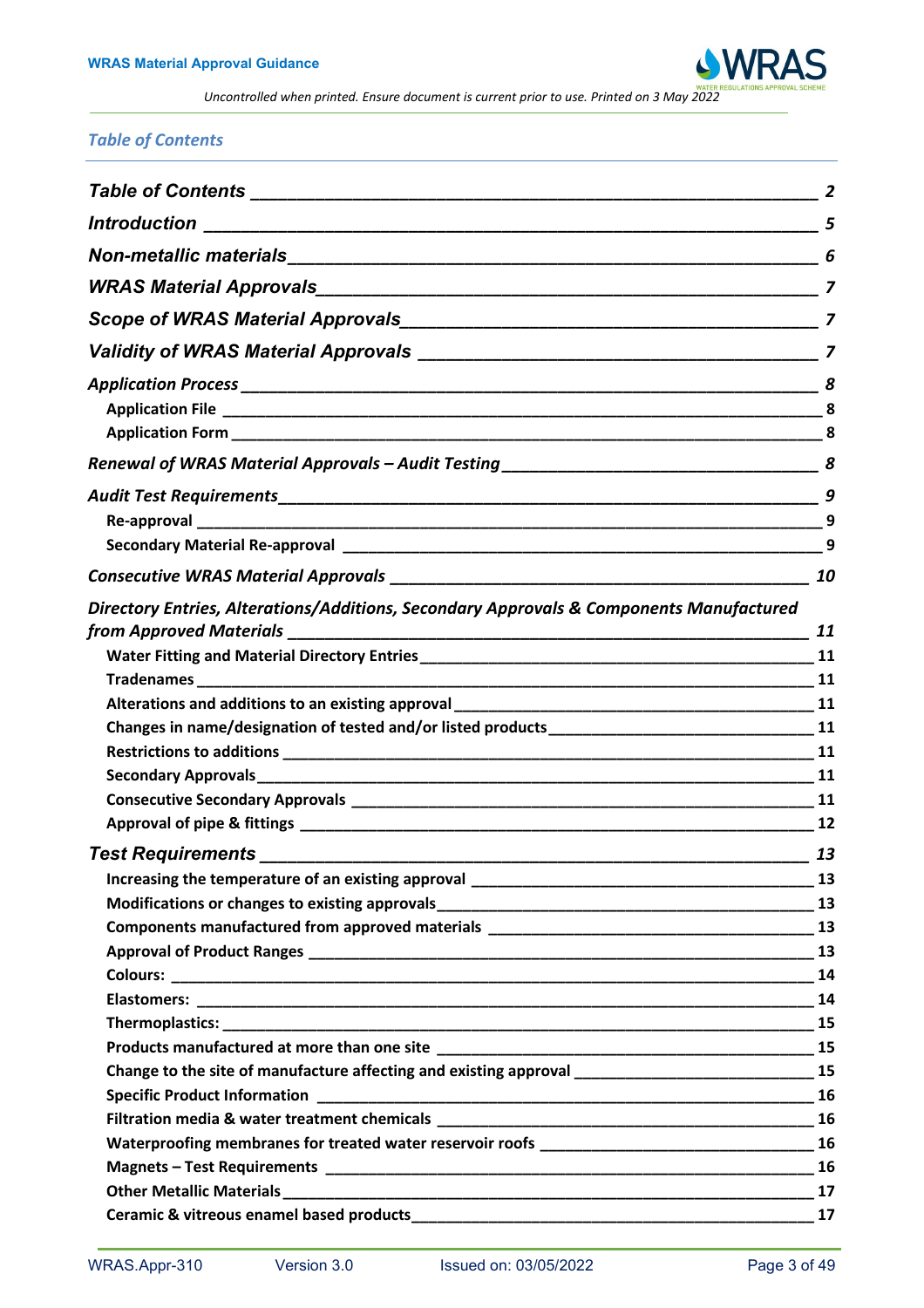

| Biocides/Active substances (Materials incorporating a biocide with one or more active ingredient(s))17  |    |
|---------------------------------------------------------------------------------------------------------|----|
|                                                                                                         | 18 |
|                                                                                                         | 19 |
|                                                                                                         |    |
|                                                                                                         | 19 |
|                                                                                                         |    |
|                                                                                                         | 19 |
|                                                                                                         |    |
|                                                                                                         | 20 |
|                                                                                                         |    |
|                                                                                                         |    |
|                                                                                                         | 21 |
|                                                                                                         |    |
|                                                                                                         |    |
|                                                                                                         |    |
| Non-standard curing conditions (other than those specified in clause 7 of BS 6920-2.1) 22               |    |
|                                                                                                         | 23 |
|                                                                                                         |    |
|                                                                                                         |    |
|                                                                                                         |    |
|                                                                                                         |    |
| Product samples prepared on site: witnessed by test laboratory staff. _______________________________25 |    |
|                                                                                                         |    |
|                                                                                                         |    |
|                                                                                                         | 27 |
|                                                                                                         |    |
|                                                                                                         | 27 |
|                                                                                                         |    |
|                                                                                                         |    |
|                                                                                                         |    |
|                                                                                                         |    |
|                                                                                                         |    |
|                                                                                                         |    |
|                                                                                                         |    |
|                                                                                                         |    |
|                                                                                                         |    |
|                                                                                                         |    |
|                                                                                                         |    |
|                                                                                                         |    |
|                                                                                                         | 32 |
|                                                                                                         |    |
|                                                                                                         |    |
|                                                                                                         |    |
|                                                                                                         |    |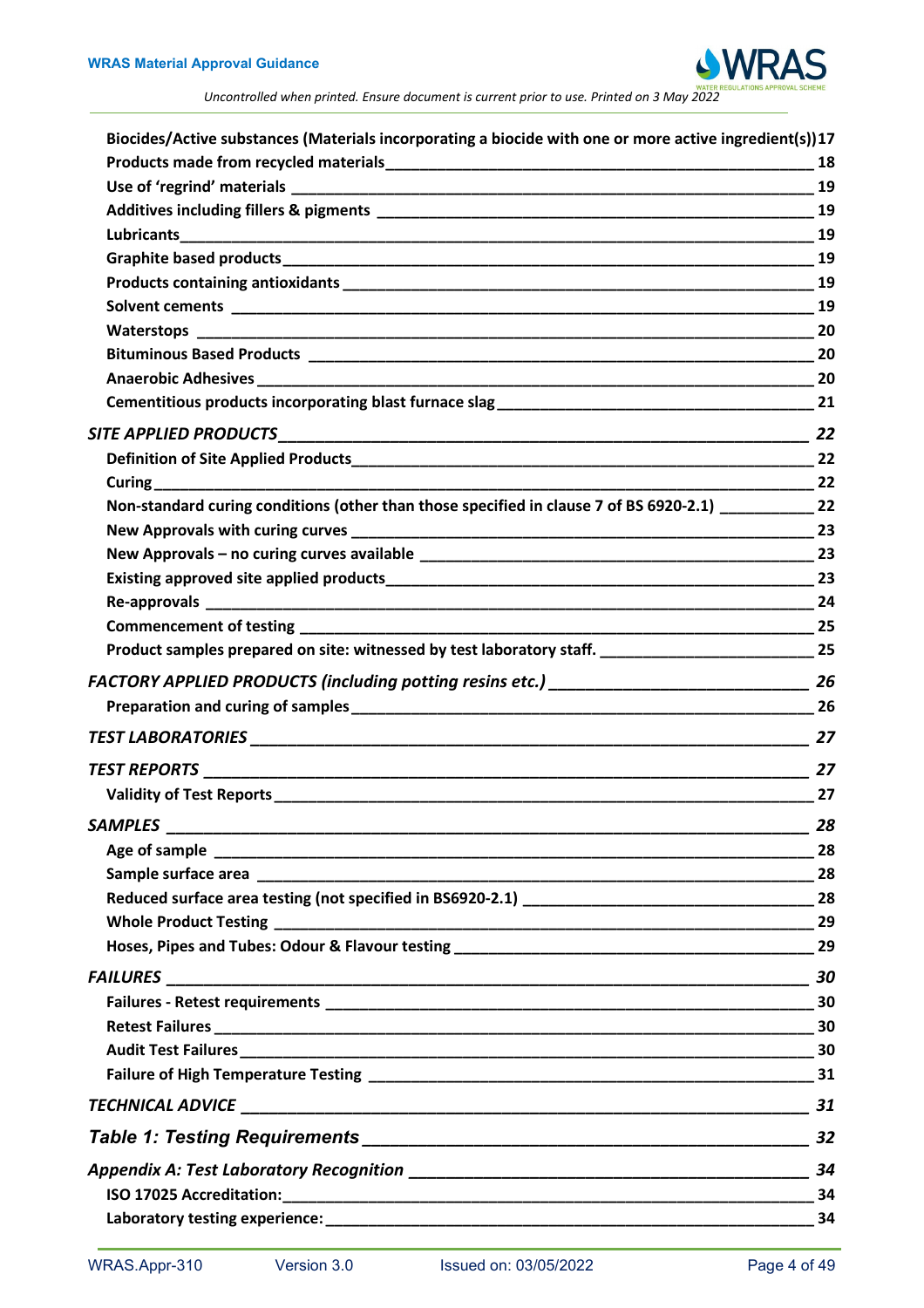

|                                           | 40  |
|-------------------------------------------|-----|
|                                           |     |
|                                           | 40  |
|                                           |     |
|                                           |     |
|                                           | 42  |
|                                           |     |
|                                           |     |
|                                           |     |
|                                           | -42 |
| <b>APPENDIX C-AUDIT TEST REQUIREMENTS</b> | 43  |

## <span id="page-4-0"></span>*Introduction*

1 A Water Regulations Approval Scheme Limited (WRAS) Material Approval demonstrates that a product satisfies the requirements of Schedule 2 Paragraph 2 (1) of the Water Supply (Water Fittings) Regulations 1999, Scottish Water Byelaws 2004 & the Water Supply (Water Fittings) Regulations (Northern Ireland) 2009.

*….'no material or substance, either alone or in combination with any other material or substance or with the contents of any water fitting of which it forms a part, which causes or is likely to cause contamination of water shall be used in the construction, installation, renewal, repair or replacement of any water fitting which conveys or receives, or may convey or receive, water supplied for domestic or food production purposes.' ….*

2 The Regulations are typically in effect between the boundary of a property and the point of discharge.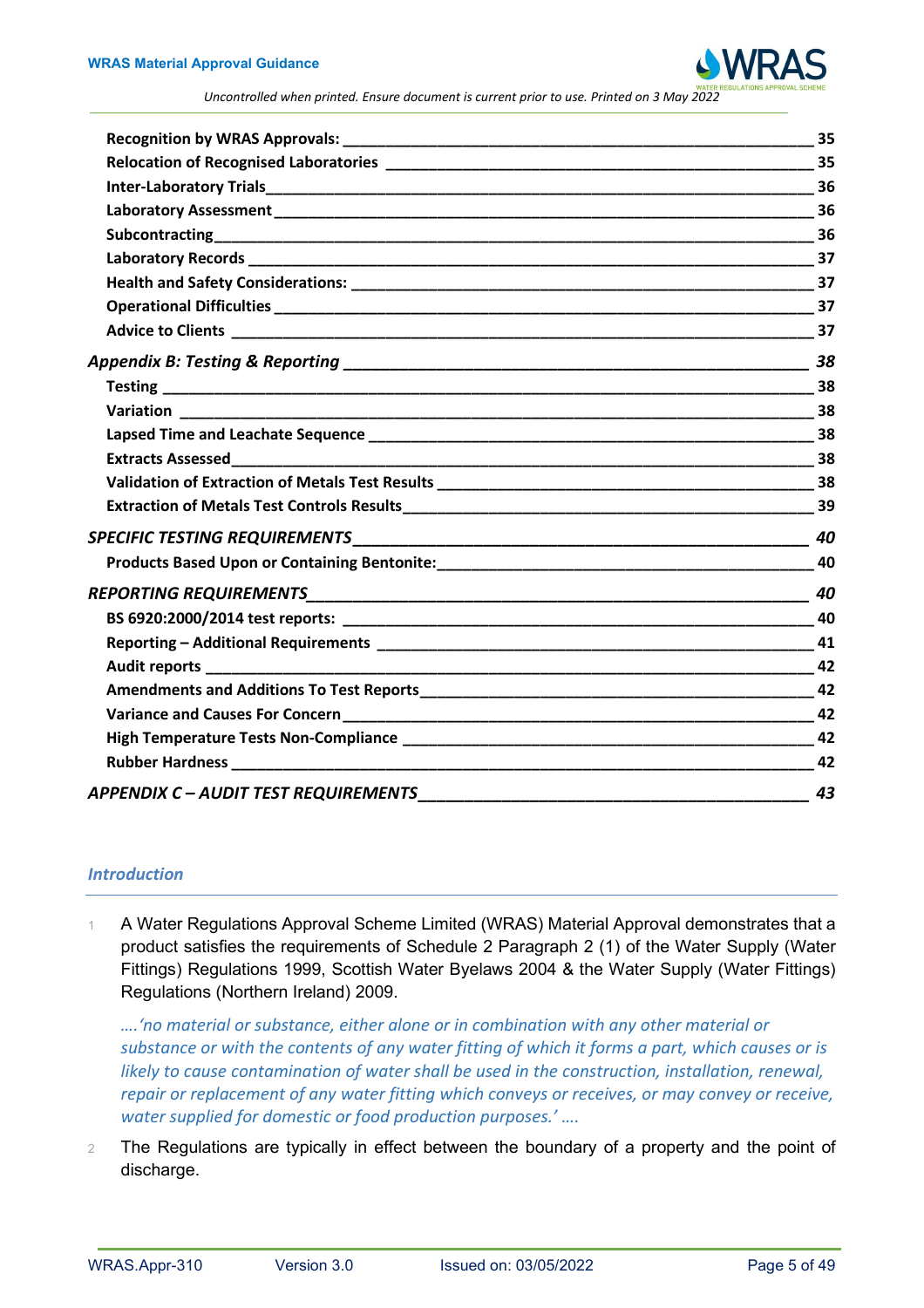- 3 Usually only non-metallic materials which will be in direct contact with wholesome water provided by the water supplier for domestic purposes (drinking, bathing, washing, or cooking) will be considered for WRAS Material Approval.
- 4 WRAS Material Approval will only be granted to materials which have satisfied the requirements of BS 6920:2000/2014 Parts 1 and 2, together with Part 3 for hot water usage. "Suitability of non-metallic products for use in contact with water intended for human consumption with regard to their effect on the quality of water." No standard of any other EEA State includes the same suite of tests, although individual tests may be considered as providing evidence for an equivalent level of performance. Further advice on the equivalence of other standards is available from the Water Regulations Approvals Scheme.

## <span id="page-5-0"></span>*Non-metallic materials*

- 5 Non-metallic materials are used in a wide variety of different water fittings and assemblies. However, some materials can produce effects on the odour, flavour, colour or turbidity of the water. Non-metallic materials may also release toxic metals or soluble organic chemicals into the water. If they support microbial growth, materials may give rise to unsatisfactory microbiological quality of the water or may release metabolic products which can cause odour, flavour, colour or turbidity, result in slimes or flakes of microbial growth in the water and might pose a health risk to vulnerable people.
- 6 WRAS assess non-metallic materials against the test methods and criteria described in BS 6920: 2000/2014 "*Suitability of non-metallic products for use in contact with water intended for human consumption with regard to their effect on the quality of water*". The tests in BS 6920 have been developed to reproduce typical conditions that a material might be likely to meet during its service life in contact with wholesome water.
- <span id="page-5-1"></span>7 Satisfactory results for these tests do not guarantee that the material cannot cause adverse water quality effects if circumstances favour it. It is only an indication that the material is less likely to cause unwanted water quality effects than materials which have not passed the tests, and it does not signify fitness for purpose.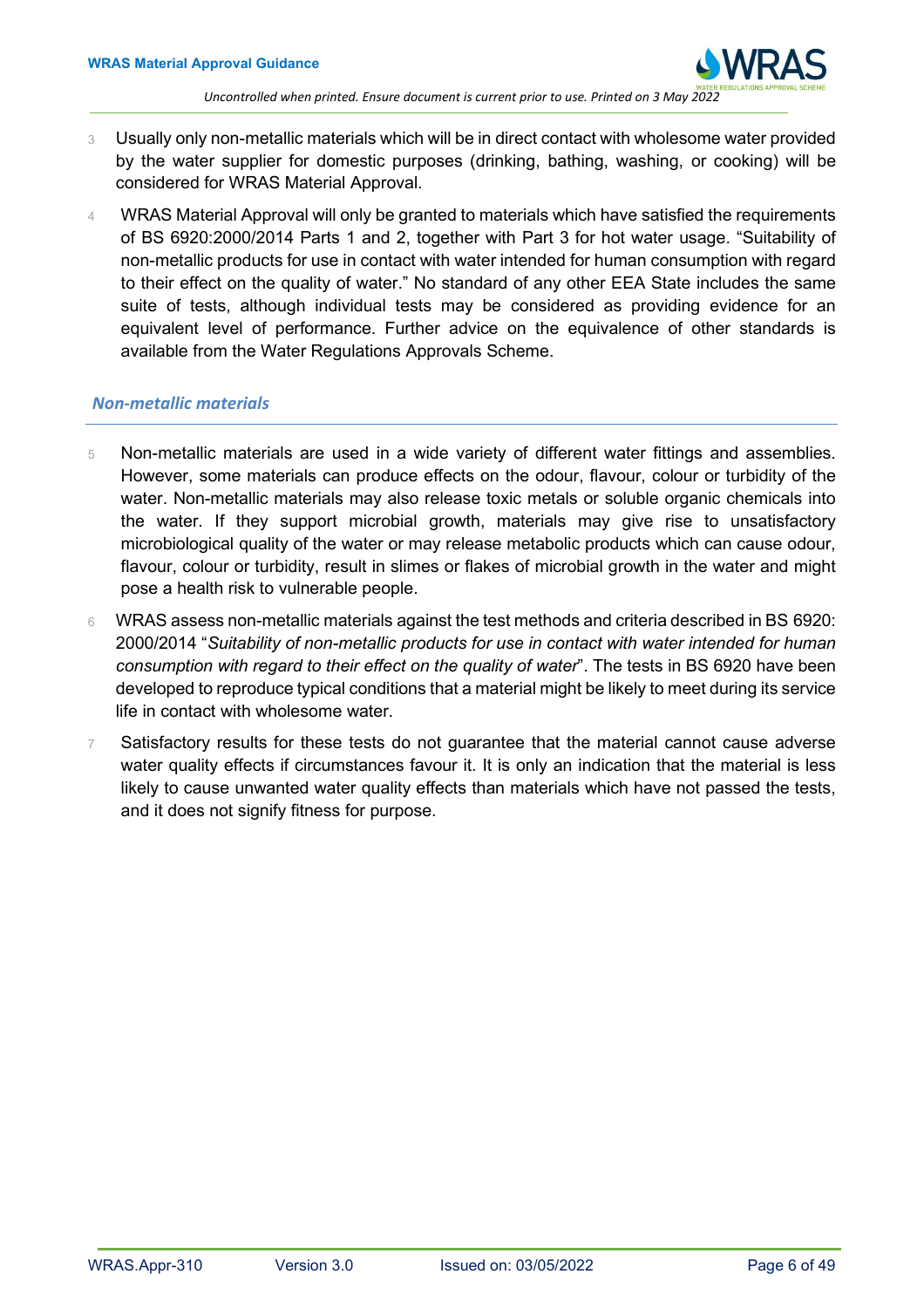

## *WRAS Material Approvals*

- 8 WRAS Material Approvals are only granted to products which meet the Scheme's acceptance requirements and fully satisfy the appropriate BS 6920 testing criteria. A WRAS material approval is valid for up to five years on the basis that there will be no change in formulation, or to the source or nature of ingredients or in the method or site of manufacture or method of application during the lifetime of the approval.
- 9 A condition of WRAS Approval is that no modification shall be made to the product without first notifying the Scheme and submitting details of the proposed modification for consideration by WRAS. Failure to comply with this condition will invalidate an approval and result in its removal from the Water Fittings and Material Directory.

## <span id="page-6-0"></span>*Scope of WRAS Material Approvals*

- 10 Samples submitted for WRAS Material approval can take the form of finished components or specially moulded blocks or plaques.
- 11 Components manufactured from WRAS approved thermoplastic materials can be used in fittings seeking WRAS fittings approval, usually without any further BS 6920 testing providing that there has been no change to the formulation and the manufacturing processes are the same as those used in the preparation of the test sample.
- 12 Components made from WRAS approved thermosetting materials in particular rubbers or elastomers may require additional testing when used in fittings seeking WRAS fittings approval. Components made using the same process from the same material but of different sizes, thicknesses or shapes from that which is listed may require some additional testing to demonstrate that these differences have not caused any change in the material acceptability. Please contact WRAS for clarification.

#### <span id="page-6-1"></span>*Validity of WRAS Material Approvals*

- 13 The WRAS Material Approval number is based on the date on the front of the test report (providing the testing within the report has been carried out within the last 12 months) and expires five years after this date. Where a report is re-issued with amendments, the approval number is based on the earliest date on the report.
- 14 Only those products identified and listed in the approval are covered by the scope of the approval.
- 15 The approval is valid for materials or components manufactured and used/installed during the lifetime of that approval ONLY whilst the approval remains current.
- 16 The approval holder is the company named in the M2 Application Form and it is that company that 'owns' the approval.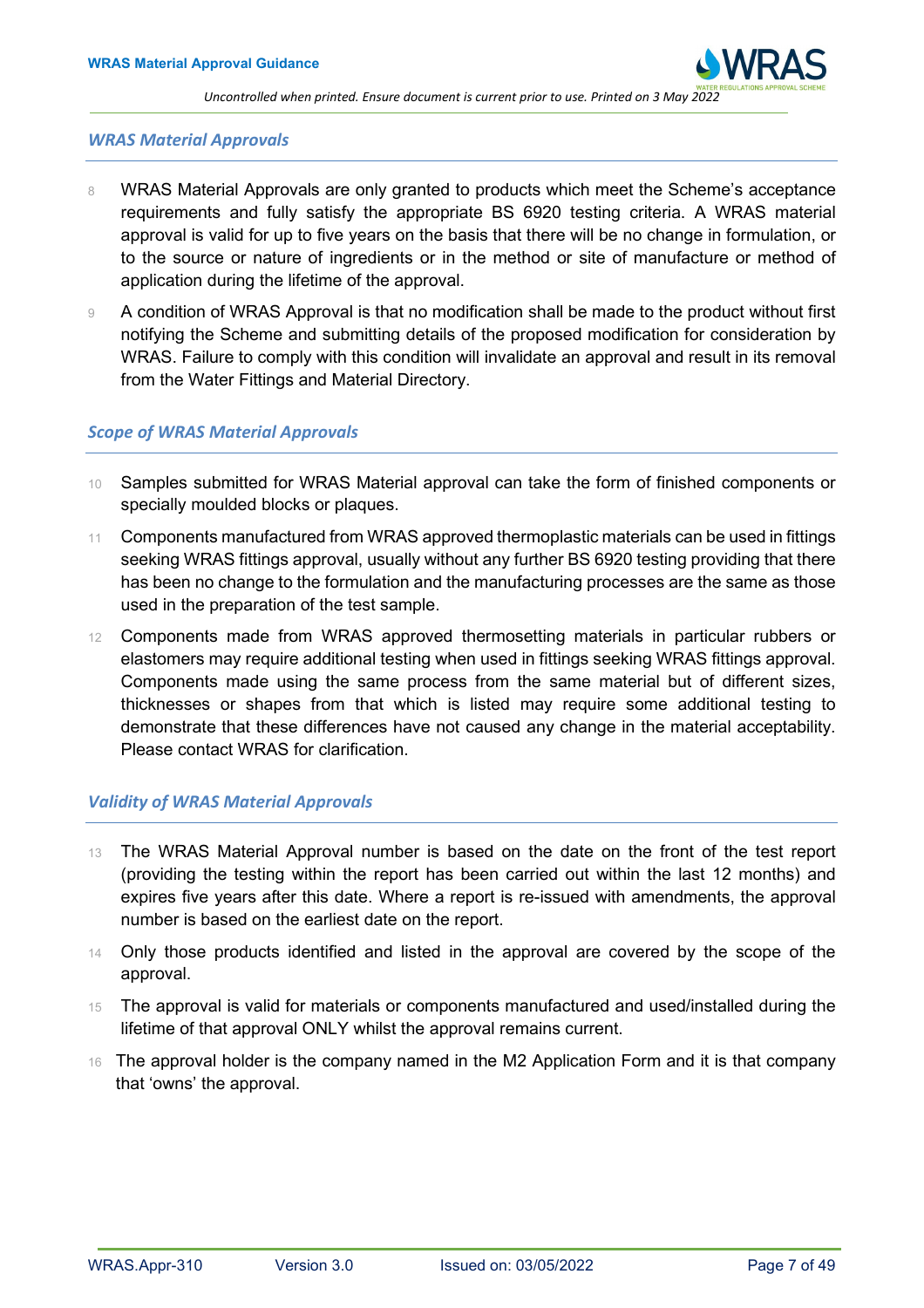

#### <span id="page-7-0"></span>*Application Process*

#### <span id="page-7-1"></span>*Application File*

- 17 The application file will include, where available, the following:
	- a) A completed application form
	- b) The relevant test reports i.e. BS 6920 test reports. Where the company name on the test report differs from the company that is applying for the approval, WRAS will require written permission from the company for the approval holder to use the report.
	- c) Instruction and data safety sheets where required
	- d) Completed purchase order requisition form (which gives WRAS the details to include on the invoice).

#### <span id="page-7-2"></span>*Application Form*

- 18 All applications for WRAS Material Approval must be submitted using the official WRAS application form (M2 for initial applications, MA3 for re-approvals and M3 for secondary approvals).
- 19 When the application is presented to WRAS the information provided must be current, with the application form having been completed in the last 12 months.
- 20 The application form must be signed by the Applicant (ideally a director in the company)
- <span id="page-7-3"></span>21 and must not be signed by the Agent on behalf of the Applicant.

## *Renewal of WRAS Material Approvals – Audit Testing*

- 22 Materials approvals issued by the Scheme are valid for a maximum of five years. All WRAS approved materials are listed in the online Water Fittings and Materials Directory. All expired approvals are deleted within a month of their expiry date..
- 23 Please note that it is the responsibility of the Approval Holder to ensure continuity of approval. WRAS accepts no liability for the delay in granting approval where this is caused by circumstances outside of its control.
- 24 Rather than repeat all five tests needed for new approvals, existing approval holders may be able to renew their approvals on the basis of satisfactory limited testing. To benefit from this arrangement a number of conditions have to be considered including:
	- a) The age of the previous test reports,
	- b) Whether there have been any changes in the test requirements,
	- $\circ$ ) Whether there has been a revision of the test method or requirements of BS 6920
	- d) Whether there have been any changes, including material composition/formulation, method of manufacture, alternative suppliers and changes to ingredients and/or their proportions.

Only after consideration of all the facts can it be decided what tests will be sufficient to demonstrate on-going conformity with BS 6920.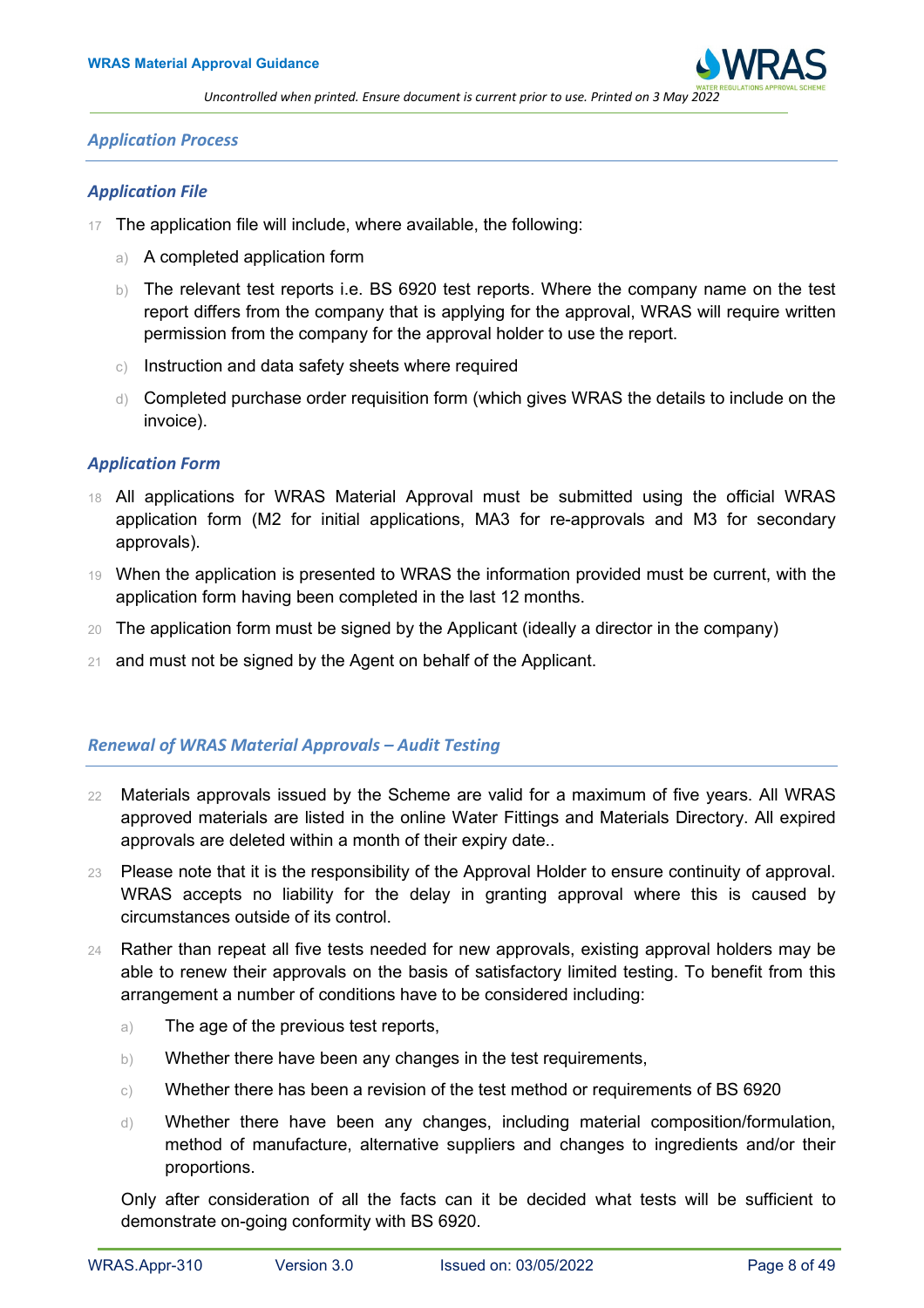

25 Full testing will be necessary when an approval has expired more than two years previously.

#### <span id="page-8-0"></span>*Audit Test Requirements*

#### <span id="page-8-1"></span>*Re-approval*

- 26 WRAS Material Approvals are valid for a maximum of five years. In order to gain re- approval further BS6920 testing is always necessary. The extent of the testing is based on information declared within the completed MA3 application form.
- 27 Where the material or component has not altered in any way, including ingredients and their proportions, suppliers of raw ingredients and site and method of manufacture, in the majority of cases the audit test requirements are identified in Appendix C. Please note that the audit test requirements are included for information purposes only. Audit testing must not be performed without written test requirements from WRAS.
- 28 Where an approval holder seeks re-approval audit test requirements are issued by WRAS. These are valid for 12 months, provided the information submitted in the MA3 remains identical.

## <span id="page-8-2"></span>*Secondary Material Re-approval*

- 29 For approval holders who have obtained a WRAS Material approval through the Secondary approval route but find that the primary approval holder is no longer planning to seek re-approval, so will have no new approval to base another Secondary approval upon, or simply wish to obtain their own primary approval, WRAS will offer the opportunity for (potentially limited) audit test requirements.
- 30 In addition to the MA3 form Secondary material approval holders are required to provide the following additional information:
	- a) A declaration from the primary approval holder on their company letterhead paper, signed and dated, making reference to:
		- Primary approval number: (insert 7 digit WRAS material approval number)
		- BS6920 test report reference associated with the primary approval: (insert BS 6920 test report of primary material)
		- Primary approval material: (insert primary material trade name(s))
		- Secondary approval material: (insert secondary material trade name(s))
	- b) Indication they supply the primary material to be re-branded as the Secondary material to the Secondary approval holder (full company name and address of Secondary approval holder must be included)
	- $\circ$ ) The declaration must give authorisation for the Secondary approval holder to use the BS6920 test report to gain audit test requirements which will allow them to seek their own re-approval.
- 31 The following statements must also be included:
	- *1. We (insert Primary approval company name) the primary approval holder, have read and understand and accept the terms applicable to applications for WRAS Approval as set out in the Standard Terms of Approval and agree to comply with the Requirements and Code of Practice for WRAS Approvals*
	- *2. We are aware that it is a condition of a WRAS Material Approval that NO changes or modifications are made to an Approved Material(s) during the lifetime of the approval, without first notifying WRAS Approvals.*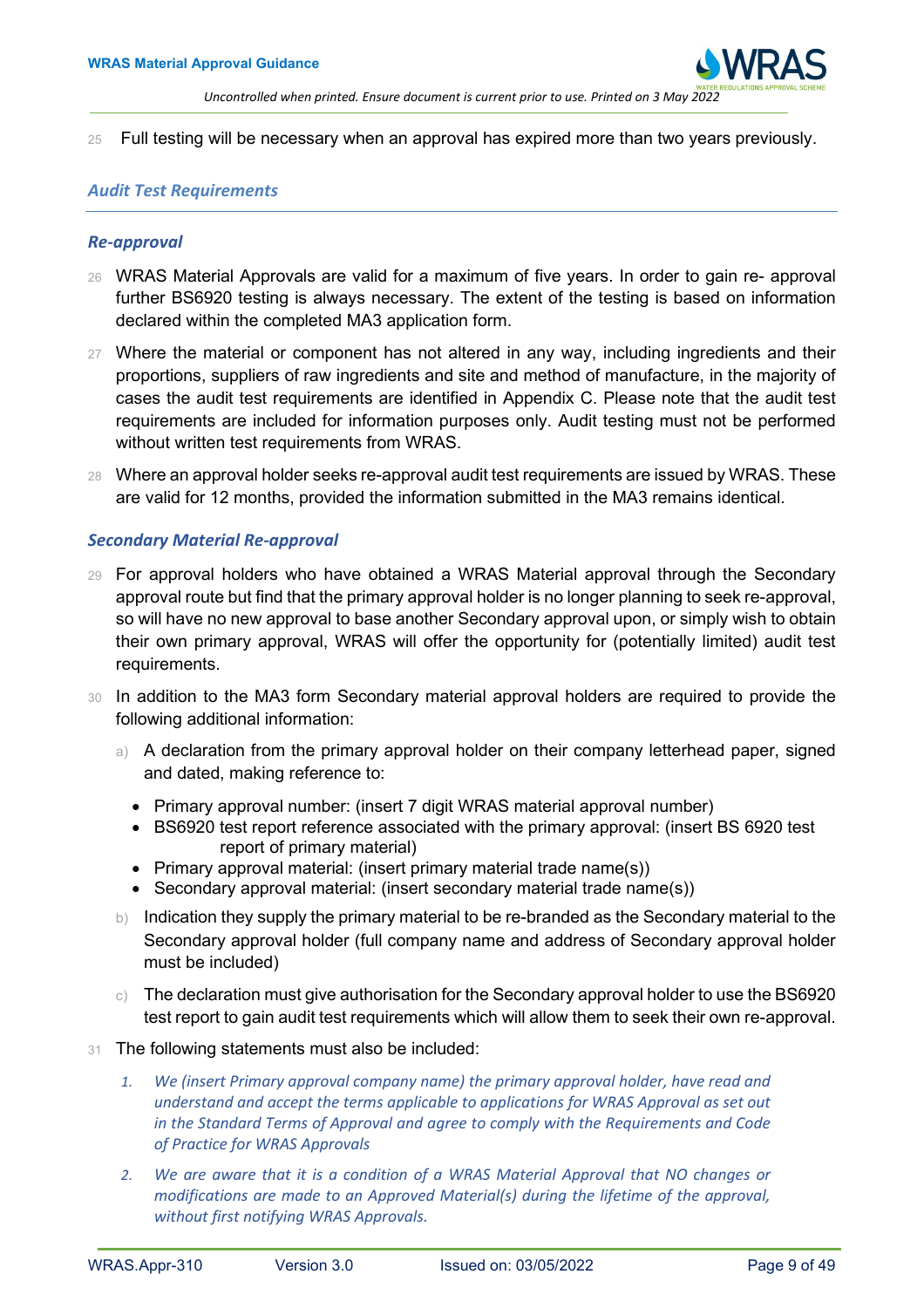

- *3. As we supply the Secondary approval holder (insert Secondary approval company name here), we acknowledge that if any changes or modifications are made to the material(s) named above and supplied to the Secondary approval holder, we must notify the Secondary approval holder so that they may inform WRAS Approvals.*
- *4. It is understood that WRAS Approvals must be provided with full details of the proposed change(s) so that WRAS may consider the necessary testing required, and that failure to comply with this condition will immediately invalidate a previously granted Approval.*
- 32 If the Secondary approval holder wants to make additions or modifications (that are not covered in table 1 of the Guidance) WRAS require full formulation details (ingredients and percentages) existing and new so that a decision can be made on the necessary testing. Where this information cannot be provided full testing is required on all additional or modified materials.

## <span id="page-9-0"></span>*Consecutive WRAS Material Approvals*

- 33 Applicants may apply for re-approval at any time during the lifetime of an approval. Approvals will be allowed to run consecutively if the re-approval is granted in the last nine months of validity (of the existing approval) providing that this does not conflict with the guidelines for processing applications.
- 34 The new approval number starts the month after the original expires.

As an example an approval number beginning 0804 will be valid until April 2013. Therefore the new approval number would begin May 2013 (1305) and expire May 2018. WRAS Inform the approval holder that they should use the approval number beginning with 0804 until April 2013 and the new approval number, beginning 1305 from May 2013.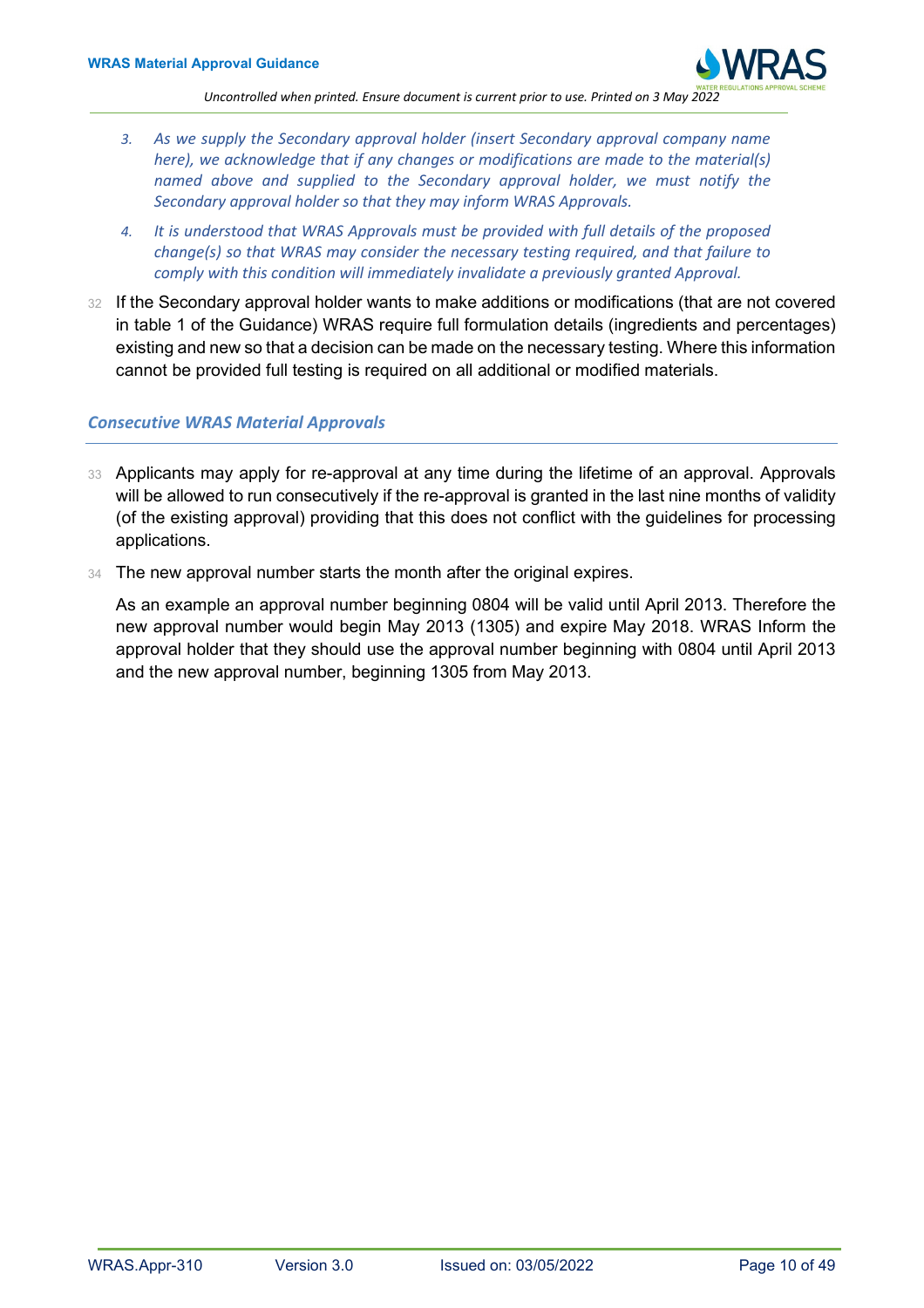

## <span id="page-10-0"></span>*Directory Entries, Alterations/Additions, Secondary Approvals & Components Manufactured from Approved Materials*

#### <span id="page-10-1"></span>*Water Fitting and Material Directory Entries*

- 35 All WRAS Material Approvals will be added to the on line Water Fitting and Material Directory within ten working days of them gaining approval.
- 36 All expired approvals will be deleted within one month of their expiry date.

## <span id="page-10-2"></span>*Tradenames*

37 In order for a WRAS Material Approval to be issued the material or component must be accompanied by a unique tradename/reference/identifier that refers only to the tested material or component and distinguishes it from any other material/component that the company may sell.

## <span id="page-10-3"></span>*Alterations and additions to an existing approval*

38 These are considered on a case by case basis and the information required by WRAS varies depending upon the request. Please refer to the scheme for advice.

## <span id="page-10-4"></span>*Changes in name/designation of tested and/or listed products*

- 39 If the name and/or designation of a tested product is changed after the issue of the test report, the test laboratory are not required to issue an amended report.
- 40 Upon receipt of a formal declaration from the applicant detailing the changes the Scheme shall amend their records (and any listing in the Water Fittings and Materials Directory).

#### <span id="page-10-5"></span>*Restrictions to additions*

- 41 There are no restrictions to the number of revisions that can be made to an approval provided that the conditions of the Scheme are satisfied.
- 42 Revisions to an existing approval can be made at any time during the lifetime of a valid approval.

#### <span id="page-10-6"></span>*Secondary Approvals*

- 43 Approval holders may request secondary approvals for their factors i.e. where an approved material or component is rebranded and sold by a second company. These requests will be considered upon receipt of the following information:
	- a) a completed M3 application form (which requires permission from Primary Approval Holder)
	- b) Instruction and safety data sheets where appropriate

Please note that the expiry date of a secondary approval will be the same as that of the original.

## <span id="page-10-7"></span>*Consecutive Secondary Approvals*

- 44 A Secondary Approval may only ever be issued based on a valid and current Primary Approval. Some Primary Approvals may not yet be valid as a consecutive approval may have been issued (Please refer to section 4.3 – Consecutive WRAS Material Approvals).
- 45 If an application for a Secondary Approval is made prior to the consecutive primary Approval becoming valid, then the Secondary Approval will only be granted if the secondary applicant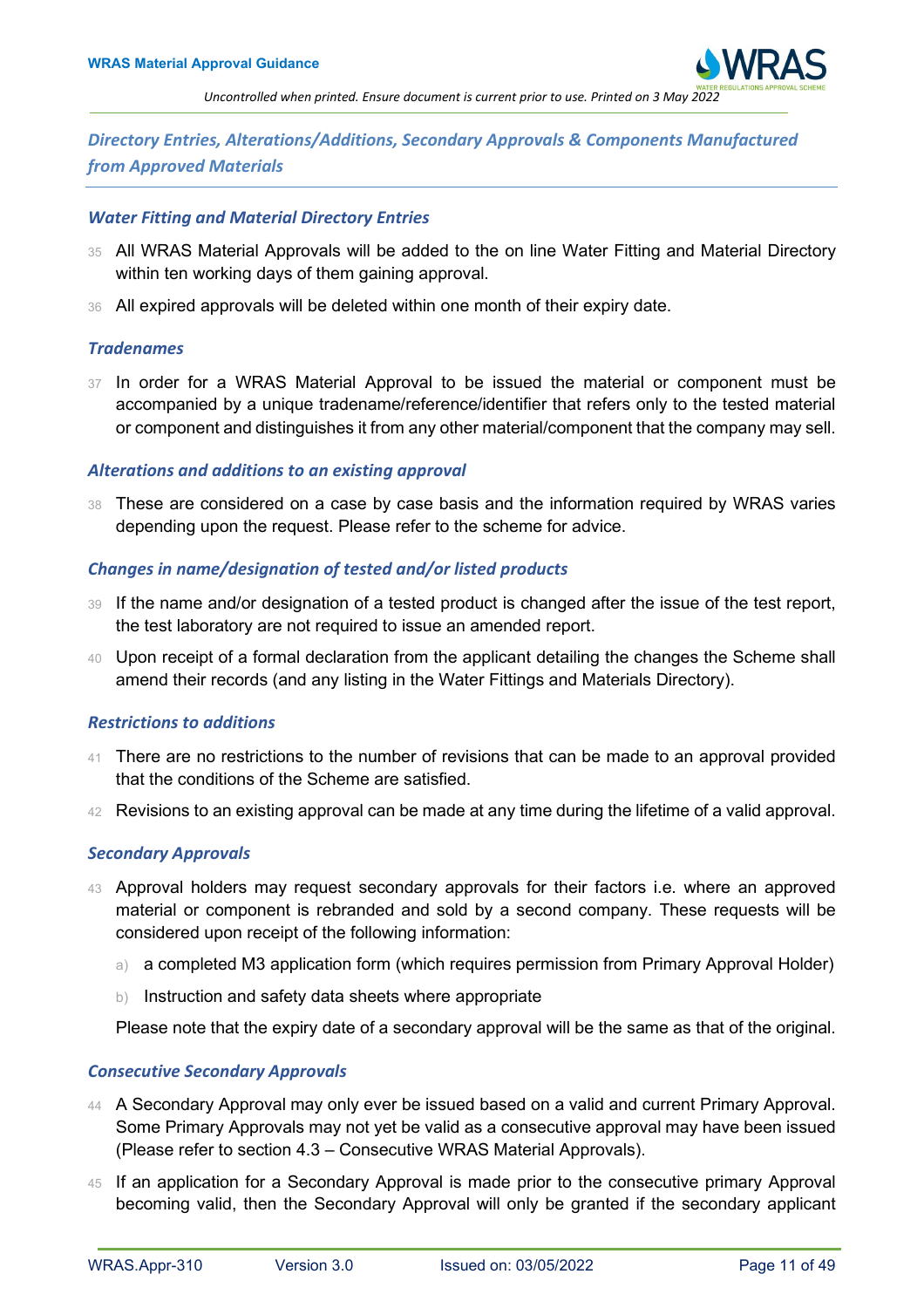

already has a Secondary Approval based on the current and valid primary, i.e. if you are applying for renewal of an existing Secondary Approval.

## <span id="page-11-0"></span>*Approval of pipe & fittings*

<span id="page-11-1"></span>46 Pipe & fittings cannot appear on one approval as this may suggest that approval has been granted to the system.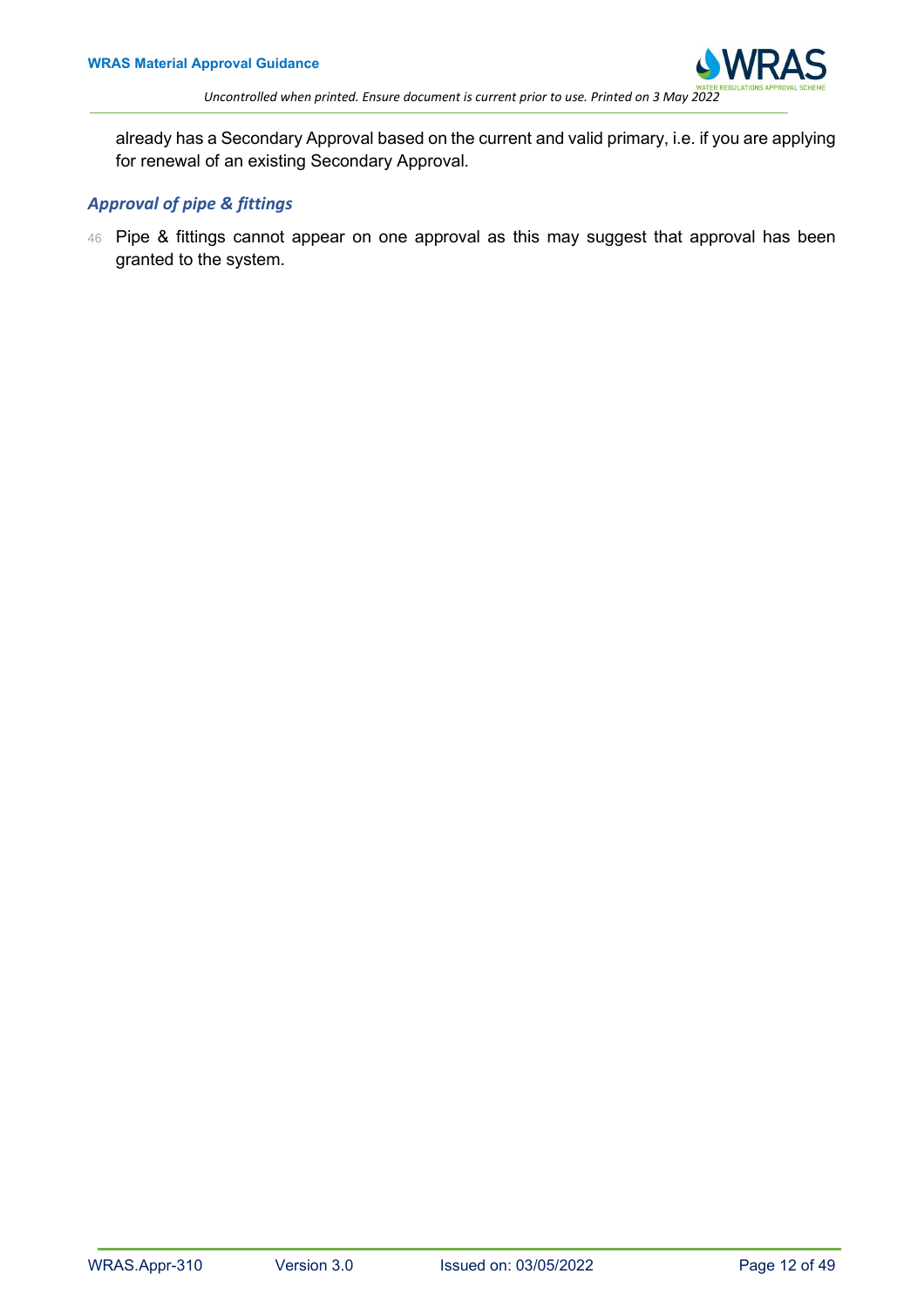

#### *Test Requirements*

- 47 WRAS uses five tests contained within BS 6920 to show that a non-metallic material or component does not:
	- Impart odour or flavour on the water (Section 2.2)
	- Cause change in the appearance of the water (colour, turbidity) (Section 2.3)
	- Enhance microbial growth (MDOD test) (Section 2.4)
	- Leach substances harmful to human health into the water (cytotoxicity) (Section 2.5), and
	- Leach metals into the water (Section 2.6).

## <span id="page-12-0"></span>*Increasing the temperature of an existing approval*

48 For materials tested and already approved further testing is necessary at the chosen higher temperature. Please refer to Table 1 (i).

#### <span id="page-12-1"></span>*Modifications or changes to existing approvals*

49 It is a condition of WRAS Material Approval that the Scheme be notified of any proposed modifications/changes to a WRAS Approved material or component.

Failure to comply with this condition will invalidate the approval and result in its removal from the Water Fittings & Materials Directory.

- 50 Modifications and/or changes include, but are not limited to:
	- a) the addition of pigments. Refer to Table 1(a)
	- b) changes in the percentages of fillers. Refer to Table 1(j)
	- c) introduction of processing aids. Please refer to WRAS for further information
	- d) changes to suppliers of ingredients. Refer to Table 1(k)
	- e) alternative suppliers of raw ingredients. Refer to Table 1(k)
	- f) changes to the manufacturing method. Refer to Table 1(l).
	- g) changes to the site of manufacture. Refer to Table 1(m).
	- h) change in processing conditions after a test failure. Refer to Table  $1(n)$ .

#### <span id="page-12-2"></span>*Components manufactured from approved materials*

51 The Scheme will accept applications for approval of components manufactured from WRAS Approved Materials. Refer to Table 1(o). Please note that the additional testing must be performed whilst the base material possesses a valid approval. The WRAS approval number for the component will be based on the date of the component test report and expires five years after this date.

## <span id="page-12-3"></span>*Approval of Product Ranges*

<span id="page-12-4"></span>52 Applicants must provide full details of the range of products to be covered by an approval.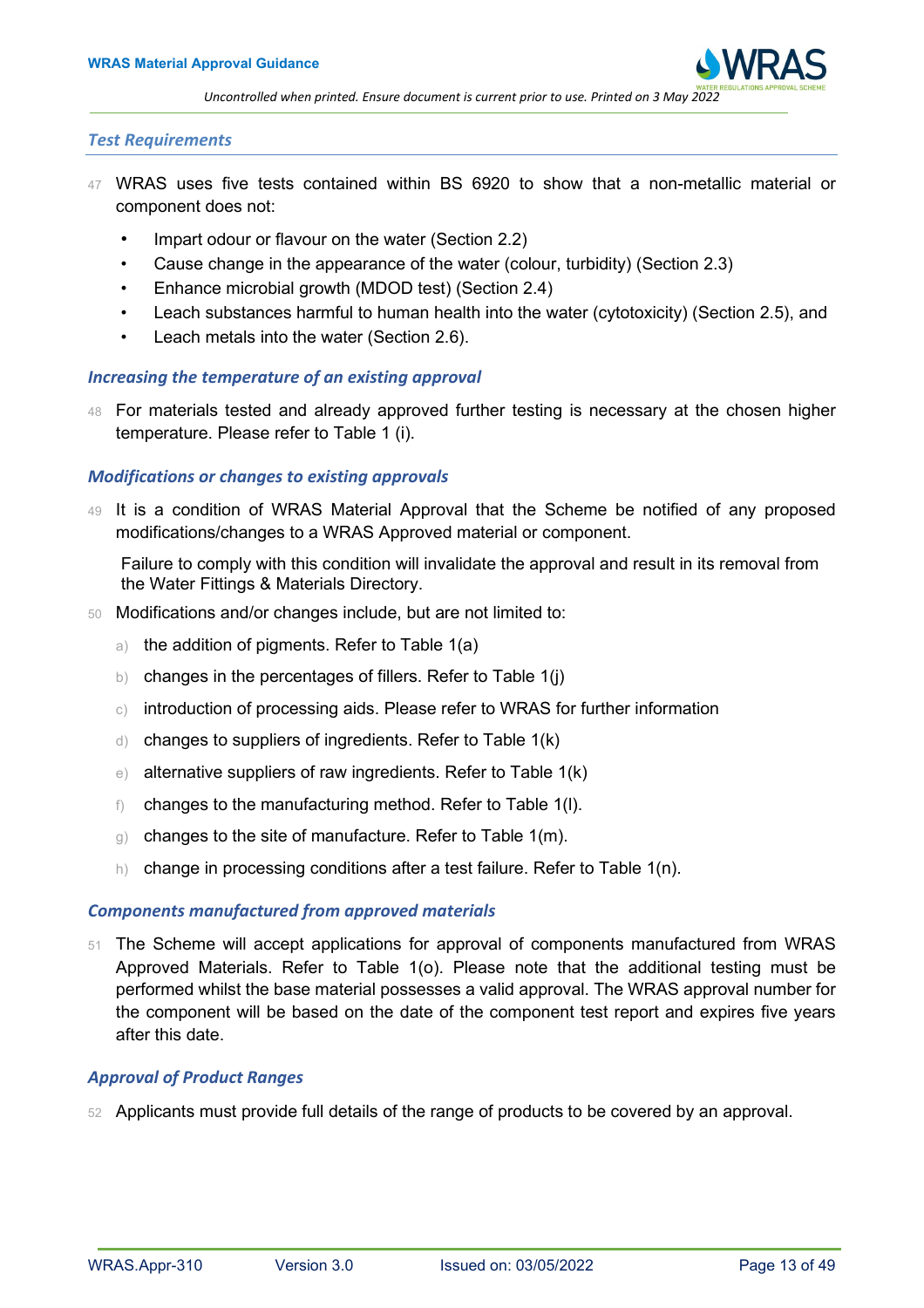#### *Colours:*

53 Where the only variation between products in a range is the colour i.e. the products are made from the same basic formulation, using the same manufacturing conditions (both the method and site of manufacture) and suppliers of raw ingredients, approval of the range may be obtained by full testing of one sample, usually the natural, and limited testing of various coloured samples. Please refer to table 1(a) or contact the Scheme for clarification.

## <span id="page-13-0"></span>*Elastomers:*

## *Ranges of elastomeric materials/components differing in Shore hardness.*

- 54 WRAS offers approval for such ranges which differ in Shore hardness. Where this is achieved by changing the relative concentrations of the ingredients (i.e. no additional or substitute ingredients) and/or changing the curing conditions, the test requirements set out in Table 1 (b) apply.
- 55 Where a change in Shore hardness is required for an existing rubber material, provided that no changes in the nature of the ingredients used, then the test requirements set out in Table 1 (c) apply.

## *Ranges of elastomeric materials/component differing in size:*

56 WRAS offer approval for such ranges which differ in size, providing that the formulation, supplier of raw ingredients and manufacturing conditions (both the method and site of manufacture) are identical. Please refer to Table 1(d) for test requirements.

*Ranges of differently sized elastomeric components which also differ in Shore hardness:*

57 WRAS offer approval for ranges of components which differ in both size and Shore hardness providing both the site and method of manufacture remain identical. Please refer to Table 1(f) for test requirements.

#### *Ranges of elastomeric components differing in shape only:*

- 58 WRAS offer approval for such ranges made from the same base material and considers each shape (e.g. 'O' rings, gaskets, seals or bellows) to be a separate range. Accordingly, each differently shaped component must undergo testing.
- 59 Full testing shall be performed on one of the shapes. Limited testing, namely Odour and Flavour and Growth of Micro-organisms shall be performed on each of the other, differently shaped components.
- 60 Subsequently, it is the choice of the Applicant whether they wish for these components to appear on one approval or whether they wish to apply for separate approvals for each differently shaped component.
- <span id="page-13-1"></span>61 Where there is a range of elastomeric components which differ in shape & size, shape & shore hardness or shape, size and shore hardness please refer to WRAS Approvals for written test requirements. The laboratory shall not commence testing until WRAS have issued requirements.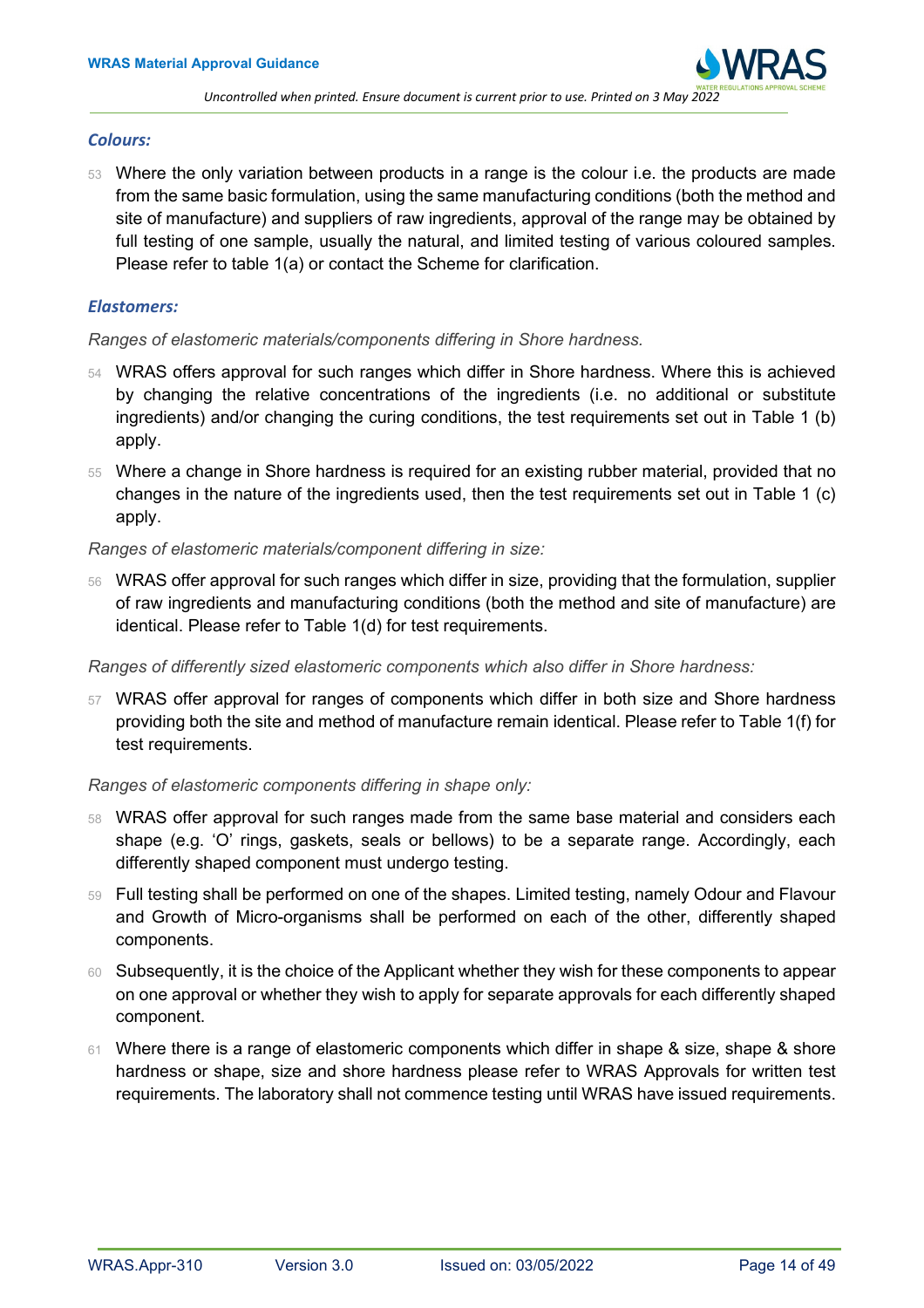

## *Thermoplastics:*

*Ranges of thermoplastic products which vary only in filler content:*

62 WRAS offer approval for ranges of thermoplastic products which vary only in filler content, providing that the formulation, suppliers of raw ingredients (detailed information of the ingredients and their proportions must be submitted to WRAS) and manufacturing conditions (both the method and site of manufacture) remain the same. Please refer to Table 1 (g) for test requirements.

## <span id="page-14-0"></span>*Products manufactured at more than one site*

- 63 The Scheme will consider applications for approval of products manufactured at more than one site.
- 64 Full BS6920 testing must be carried out on a material/component manufactured at one of the sites (site A).
- 65 Where there are additional manufacturing sites or where there are additional manufacturing sites but suppliers or raw ingredients differ from those used at site A then please refer to Table 1(h).

## <span id="page-14-1"></span>*Change to the site of manufacture affecting and existing approval*

- 66 If an approval holder wishes to change the site of manufacture of a WRAS Approved Material/component then further testing will be necessary. Please refer to Table 1(m).
- <span id="page-14-2"></span>67 In addition the approval holder should supply the following information to WRAS in the form of a written statement on company headed paper which is signed and dated by the Applicant (ideally a Director within the company) and must not be signed by an Agent on behalf of the Applicant:
	- a) Full postal address of the new site.
	- b) Date of the proposed move and when manufacturing will begin.
	- c) Details of any changes in the sources of ingredients.
	- d) Details of any changes in the manufacturing process, including those providing efficiency.
	- e) Details of the quality management system in place at the new site.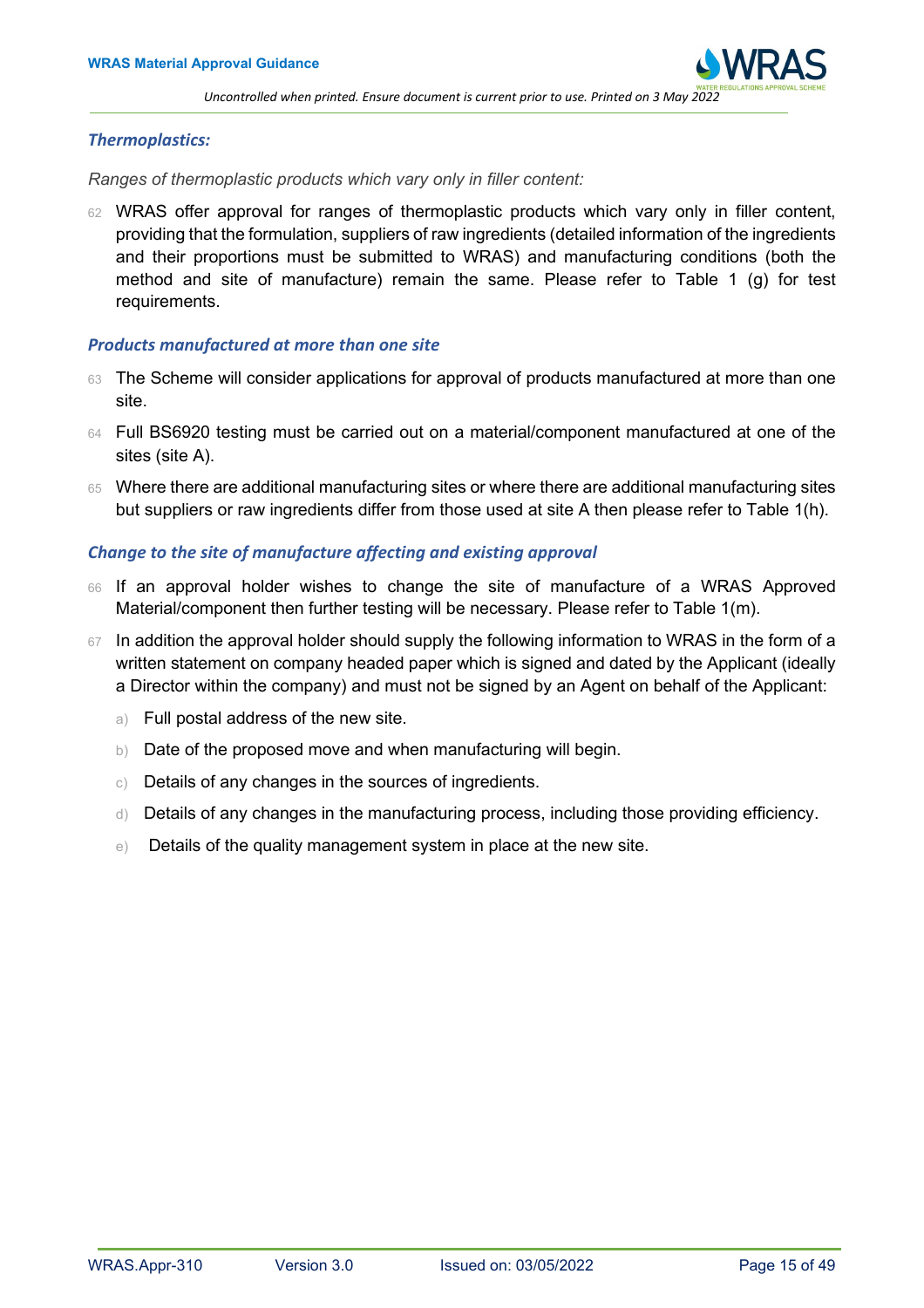

#### *Specific Product Information*

- 68 Specific substances not approved by the scheme
	- a) Products containing asbestos, coal-tar bitumen or PVC containing lead-based stabilisers.
	- b) Silicon dioxide/Quartz based materials since they are very unlikely to leach appreciable concentrations of any concern into the water. Some naturally occurring quartz may however be contaminated with very low concentrations of metals and require an Extraction of Metals test. Please contact the Scheme for further advice.
	- c) Fluids for indirect heating systems.
	- d) Treatment chemicals, including Hydrogen Peroxide.
	- e) Tungsten Carbide (an inorganic compound containing equal parts of tungsten and carbon atoms). The relevant section (5590) of The Water Fittings and Materials Directory was withdrawn on 30th November 2011.

#### <span id="page-15-0"></span>*Filtration media & water treatment chemicals*

- 69 Activated carbon material used in treatment units within buildings should meet the requirements of the appropriate BS EN standard for their use in water treatment e.g. BS EN 12903, 12915 (Part 1 or 2) and 14456.
- 70 Where there is no appropriate BS EN standard, the Scheme will approve filtration media where it can be demonstrated that they will be used within building water systems.
- 71 Filtration media and water treatment chemicals used by water supply companies and organisations are covered by a separate approval scheme operated by the Drinking Water Inspectorate (Regulation 31 of the Water Supply (Water Quality) Regulations.
- 72 Activated carbon blocks based upon a plastic matrix are not covered by a relevant BS EN Standard and should undergo an Odour and Flavour of Water Test (BS 6920-2.2.1) and a test for polycyclic aromatic hydrocarbons (PAH's). In addition, cut 10 sections (each of approximately equal size) from the block so that the total weight is 1 gramme. Immerse these sections in 1 litre of test water (shaken or stirred) for a 24 hour period. Filter the extraction water through a 0.45 micron filter and perform an Extraction of Metals Test (BS 6920-2.6).

#### <span id="page-15-1"></span>*Waterproofing membranes for treated water reservoir roofs*

- 73 The Scheme will only consider applications for these products where they fall under the remit of the Water Supply (Water Fittings) Regulations 1999, Scottish Water Byelaws 2004 & the Water Supply (Water Fittings) Regulations (Northern Ireland) 2009 and will be used in direct contact with wholesome water or are intended to be used where condensation forming on them may come into contact with wholesome water.
- 74 Membranes used by water supply companies and organisations are covered by a separate approval scheme operated by the Drinking Water Inspectorate (Regulation 31 of the Water Supply (Water Quality) Regulations).

## <span id="page-15-2"></span>*Magnets – Test Requirements*

75 Magnets will only be approved by the Scheme where they are either encapsulated or coated with a non-metallic material.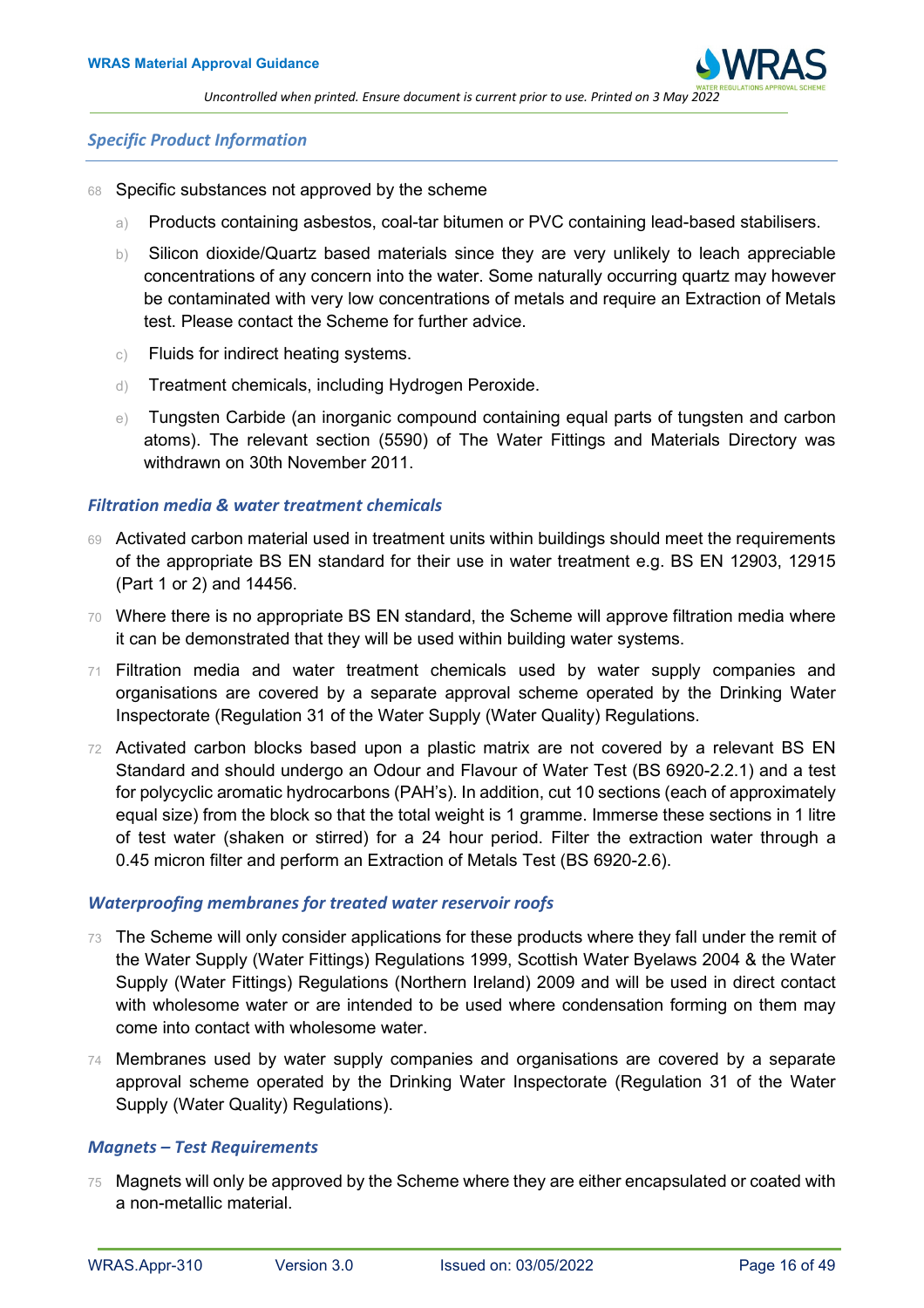

- 76 Magnets comprising metallic magnetic component contained within a matrix of ceramic material (usually strontium or barium oxides): extraction of metals.
- 77 Magnets encapsulated in a non-metallic material: full BS6920 parts 1-3 testing of the coating.
- $78$  The coating may be applied to the actual magnet or a glass plate.
- 79 Other types of magnets (e.g. comprising metallic materials) are not appropriate for BS6920 testing or WRAS Approval. These are accepted in fittings in contact with wholesome water provided they don't contain prohibited materials, e.g. lead or bitumen, or give rise to obvious detrimental effect on water quality, e.g. rusting.

## <span id="page-16-0"></span>*Other Metallic Materials*

80 In the absence of a satisfactory test method for assessing the effects of metallic products upon water quality the Scheme does not consider applications for WRAS Material approval of metallic materials.

## <span id="page-16-1"></span>*Ceramic & vitreous enamel based products*

- 81 Any of these products which do not contain organic ingredients, either because they are not present in the formulation or would have be lost due to firing or sintering should be tested for conformity with the requirements of clause 8 of BS 6920-1:2000/2014 in
- 82 accordance with BS 6920-2.6 (extraction of metals). No other tests are required.

## <span id="page-16-2"></span>*Biocides/Active substances (Materials incorporating a biocide with one or more active ingredient(s))*

- 83 Due to the introduction of the EU Biocidal Products Regulations (BPR), the applicant will need to provide the following supporting information.
- 84 This information must be presented to WRAS prior to the commencement of testing and must be in the form of a statement, signed and dated, on company headed paper:
	- a) The name and CAS number of the active substance/s.
	- b) The product type (PT) that this active substance/s falls under for your material. (It must be appropriate for the intended use).
	- $\circ$ ) Has/Have the active substance/s been submitted for review under the EU Biocidal Products Regulations (BPR). (A requirement of the BPR before 1st Sept 2015 where the active substance/s is/are present as a biocidal function. Transitional measures for treated articles make it a requirement of the BPR before 1st Sept 2016). What was the result of assessment?
	- d) The supplier/suppliers of the active substance/s (company name and address) and whether they are participating in the review programme for the active substance/s under the required product type. (A requirement of the BPR before 1st Sept 2015 where the active substance/s is/are present as a biocidal function. Transitional measures for treated articles make it a requirement of the BPR before 1st Sept 2016).
- 85 If all of the above are satisfied (and the active substance/s is/are being assessed for the product type appropriate to your material), but no decision is made on the active substance/s WRAS will offer a full 5-year approval.
- 86 If all of the above are satisfied, but the decision has been made not to approve the active substance/s then WRAS will be unable to offer approval.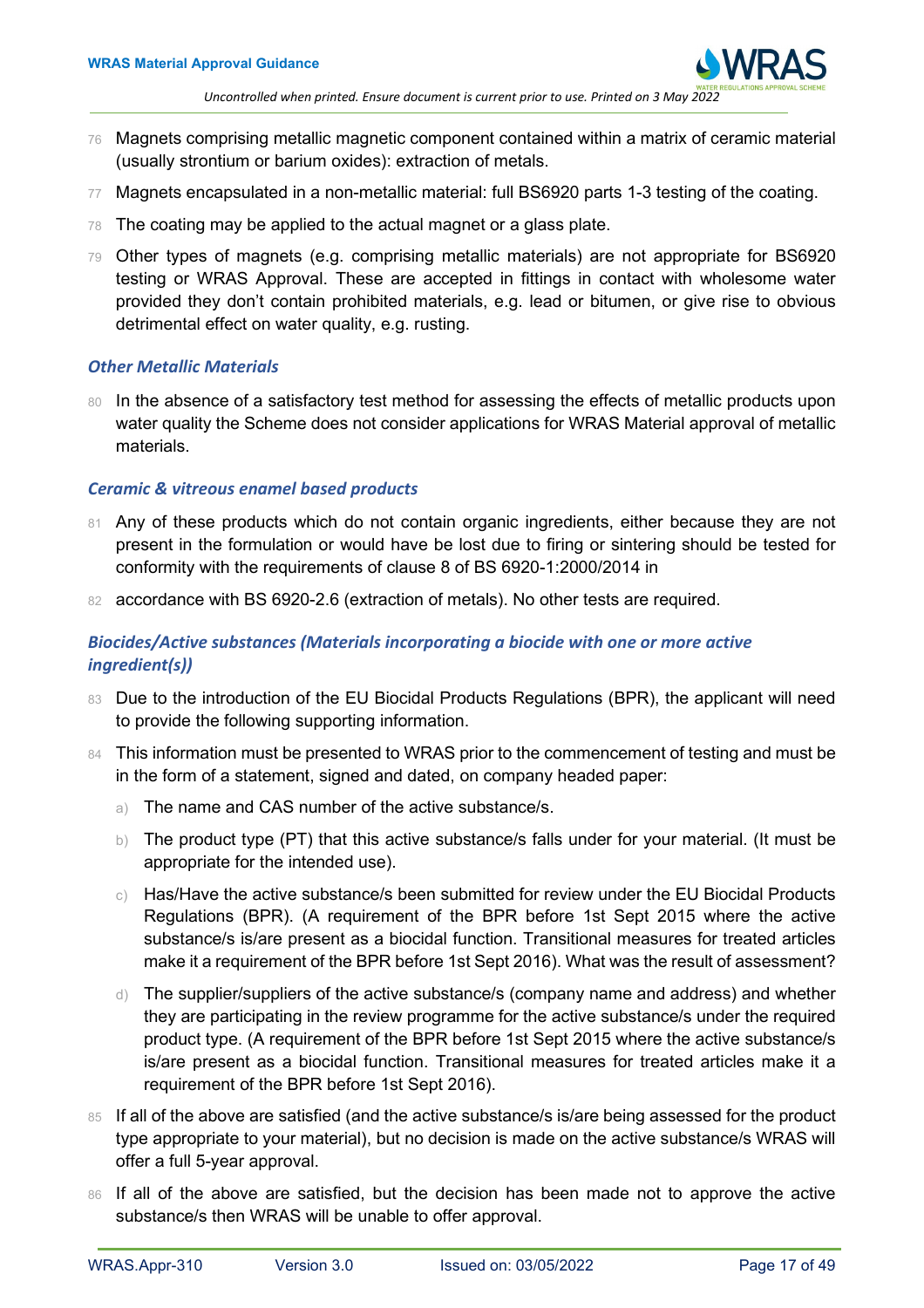

- 87 If a decision is made during the lifetime of the WRAS approval, (granted from the date of the test report for 5 years), to approve the active substance/s for the product type appropriate to your material the WRAS material approval will last the full five years.
- 88 If a decision is made to reject or not to approve the active substance/s the WRAS material approval will be withdrawn from the WRAS Directory 180 days after this decision and the material will no longer be able to claim WRAS approval.
- 89 Please also kindly be aware that WRAS considers it the approval holders obligation to **contact WRAS should the status of the active substance/s change during the lifetime of the approval.**
- 90 This is WRAS's current understanding of the EU Biocidal Product Regulations (BPR), should any of the above information/requirements change WRAS will inform you as soon as possible. WRAS also reserve the right to withdraw a WRAS approval if either the BPR requirements change and dictate that WRAS should do so.
- 91 If the Scheme indicates that the product is suitable for WRAS Approval and the growth of aquatic microorganisms test is required, testing shall include the extra reference container specified in Clause 10.1.2 of BS 6920-2.4:2000/2014.

## <span id="page-17-0"></span>*Products made from recycled materials*

- 92 The Scheme will only consider applications for WRAS approval of recycled materials if it can be satisfactorily demonstrated that the source, quality and nature of the ingredients together with the manufacturing process or application overcome any concerns regarding inconsistency.
- 93 A decision regarding acceptability will be made by the Approvals & Enquiries Manager and be based upon the documentary evidence supplied by the applicant, which includes the following:
	- a) Details of the sources of the recycled ingredients, which must include:
		- i) evidence to demonstrate full traceability of the recycled material, including the product formulation of the recycled material, and
		- ii) an outline of any analytical quality checks undertaken, and
		- iii) details of any Quality Systems covering these materials.
	- b) Details of any treatments given to them before re-use.
- 94 The Scheme reserves the right to withhold approval if the information given does not provide an adequate safeguard to the reproducibility of the material.
- 95 When approved materials containing recycled ingredients are used in the manufacture of finished products which are subsequently submitted for inclusion in the Directory, the Scheme reserves the right to request an annual retest of a fresh batch of the material/product in the Odour and Flavour of Water Test and for any other parameter of concern.
- <span id="page-17-1"></span>96 For approval purposes one batch of the final material containing the recycled ingredient(s) shall be tested and shown to conform with all the test requirements. In addition, two further (random) sets of test samples shall be taken from the manufacturers' premises by either the test laboratory, or by an accredited quality management assessor/organisation; these shall be tested in the odour and flavour of water test, to provide evidence of consistency of the product.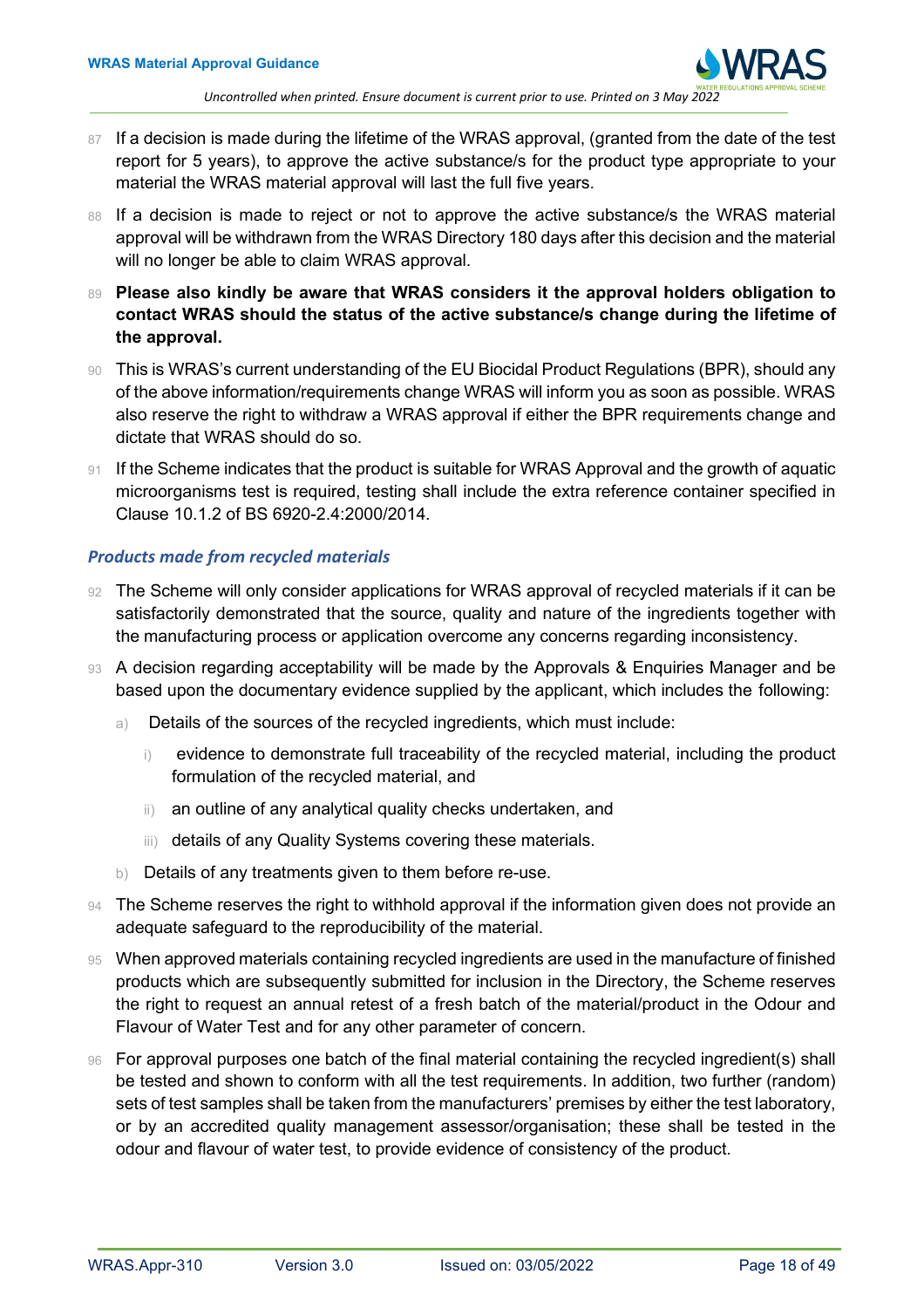## *Use of 'regrind' materials*

Full testing of "virgin" material.

- 97 Products containing clean 'regrind' material from the production process are not deemed to be made from recycled material, however, the sample submitted for testing must contain the maximum "regrind" content that will be used.
- 98 Where recycled sprues and runners from thermoplastics moulding operations are recycled into products designed for use with drinking water the following test requirements shall be implemented, either:
	- a) Test example pieces moulded from 100% regrind of the sprues and runners for odour and flavour, MDOD and cytotoxicity - satisfactory test results would cover the use of 100% reground material plus lower percentages of regrind material, e.g. 50%, or
	- b) Test example pieces moulded from, say 50% regrind material, in the same tests use permitted only for this percentage or less of regrind material.

## <span id="page-18-0"></span>*Additives including fillers & pigments*

99 These cannot be tested in their own right; test samples should be made from the material into which they are incorporated.

#### <span id="page-18-1"></span>*Lubricants*

100 The Scheme approves both high and low viscosity lubricants giving satisfactory results when tested in accordance with clause 6.6 of BS 6920-2.1.

## <span id="page-18-2"></span>*Graphite based products*

101 The Scheme will approve graphite products giving satisfactory results when tested in accordance with clause 6.10.2 of BS 6920-2.1.

#### <span id="page-18-3"></span>*Products containing antioxidants*

- 102 Applicants should declare the use of antioxidant and the test laboratory must report any odours or flavours detected in samples of these products to the Scheme.
- 103 Applicants who wish to seek approval of products containing the antioxidant 6,6'-di-t-butyl-4,4' thiodi-m-cresol are advised to contact the Scheme.

## <span id="page-18-4"></span>*Solvent cements*

- 104 In the case of solvent cements used in the assembly of plastic pipe systems it is likely that small areas of the cement may be in contact with water.
- 105 In addition, there are three issues which have to be taken into account when these products are tested:
	- a) Dissolved/suspended solids in the cement which are left on the surface as the solvent(s) evaporate
	- b) High boiling point solvents which are slow to evaporate from the cement and may still be present when the product is put into contact with drinking water.
	- $\circ$ ) Substances which dissolve into the cement from the fittings during application and are subsequently left as solids as the solvents evaporate.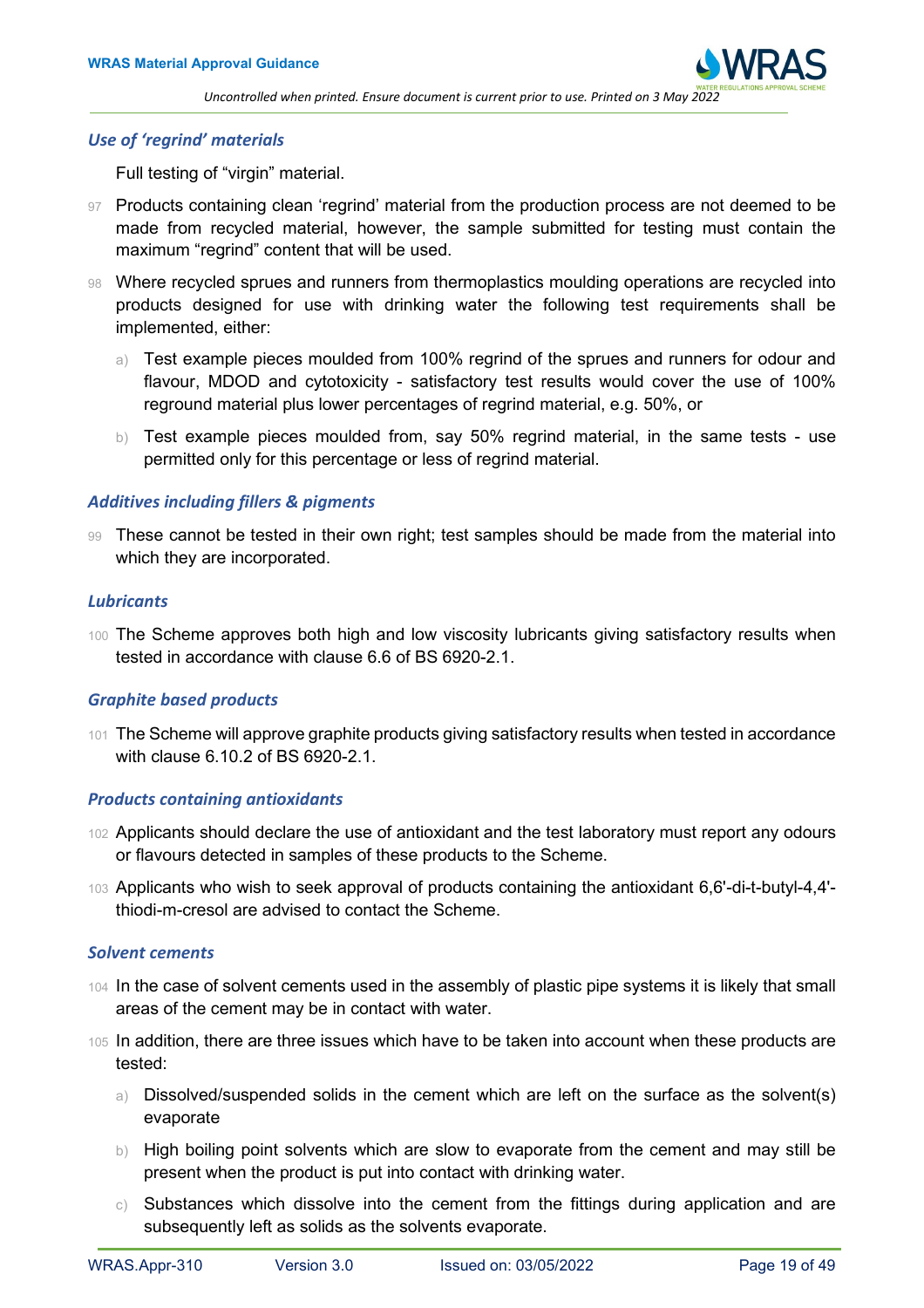

#### *Testing*

- 106 Solvent cements therefore shall not be tested as dry films of cement on glass plates after evaporation of the solvents but shall be tested as follows:
	- a) Apply the cement to a pipe or recommended fitting for which they are designed (with a surface area of 15,000 mm²)
	- b) Paint the solvent cement onto an area of 1,000 mm<sup>2</sup> and allow the test piece to cure for a minimum of 60 minutes or the manufacturer's recommendations.
- 107 The final test results will cover the solvent cement only and not the pipe or fittings.

## *Expression of results*

108 In addition to the normal requirements of both BS 6920 and WRAS Materials Guidance, include a full description of the sample preparation and cure (time and temperature) & the following statement:

*"The product has been tested at the reduced surface area of 1,000mm² in 1 litre of test water and under these conditions, it was found to comply with the requirements of Part 1 of BS 6920. Note: The product has not been assessed for compliance with the requirements of BS 6920 at the normal surface area of 15,000 mm² in 1 litre of test water, it has been tested at a reduced surface area in accordance with the guidance given for solvent cements in the WRAS Material Approval Guidance document (WRAS.Appr-310)."*

## <span id="page-19-0"></span>*Waterstops*

- 109 WRAS will consider granting approval of water stops where they are in contact with wholesome water AND used within the boundary of a property and therefore fall under the remit of Water Supply (Water Fittings) Regulations 1999, Scottish Water Byelaws 2004 & the Water Supply (Water Fittings) Regulations (Northern Ireland) 2009.
- 110 These materials are for use in concrete reservoirs and similar structures, constructed in accordance with the design criteria of BS EN 1992-3:2006 (Design of concrete structures – Liquid retraining and containing structures) with respect to normal frequency of joints. The materials should be tested at a reduced surface area to volume ratio of 1000mm² per litre as specified in BS 6920: Part 1.
- 111 This information will be included on any subsequent approval.

## <span id="page-19-1"></span>*Bituminous Based Products*

- 112 WRAS will consider granting approval of petroleum or asphaltic bitumen but NOT coal tar bitumen.
- 113 Materials listed in this section are not approved for use for contact with water that is required to be wholesome on large water retaining structures such as lining of pipes or water storage cisterns. Products of this nature may be approved for applications such as taps, valves and pipe connectors only. This information will be included on any subsequent approval.

## <span id="page-19-2"></span>*Anaerobic Adhesives*

114 Following concerns relating to the testing of Anaerobic Adhesives when applied to brass fittings as specified in BS 6920-2.1:2000/2014 (clause 7.7), the following approach is to be taken when testing such products: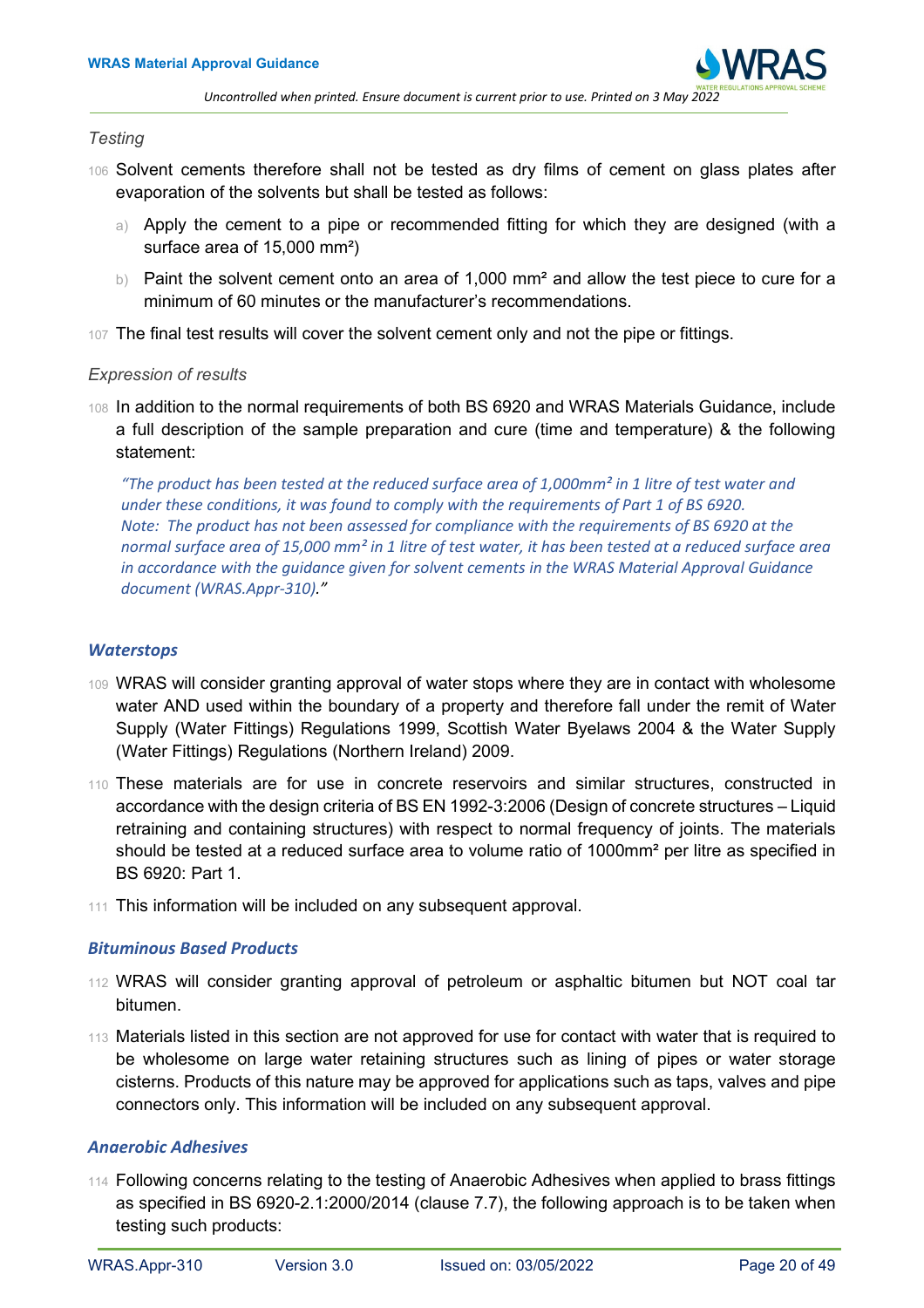

- a) Use stainless steel fittings to prepare test pieces, using the appropriate curing conditions for stainless steel, but make sure that the test reports clearly highlight that stainless steel couplings were used in place of the brass couplings specified in BS 6920-2.1:2000/2014 (clause 7.7).
- b) WRAS will remove the curing conditions from the approvals listed in section 5520 of The Water Fittings & Materials Directory and add, to the section title that "these products are to be applied and cured in strict accordance with the manufacturer's instructions."

## <span id="page-20-0"></span>*Cementitious products incorporating blast furnace slag*

- <span id="page-20-1"></span>115 When an application for approval of a cementitious product, incorporating blast furnace slag is received, WRAS Approvals will require further information prior to deciding whether approval is to be granted:
	- a) The source of the slag, including the name/s and address/es of the furnaces.
	- b) Whether the ingredients that go into the furnace/s remain constant and how this is achieved.
	- c) Quality documents/certificates that the blast furnace/s may have.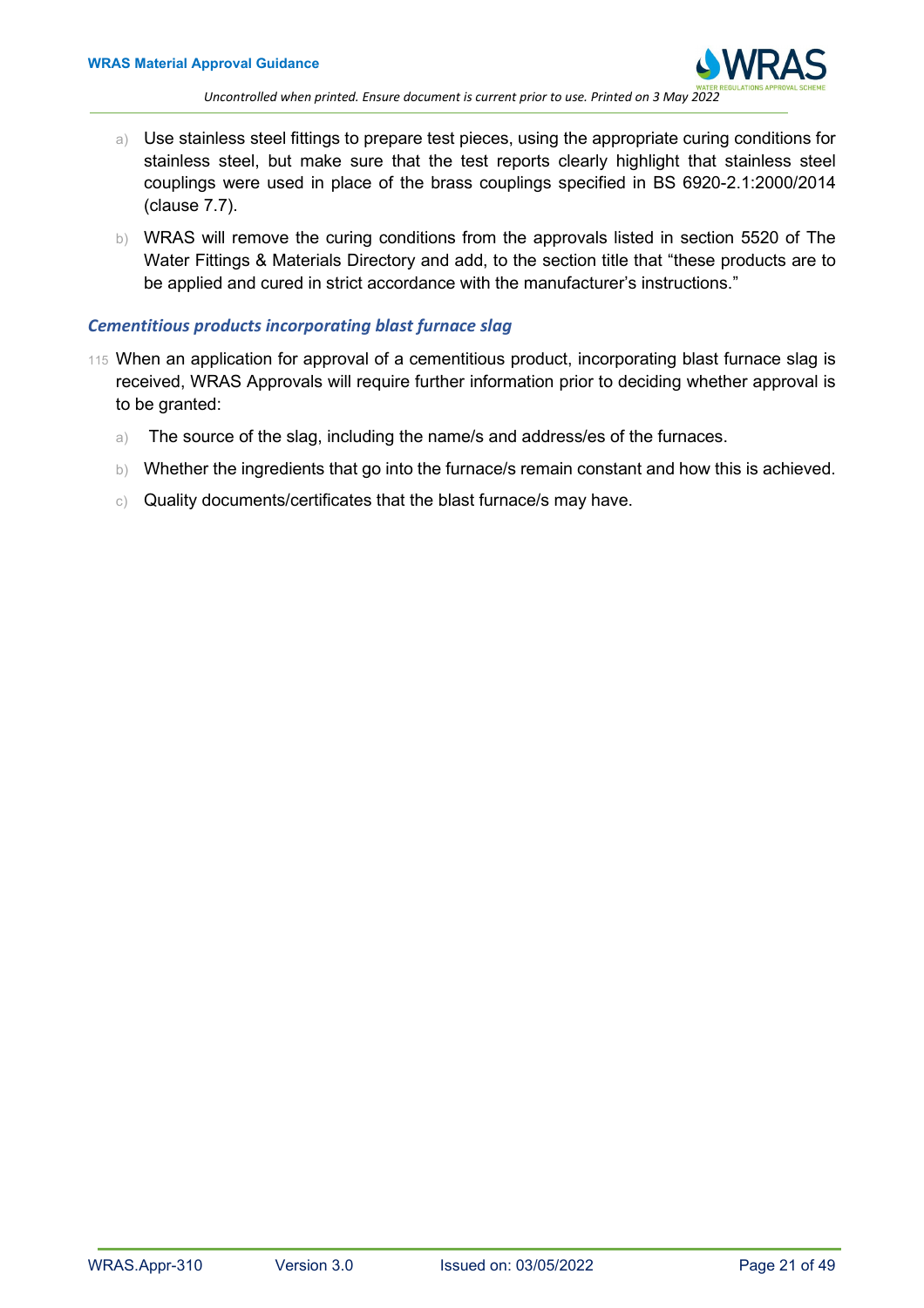

#### *SITE APPLIED PRODUCTS*

#### <span id="page-21-0"></span>*Definition of Site Applied Products*

116 These products are applied on site, typically where they will be used, after which they undergo some form of change or cure before they are suitable for use in contact with water and where conditions affecting its application may vary widely if uncontrolled.

#### <span id="page-21-1"></span>*Curing*

- 117 Product samples, including all primer and undercoats, prepared by the test laboratory should be prepared and cured in accordance with clause 7 of BS 6920-2.1 (standard curing conditions).
- 118 The soaking and flushing arrangements applied must be the minimum identified in the manufacturer's instructions and WRAS will request a copy of these instructions before an approval is granted.
- 119 Curing shall take place in temperature-controlled incubators or refrigerators with appropriate thermostats. Since volatile solvents etc will be released from many products during the curing regime, appropriate climatic cabinets, including the provision for regular air changes within the cabinets, shall be used for the curing of such products. If critical to product cure and/or performance the relative humidity shall be controlled during the cure period and recorded in the final product report. When transportation of samples is required detailed records of the method of transportation and temperature control of the sample container shall be made, together with a record of the temperature of the test samples at the start and end of the transportation period.

NOTE: the **minimum** specification for a suitable curing incubator shall include temperature control ±2°C, humidity control of ±10% of that specified by the manufacturer/supplier plus the facility for continuous extraction/air exchange from the cabinet during the curing of solvent containing coatings and sealants.

120 Jointing materials, solders and fluxes for plumbing systems shall not be cured for periods greater than 24 hours.

## <span id="page-21-2"></span>*Non-standard curing conditions (other than those specified in clause 7 of BS 6920-2.1)*

- 121 The Scheme may accept a manufacturers request to apply non-standard curing conditions, other than those specified in clause 7 of BS 6920-2.1, but only if it can be demonstrated to the Scheme's satisfaction that these cure conditions can be obtained on site, in practice in the UK.
- 122 These must be achievable on site including under typical United Kingdom winter conditions. If the product will not cure under these typical conditions on site, the instructions for application of the product should clearly state this. If elevated temperatures are required to achieve the necessary degree of cure of the product, clear statements must be included in the Instructions (product data sheet) as to how the appropriate temperature(s) will be achieved and maintained throughout the curing period.
- 123 WRAS Approvals must be notified prior to commencement of testing if non-standard curing conditions are to be used.
- 124 When a sample has been prepared and cured, using non-standard curing conditions, but in accordance with the manufacturer's instructions for use, a note drawing the attention of the Scheme to the non-standard curing conditions used shall be added to the final test report along with full details of the actual conditions applied. In addition, a copy of the manufacturer's instructions for use must be supplied with the application.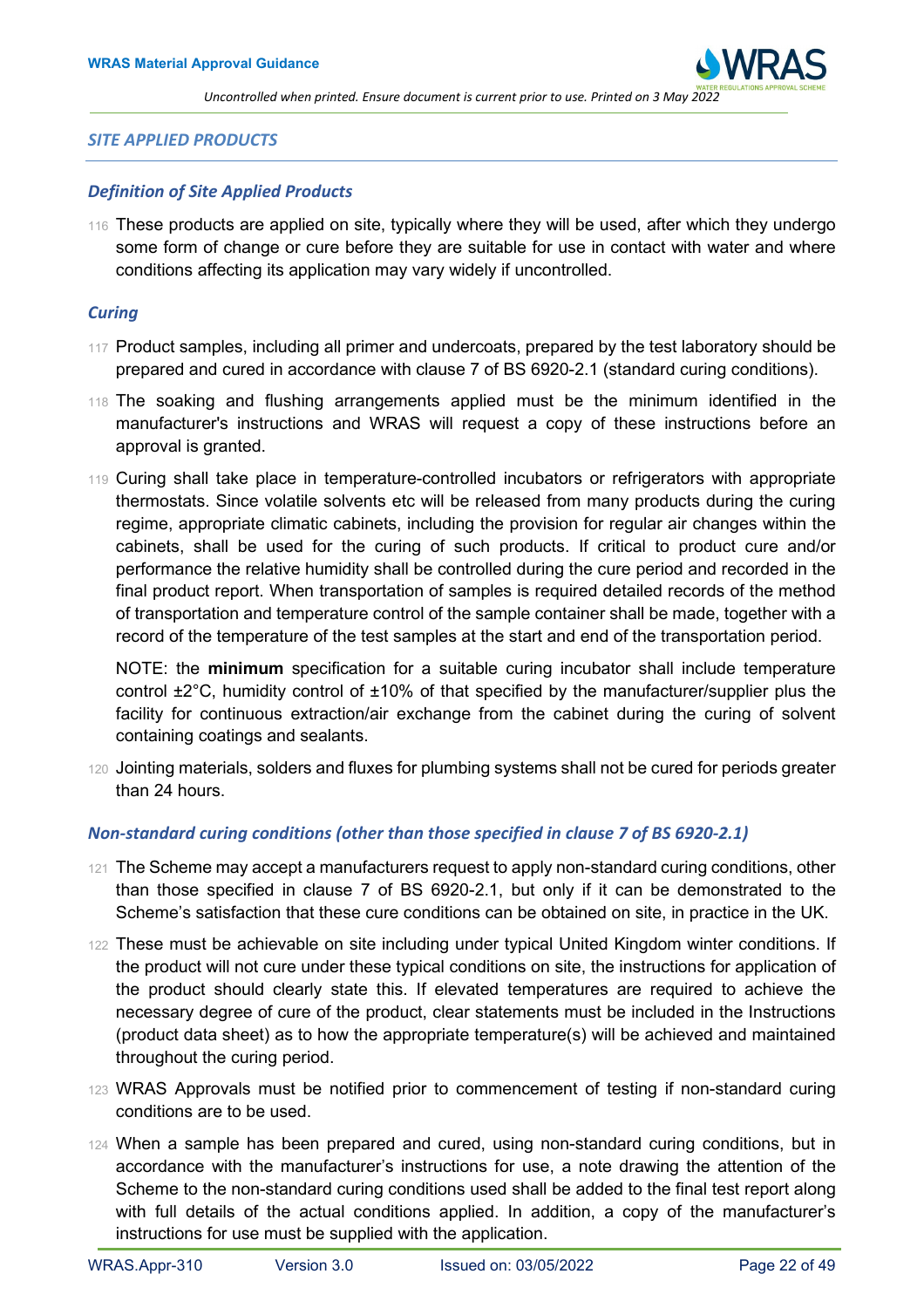

#### <span id="page-22-0"></span>*New Approvals with curing curves*

- 125 WRAS will request instructions issued to users that include a curing curve showing the relationship between curing temperature and time.
- 126 The instructions issued to users (product data sheet) must include a date and issue number.
- 127 Full BS6920 testing shall be done on samples made under the lowest recommended/most onerous curing conditions (lowest temperature and shortest recommended time at that temperature).
- 128 Additionally, test samples made using the highest recommended or achievable curing conditions (highest temperature and shortest recommended time at that temperature) for "on-site" application of the product in the United Kingdom (including the use of heaters etc. where required) shall be assessed in the odour and flavour of water test (BS 6920-2.2.1).
- 129 The subsequent approval shall be granted for all curing conditions referenced in the curve.
- 130 If these two sets of tests give satisfactory results, then the following statements shall be included on the subsequent approval:

"*The end user must ensure that the product is cured in accordance with cure curves provided by the approval holder in their Instructions dated XX XX XX, issue no xxxxxxx",* and

*"This material is only approved for the curing conditions that appear on the approval. If the cure conditions are varied from those specified on the approval then the material is not covered by the scope of the approval."*

#### <span id="page-22-1"></span>*New Approvals – no curing curves available*

- 131 Where the potential approval holder of the site applied product is unable to provide information relating to curing conditions at a range of temperatures, they shall be made aware that approval will only be applicable to the product when cured as tested (usually using the standard curing conditions specified in clause 7.2 of BS6920-2.1).
- 132 The Scheme may accept a manufacturers request to apply non-standard curing conditions, other than those specified in clause 7 of BS 6920-2.1, but only if it can be demonstrated to the Scheme's satisfaction that these cure conditions can be obtained on site, in practice in the UK.
- 133 WRAS must be notified prior to commencement of testing if non-standard curing conditions are to be used.
- 134 The subsequent approval shall make reference to the tested curing conditions and in addition the following statement included:

*"This material is only approved for the curing conditions that appear on the approval. If the cure conditions are varied from those specified on the approval then the material is not covered by the scope of the approval".*

## <span id="page-22-2"></span>*Existing approved site applied products*

135 WRAS will write to existing approval holders to advise them of the new approach. Where testing has been performed on one sample using specific curing conditions then the approval will already reference those curing conditions. An amended approval letter will then be issued to include the statement: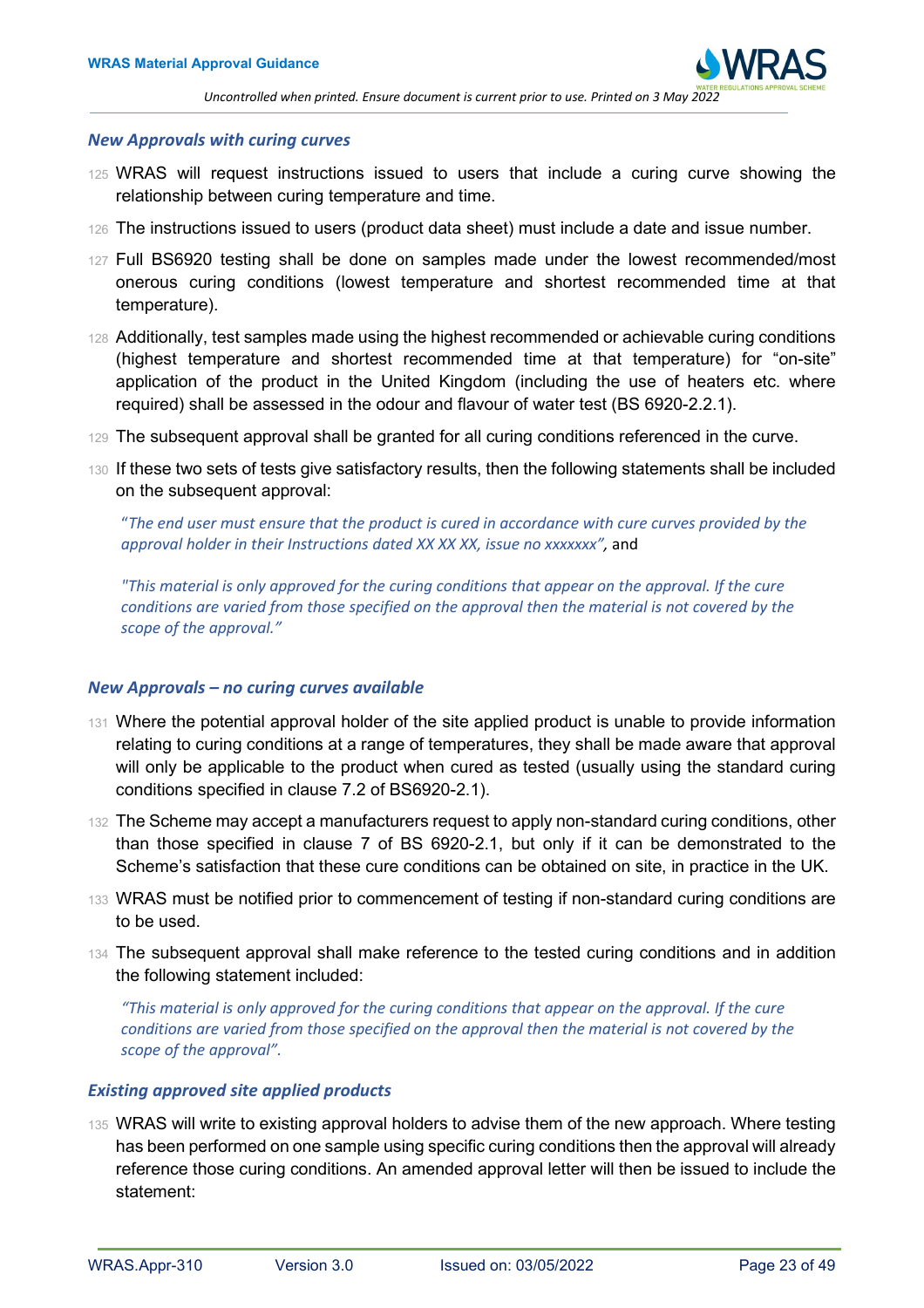

*"This material is only approved for the curing conditions that appear on the approval. If the cure conditions are varied from those specified on the approval then the material is not covered by the scope of the approval".*

- 136 WRAS will inform the approval holder that should they wish to have approval of their product for application using other curing conditions then further testing, based on curing curves will be necessary.
- 137 Full BS6920 testing shall be done on samples made under the lowest recommended/most onerous curing conditions (lowest temperature and shortest recommended time at that temperature).
- 138 In addition, test samples made using the highest recommended or achievable curing conditions (highest temperature and shortest recommended time at that temperature) for "on-site" application of the product in the United Kingdom (including the use of heaters etc. where required) shall be assessed in the Odour and Flavour of Water Test (BS 6920-2.2.1).
- 139 If these two sets of tests give satisfactory results, then the subsequent approval shall be granted for all curing conditions referenced in the curve & the following statements shall be included on the subsequent approval:

*"The end user must ensure that the product is cured in accordance with cure curves provided by the approval holder in their Instructions dated XX XX XX, issue no xxxxxxx".* and *"This material is only approved for the curing conditions that appear on the approval. If the cure conditions are varied from those specified on the approval then the material is not covered by the scope of the approval".*

- 140 Assuming the testing is successful, it is the approval holders choice as to whether they wish to apply for a new five-year approval (the existing approval will be removed once the new approval is granted) or extend the scope of their existing approval.
- 141 If the approval holder wishes to apply for a new five-year approval payment on a pro-rata basis will be requested on based on remaining whole years.
- 142 If the approval holder wishes to extend the scope of their existing approval WRAS will not charge a fee (please note the laboratory will charge for the testing performed).

## <span id="page-23-0"></span>*Re-approvals*

- 143 Approval holders will have the choice as to whether to apply for a new approval based on the scope of the existing/expired approval or to extend the scope of the existing/expired approval.
- 144 Where the new approval is to be based on the scope of the existing/expired approval standard audit tests (where appropriate) shall be requested on a sample manufactured using the same curing conditions as the existing/expired approval.
- 145 Should an approval be subsequently granted the approval letter will include the statement:

*`This material is only approved for the curing conditions that appear on the approval. If the cure conditions are varied from those specified on the approval then the material is not covered by the scope of the approval`.*

146 Where the approval holder wishes to extend the scope of the approval to have approval of their product for application using other curing conditions then further testing, based on curing curves will be necessary.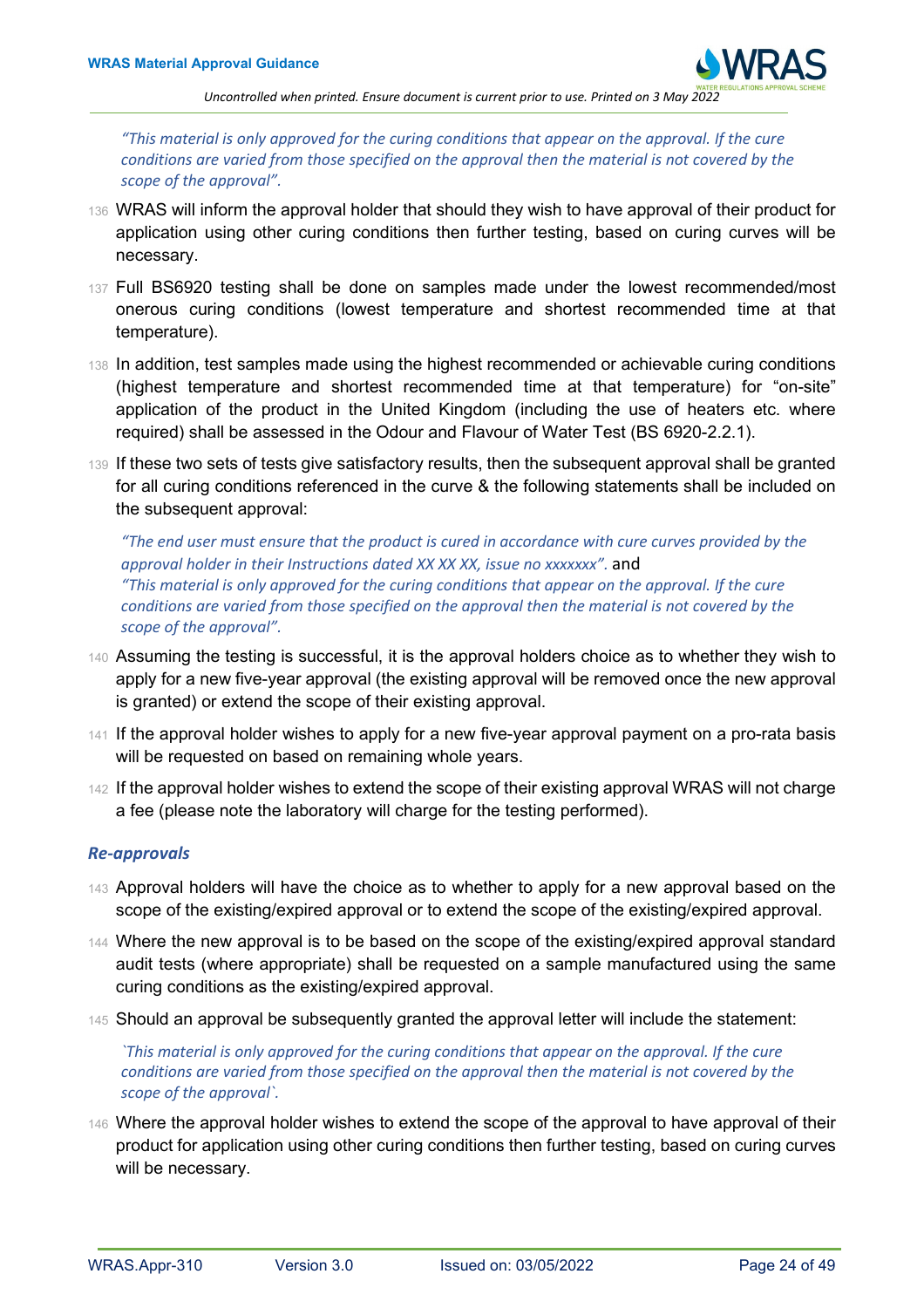- 147 Full BS6920 testing shall be done on samples made under the lowest recommended/most onerous curing conditions (lowest temperature and shortest recommended time at that temperature).
- 148 In addition, test samples made using the highest recommended or achievable curing conditions (highest temperature and shortest recommended time at that temperature) for "on site" application of the product in the United Kingdom (including the use of heaters etc. where required) shall be assessed in the Odour and Flavour of Water Test (BS 6920-2.2.1).
- 149 The subsequent approval shall be granted for all curing conditions referenced in the curve.
- 150 If these two sets of tests give satisfactory results, then the following statements shall be included on the subsequent approval:

*"The end user must ensure that the product is cured in accordance with cure curves provided by the approval holder in their Instructions dated XX XX XX, issue no xxxxxxx".*

*And:*

*"This material is only approved for the curing conditions that appear on the approval. If the cure conditions are varied from those specified on the approval then the material is not covered by the scope of the approval".*

## <span id="page-24-0"></span>*Commencement of testing*

- 151 ALL the tests to be carried out must commence IMMEDIATELY once the cure period is completed, or in the case of cementitious products ONLY, within 1 working week of completion of the pre-conditioning soaks.
- 152 Retesting if it is necessary to undertake ANY retesting, this shall only be undertaken on freshly prepared and cured samples.

## <span id="page-24-1"></span>*Product samples prepared on site: witnessed by test laboratory staff.*

<span id="page-24-2"></span>153 Some products can only be prepared and/or applied using specialised equipment. In these cases the test laboratory shall witness the preparation of the test samples and shall then transport these samples back to the laboratory for curing and subsequent testing.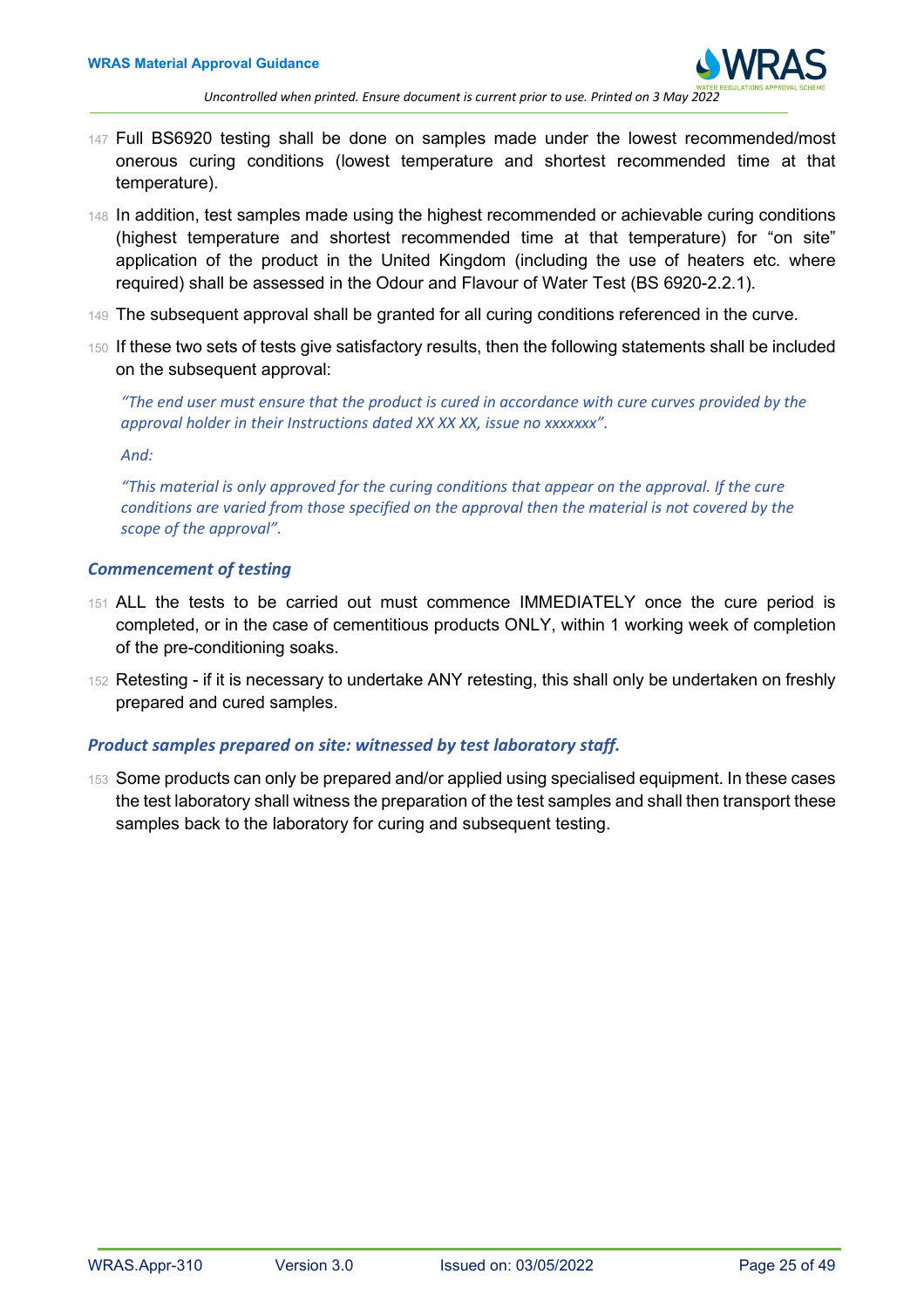

## *FACTORY APPLIED PRODUCTS (including potting resins etc.)*

154 Definition of Factory Applied: a product which is applied and cured (if appropriate) under carefully controlled conditions as part of a manufacturing process in a factory or workshop.

## <span id="page-25-0"></span>*Preparation and curing of samples*

- 155 These products shall be prepared and cured by the manufacturer or supplier and tested as received without any further curing or treatment. To ensure that the samples provided are typical of normal production they shall be drawn from the production line wherever possible and the following additional information provided to the test laboratory and Scheme:
	- a) date of preparation of samples and/or product batch number (where available)
	- b) mode of preparation
	- c) curing conditions
- 156 This information shall be included in the final test report and in the Scheme's records. If the sample has been specially prepared for test purposes this shall be stated in the test report together with all relevant details. For more information see clause 6 of BS 6920- 2.1:2000/2014.
- 157 As it is not a requirement of BS6920-2.1, in addition the applicant shall provide the following information to WRAS:
	- a) number and thickness of coats applied (including primers)
	- b) method of application of the product
	- c) ambient temperature at the time of preparation
	- d) date of preparation of the sample, cure conditions
	- e) substrate onto which the product has been applied and whether the product was prepared in accordance with the application instructions.
	- f) where products are made from more than one part, description of the parts and how these were mixed.
	- g) a copy of the instructions issued to users
- <span id="page-25-1"></span>158 The approach applied to Site Applied Products (including scope of approval, test requirements and the use of generic statements) shall also be taken with Factory Applied Products.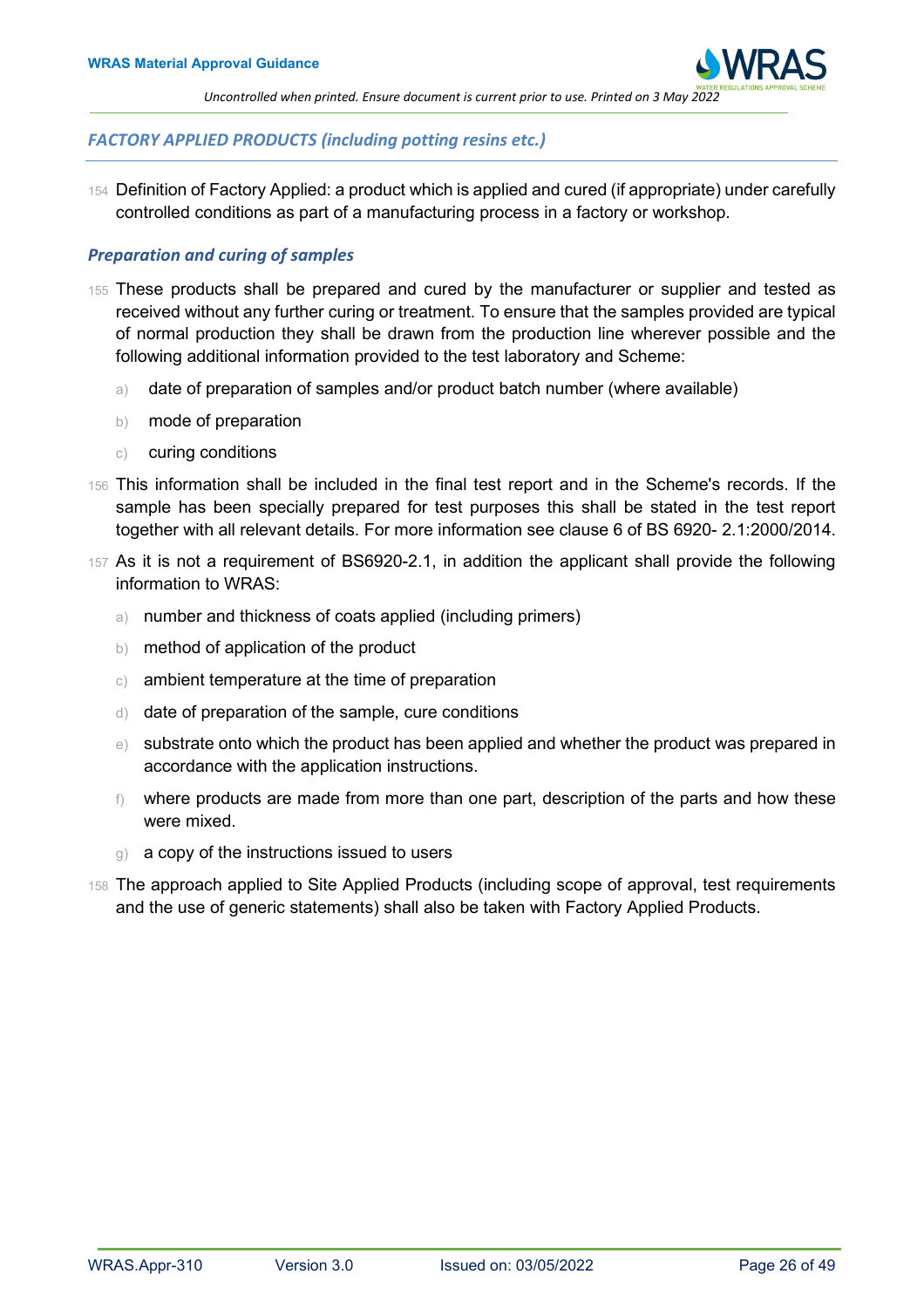

#### *TEST LABORATORIES*

- 159 Test reports will only be accepted from suitably accredited test laboratories recognised by the Scheme.
- 160 Please refer to Material Guidance Appendix A Test Laboratory Accreditation & Procedures.

#### <span id="page-26-0"></span>*TEST REPORTS*

161 Please refer to Material Guidance Appendix B – Testing and Reporting for requirements.

## <span id="page-26-1"></span>*Validity of Test Reports*

- 162 BS 6920 testing of materials must have been completed no more than two years before the date when the report is presented to WRAS.
- 163 Where the test report is over two years old the decision as to whether to grant approval
- <span id="page-26-2"></span>164 lies with The Approvals and Enquiries Manager. For the purpose of WRAS Material Approval BS6920 test reports are valid for a maximum of five years.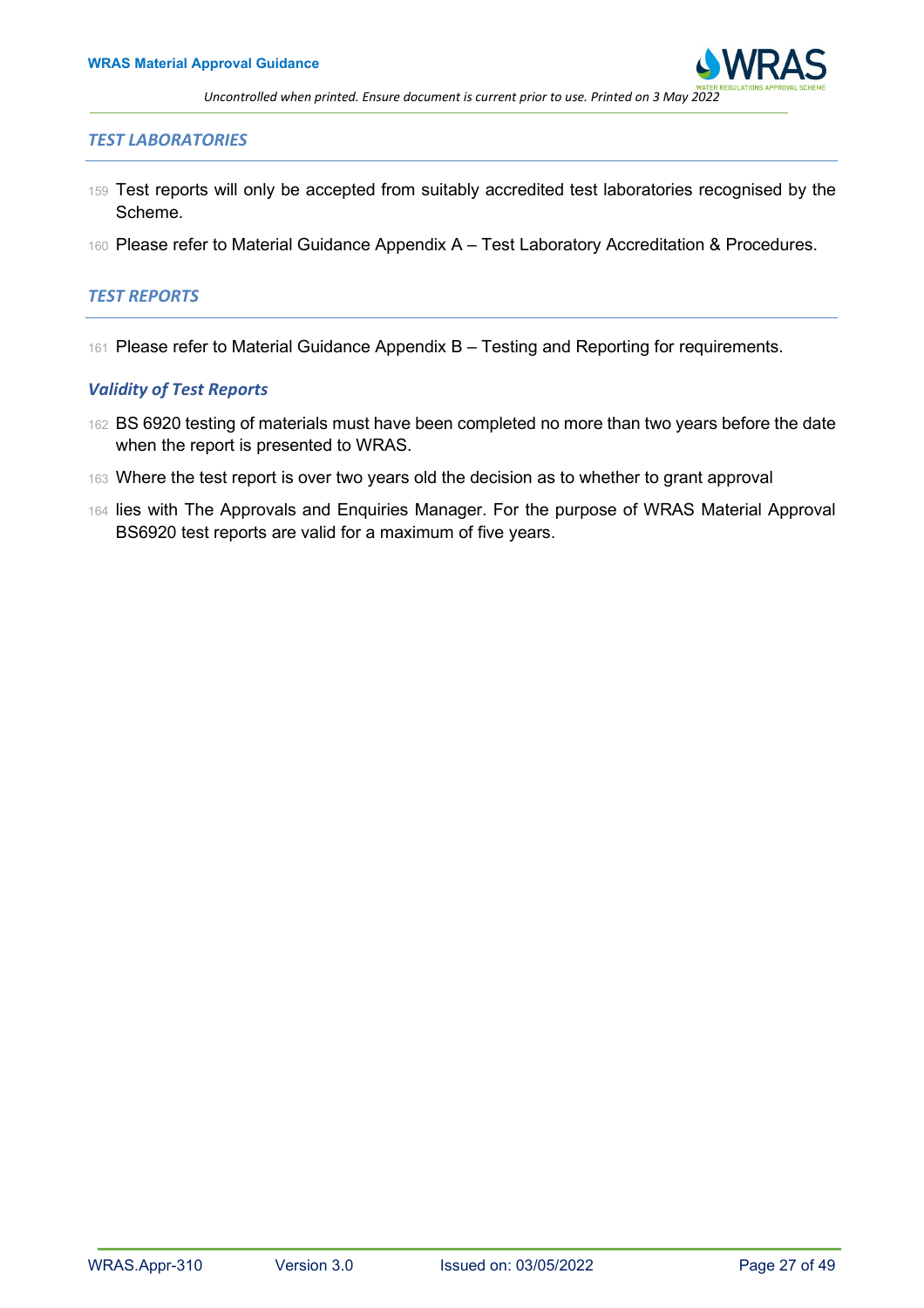

#### *SAMPLES*

- 165 The Scheme does not consider it to be appropriate to grant WRAS Material Approval to a product that will not come into direct contact with wholesome water in building water systems. Therefore, before commencing testing if there is any question about the nature of the product or its suitability for WRAS Material Approval advice must be sought from WRAS.
- 166 Samples must reflect the actual conditions of manufacture. The method used to manufacture the tested sample will be included on any subsequent approval and only this method will be covered by the scope of the approval. Materials/components made from the same material using a different manufacturing method will require further testing (please refer to Table 1, l & m).
- 167 When seeking approval of a component, samples must be provided for testing in component form, for example o-rings, gaskets or hoses.
- 168 When seeking approval of a compound or sheet material, specially moulded sheets or plaques may be used.
- 169 Granules and pellets shall NOT be tested.

## <span id="page-27-0"></span>*Age of sample*

- 170 A sample should be no more than 12 months old on the date of receipt by the laboratory and testing of that sample should commence within no more than 12 weeks of its receipt.
- 171 If in exceptional circumstances these conditions cannot be met please contact the Scheme, prior to commencing testing, for further advice.

## <span id="page-27-1"></span>*Sample surface area*

- 172 All materials tested for use with drinking water are normally tested using a sample surface area/volume ratio specified in BS 6920 Section 2.1.
- 173 Whilst some materials used in fittings will be exposed to water at a lower surface area/volume ratio, the standard ratio must be applied unless:
	- a) Otherwise specified in BS6920-2.1 (Samples for testing),
	- b) With specific dispensation, prior to commencement of testing, granted by WRAS.
	- $\circ$ ) The material or component falls into one of the categories specified in the Reduced Surface Area Testing Section below.

## <span id="page-27-2"></span>*Reduced surface area testing (not specified in BS6920-2.1)*

- 174 These materials will be tested at a reduced surface area to volume ratio of 1000mm²/l. This information will be included on any subsequent approval.
	- a) Solvent cement used to join pipe and fittings.
	- b) Waterstops: these materials are for use in concrete reservoirs and similar structures, constructed in accordance with the design criteria of BS EN 1992 with respect to normal frequency of joints.
	- c) Jointing and gasket products as specified in BS6920-2.1/6.12 Jointing and gasket products in this instance are those manufactured from compressed fibre or cut from a sheet material exposing a cut edge which would be exposed to wholesome water.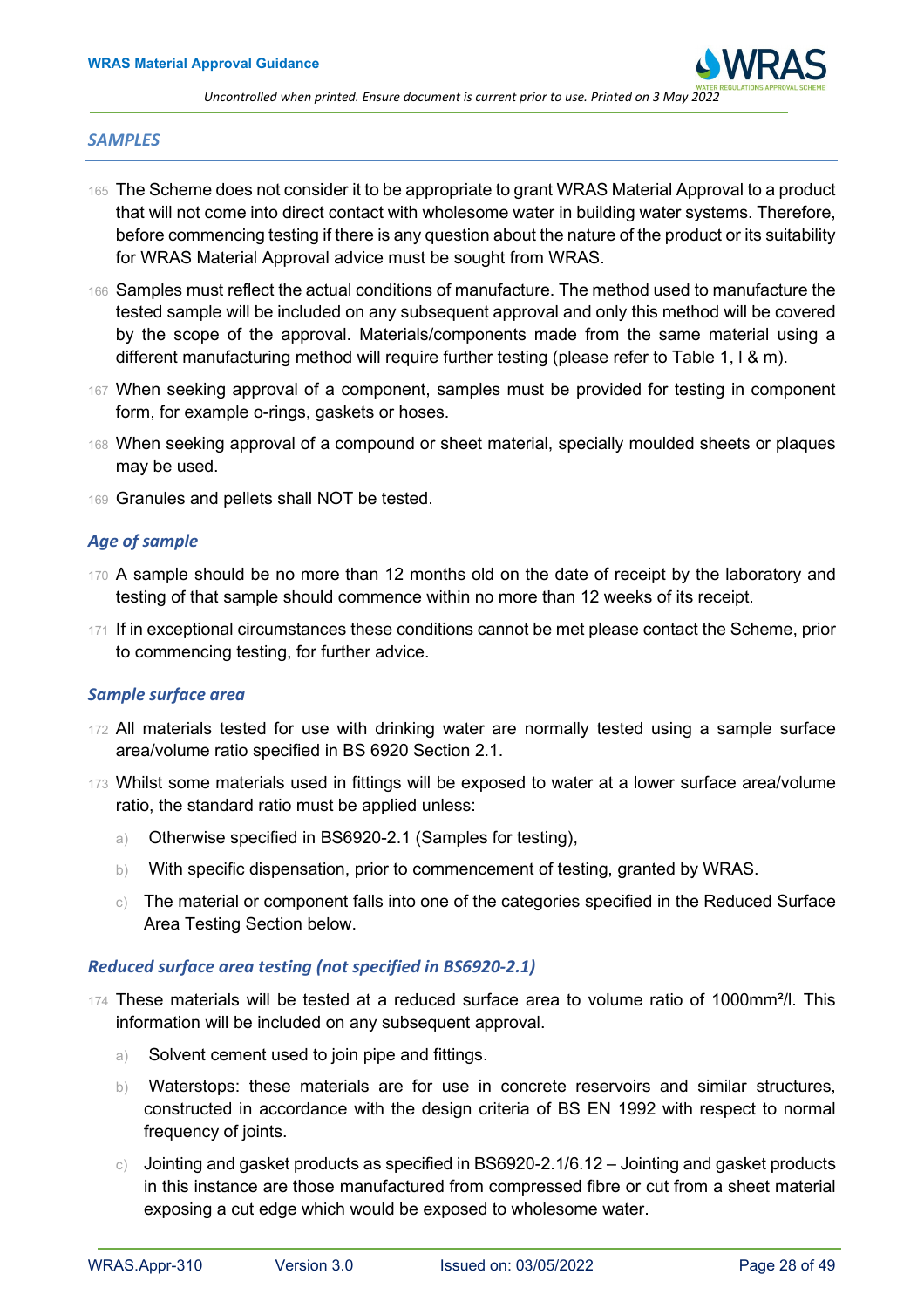

## <span id="page-28-0"></span>*Whole Product Testing*

175 To ensure that consistent assessment is maintained the Scheme does not accept whole product, testing, i.e., water quality testing cannot be carried out on a complete valve or tap.

## <span id="page-28-1"></span>*Hoses, Pipes and Tubes: Odour & Flavour testing*

<span id="page-28-2"></span>176 Multi layered hoses, pipes and tubes must be tested, for possible effects on the odour and flavour of water, in accordance with BS 6920 – 2.2.2 & 2.2.3:2000/2014 as appropriate, i.e. in their final form.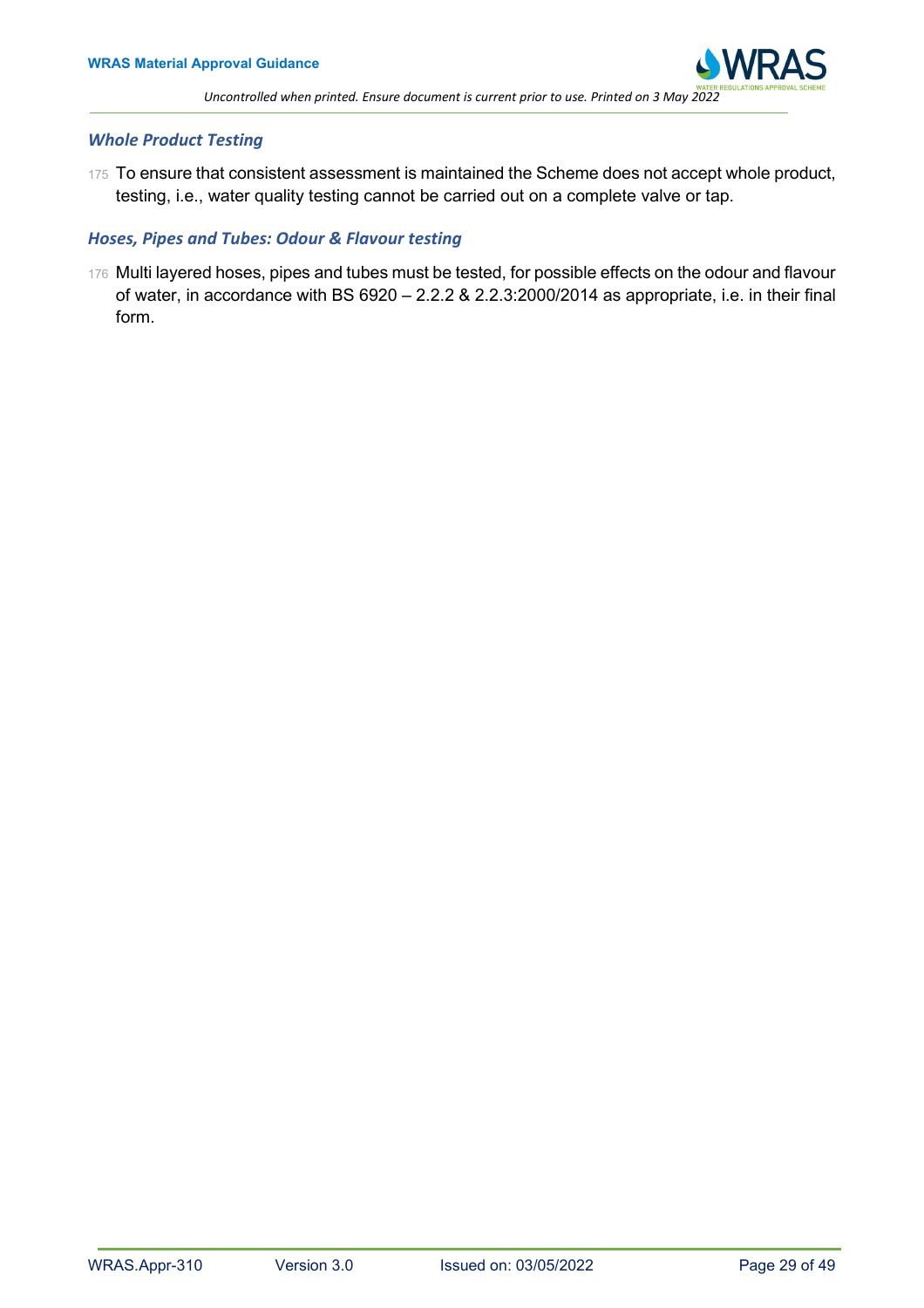

#### *FAILURES*

#### <span id="page-29-0"></span>*Failures - Retest requirements*

- 177 Where BS6920-1 (Specification) does not specify any retest requirements please refer to WRAS.
- 178 WRAS should first be contacted where a product fails testing and/or retesting and the applicant intends to modify the product in order to satisfy the requirements of BS6920.
- 179 WRAS will request an explanatory statement from the client and if appropriate, the test laboratory giving the likely cause of the failure of the first set of samples and the action that will be taken in order to prevent a further failure occurrence.
- 180 The statement should be on company headed paper, signed and dated, and contain the following information;
	- a) Test report reference and date.
	- b) Name of tested material and/or component.
	- c) The likely cause of the failure/s.
	- d) The action that will be taken in order to prevent a further failure occurrence.
- 181 Where applicable WRAS will then issue further test requirements based on the information contained in the above statement and advice given by the Scientific Advisor. The extent of retesting is at the discretion of WRAS and decided on a case by case basis.
- 182 If a sample of a material or component fails in any test, or for any other reason further testing is requested by the Scheme, either untested or fresh samples of the product must be used for further testing in accordance with BS 6920.
- 183 Where any retest has to be undertaken using more than one set of samples, e.g. Odour and Flavour of water or the Growth of Aquatic Microorganisms tests (duplicate), the sets of samples must be sourced from different batches (with different manufacturing/production batch numbers).
- 184 Samples for retest must be identical to, as far as is practicable, the samples that failed the testing, e.g. identical dimensions (and in-radius in the case of elastomers), Shore hardness, colour, suppliers of raw ingredients, flushing and soaking used where applicable, curing times and temperatures where applicable, and method of manufacture and/or application. Please note that this is not an exhaustive list and where any doubt arises please refer to the Scheme.
- 185 If the retest is successful, then ALL test results (including failure results) shall be included in the final report.

## <span id="page-29-1"></span>*Retest Failures*

- 186 Where no modifications are made to the material/component (formulation, suppliers of raw ingredients and site & method of manufacture) and it fails the retest then the Scheme considers this to be an outright failure and shall be reported to the Scheme.
- 187 Where a product fails testing and/or retesting and the applicant intends to modify the product in order to satisfy the requirements of BS6920 then WRAS should first be contacted.

#### <span id="page-29-2"></span>*Audit Test Failures*

188 Any failure of an audit test shall be reported to the Scheme by the Test Laboratory.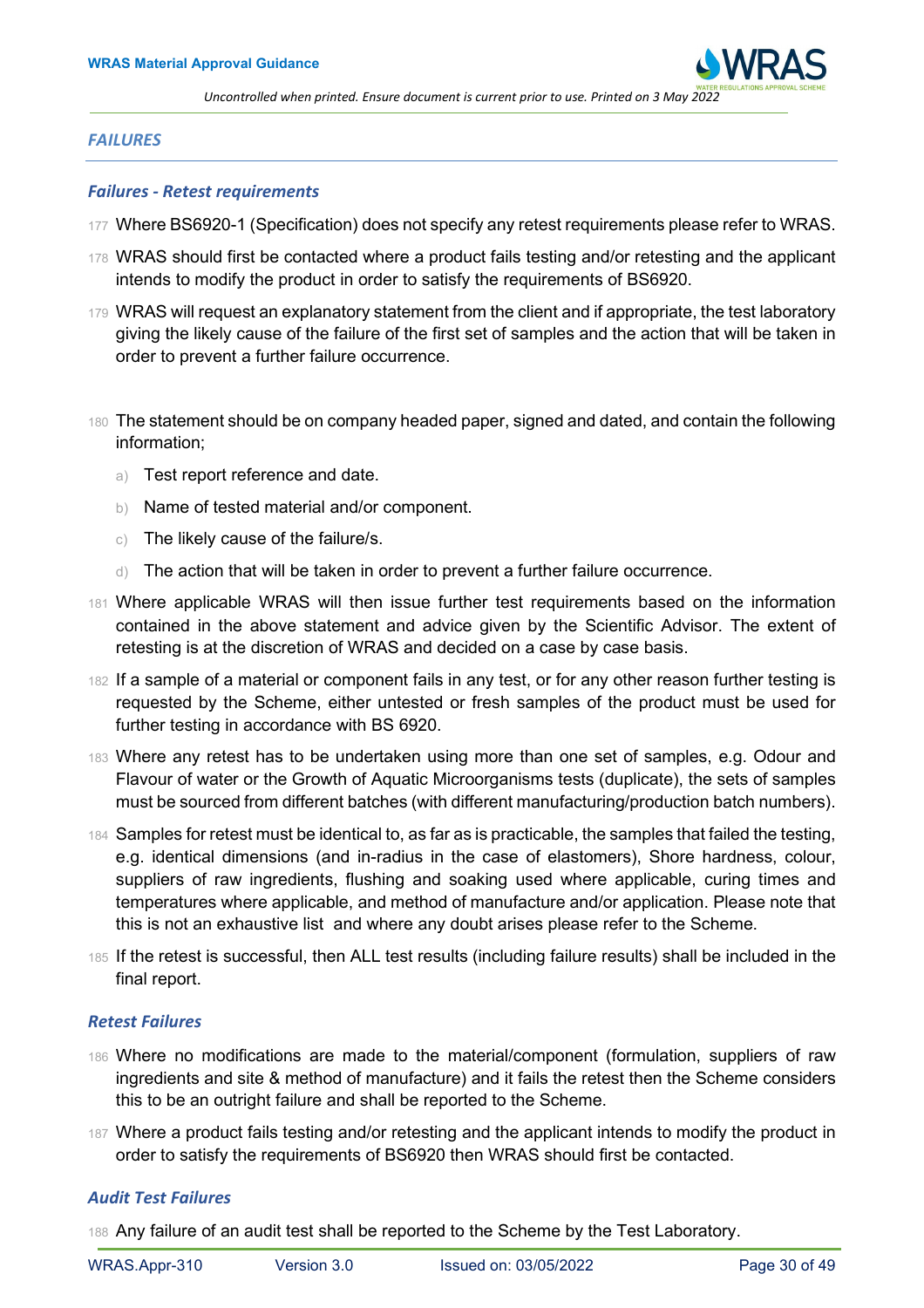

189 Where a product fails testing and the applicant intends to modify the product in order to satisfy the requirements of BS6920 then WRAS should first be contacted. Additional testing may be required.

## <span id="page-30-0"></span>*Failure of High Temperature Testing*

190 The Scheme will accept retesting using lower temperature test conditions if a product fails to conform to one or more of the high temperature tests (Part 3 of BS 6920). Both results should be included in the final test report rather than in a separate supplementary report.

## <span id="page-30-1"></span>*TECHNICAL ADVICE*

- 191 The formal route for all technical queries from the test laboratories or their clients and the Scheme is via the WRAS Approvals Technical Assessors.
- 192 Recognised laboratories may approach the Scheme informally on behalf of clients, but the outcome of all such contacts and decisions must be confirmed in writing through the Scheme. Communications relating to the operation of accredited laboratories and to individual tests may be made (on a confidential basis) in writing to the Scheme.
- 193 Where the technical query relates to materials which are either used or may be used in products tested under Regulation 31 of the Water Supply (Water Quality) Regulations 2000/2014 (previously Regulation 25 of the Water Supply (Water Quality) Regulations 1989), also seek advice from the Drinking Water Inspectorate (DWI).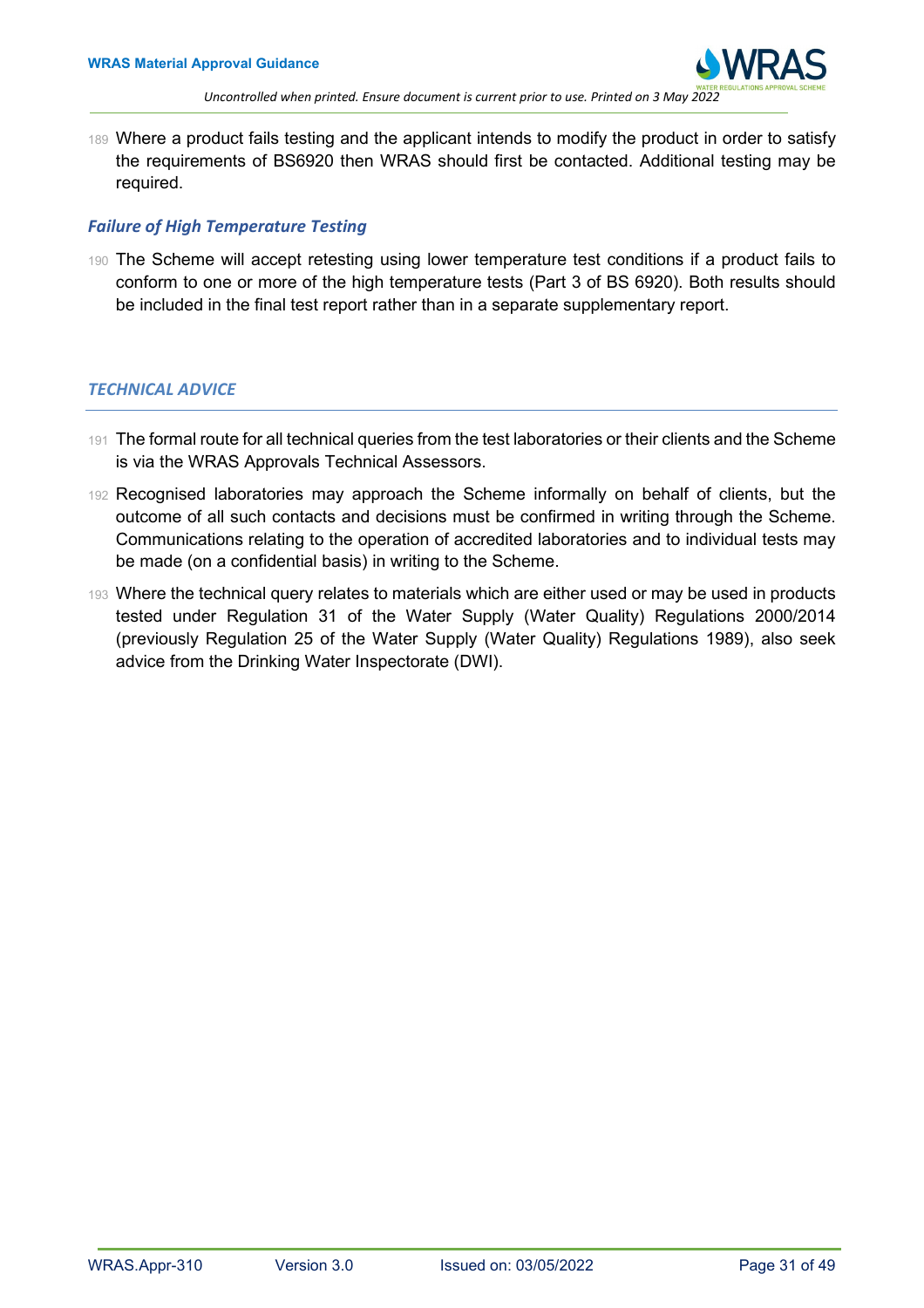

## *Table 1: Testing Requirements*

<span id="page-31-0"></span>

| <b>Table</b> | <b>Query or proposed change</b>                                                                                                                                                      | <b>Tests required</b> |              |              |                |              |  |  |
|--------------|--------------------------------------------------------------------------------------------------------------------------------------------------------------------------------------|-----------------------|--------------|--------------|----------------|--------------|--|--|
| reference    |                                                                                                                                                                                      | <b>O&amp;F</b>        | <b>APP</b>   | <b>GMO</b>   | <b>EXS</b>     | <b>EM</b>    |  |  |
| a            | Change in pigmentation affecting an existing approval/addition of same material but different colour                                                                                 |                       |              |              |                |              |  |  |
|              | Change from 'natural' colour to either white or black                                                                                                                                | $\checkmark$          |              |              | $\sqrt{7}$     |              |  |  |
|              | Change from 'natural' colour to any other colours                                                                                                                                    | $\checkmark$          |              |              | $\checkmark$ 7 | $\checkmark$ |  |  |
|              | Change from one colour to another                                                                                                                                                    | $\checkmark$          |              |              | $\sqrt{7}$     | $\checkmark$ |  |  |
|              | Change from white to black                                                                                                                                                           | $\checkmark$          |              |              | $\sqrt{7}$     |              |  |  |
|              | Change from any colour/black/white to 'natural' colour                                                                                                                               | $\checkmark$          |              | $\checkmark$ | $\checkmark$ 7 |              |  |  |
| $\mathsf b$  | Elastomeric materials/components - new approval of a range where the only variation between the<br>elastomers is the Shore hardness                                                  |                       |              |              |                |              |  |  |
|              | Softest version                                                                                                                                                                      | $\checkmark$          | $\checkmark$ | $\checkmark$ | $\checkmark$   | ✓            |  |  |
|              | <b>Hardest version</b>                                                                                                                                                               | $\checkmark$          |              | $\checkmark$ |                |              |  |  |
| $\mathsf{C}$ | Elastomeric materials/components - change of Shore hardness (achieved using the same ingredients<br>in different concentrations or curing conditions) affecting an existing approval |                       |              |              |                |              |  |  |
|              | Addition of a lower (softer) shore hardness                                                                                                                                          | $\checkmark$          | $\checkmark$ | $\checkmark$ | $\checkmark$   | ✓            |  |  |
|              | Addition of a higher (harder) shore hardness                                                                                                                                         | $\sqrt{4}$            |              | $\sqrt{4}$   | $\sqrt{7}$     |              |  |  |
| d            | Elastomeric materials/components - new approval of a range which differ in size                                                                                                      |                       |              |              |                |              |  |  |
|              | Largest in-radius                                                                                                                                                                    | $\checkmark$          | $\checkmark$ | $\checkmark$ | $\checkmark$   | $\checkmark$ |  |  |
|              | <b>Smallest in-radius</b>                                                                                                                                                            | $\checkmark$          |              |              |                |              |  |  |
| e            | Elastomeric materials/components - addition of a size/s affecting an existing approval                                                                                               |                       |              |              |                |              |  |  |
|              | Addition of a larger in-radius                                                                                                                                                       | $\checkmark$          |              | $\checkmark$ | $\checkmark$   |              |  |  |
|              | Addition of a smaller in-radius                                                                                                                                                      | $\checkmark$          |              |              | $\sqrt{7}$     |              |  |  |
| $\mathbf{f}$ | Elastomeric materials/components - new approval of a range which differs in size and Shore<br>hardness                                                                               |                       |              |              |                |              |  |  |
|              | Largest in-radius and softest Shore hardness                                                                                                                                         | $\checkmark$          | ✓            | $\checkmark$ | $\checkmark$   | ✓            |  |  |
|              | Smallest in-radius and hardest Shore hardness                                                                                                                                        | $\checkmark$          |              | $\checkmark$ |                |              |  |  |
| g            | Thermoplastics - new approval of a range of thermoplastics which differ only in filler content                                                                                       |                       |              |              |                |              |  |  |
|              | Sample with highest filler content                                                                                                                                                   | $\checkmark$          | $\checkmark$ | $\checkmark$ | $\checkmark$   | $\checkmark$ |  |  |
|              | Sample with lowest filler content                                                                                                                                                    | $\checkmark$          |              |              |                |              |  |  |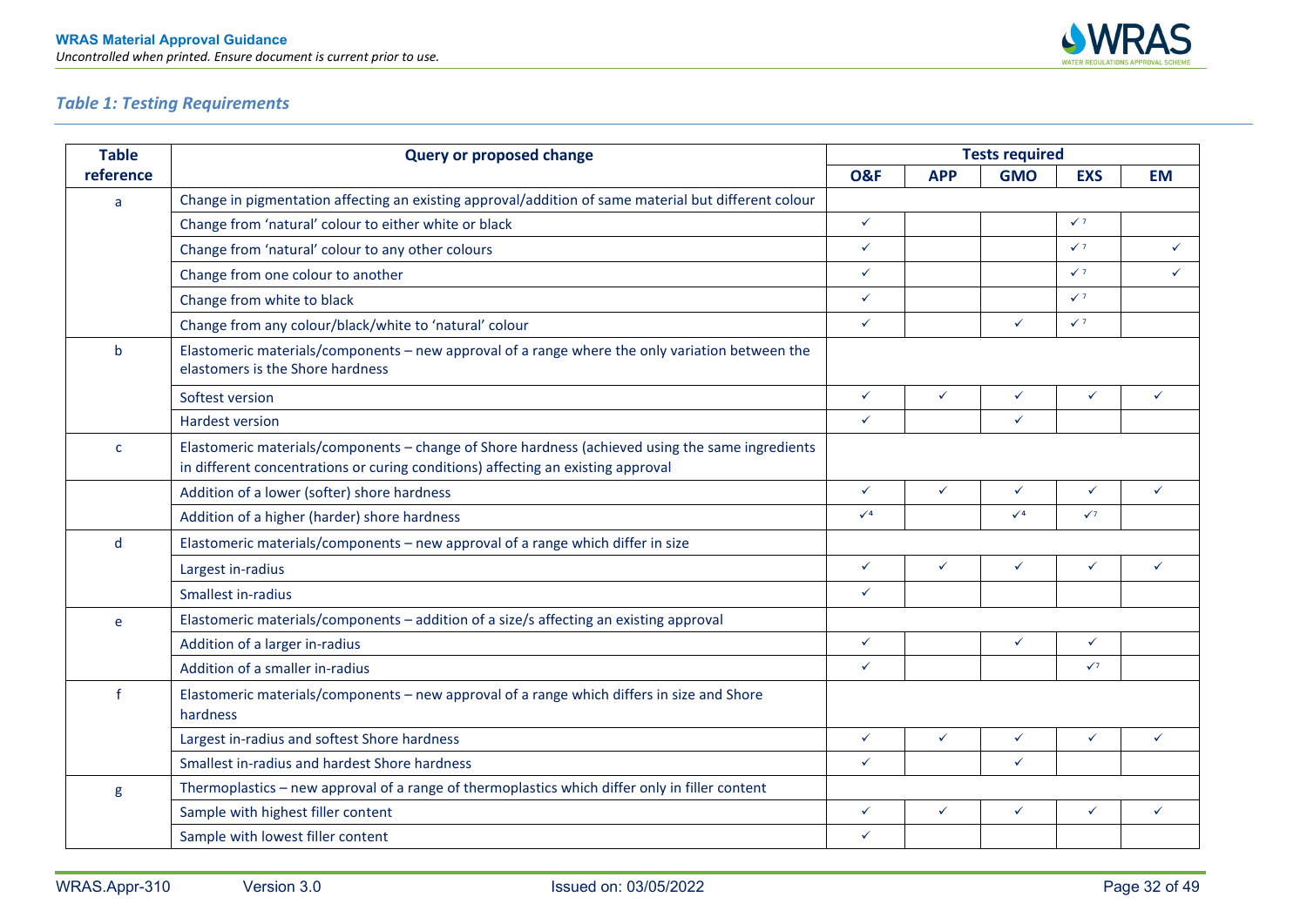*Uncontrolled when printed. Ensure document is current prior to use.* 



| h.           | Materials/components manufactured at more than one site<br>Full BS6920 testing to be performed on a material/component manufactured at one of the sites (Site                                             |              |              |              |              |              |
|--------------|-----------------------------------------------------------------------------------------------------------------------------------------------------------------------------------------------------------|--------------|--------------|--------------|--------------|--------------|
|              | A)                                                                                                                                                                                                        |              |              |              |              |              |
| h.           | Additional manufacturing site (Site B) but ALL ingredients are from same suppliers/sources using the<br>same manufacturing conditions/methods as those used at Site A. Perform on sample manufactured     | $\checkmark$ |              | $\sqrt{2}$   | $\sqrt{7}$   |              |
|              | at Site B:                                                                                                                                                                                                |              |              |              |              |              |
|              | Additional manufacturing site (Site B) but suppliers/sources of raw ingredients differ (same<br>manufacturing conditions/methods) from those used at site A. Perform on sample manufactured at<br>Site B: | $\checkmark$ | $\checkmark$ | ✓            | $\checkmark$ | $\checkmark$ |
|              | Increasing the permitted water temperature of an existing approval                                                                                                                                        | $\checkmark$ | $\checkmark$ |              | $\checkmark$ | $\checkmark$ |
|              | Addition of increase in concentration of a filler/reinforcing agent, e.g. glass, talc or carbon black                                                                                                     | $\checkmark$ |              | $\checkmark$ | $\sqrt{7}$   | $\checkmark$ |
|              | Decrease in concentration of a filler/reinforcing agent, e.g. glass, talc or carbon black                                                                                                                 | $\checkmark$ |              |              | $\sqrt{7}$   |              |
| k            | Changes to/or alternative supplier of the main polymer in a thermosetting plastic elastomeric<br>material.                                                                                                | $\checkmark$ |              | $\checkmark$ | $\checkmark$ |              |
|              | Changes to/or alternative supplier of the main polymer in a thermoplastic material.                                                                                                                       | $\checkmark$ |              |              | $\sqrt{7}$   |              |
|              | Changes to/or alternative supplier of any other ingredient.                                                                                                                                               | $\checkmark$ |              | $\sqrt{5}$   | $\sqrt{7}$   | $\sqrt{1}$   |
|              | Change in the method of manufacture of an approved thermoplastic or thermosetting plastic<br>material.                                                                                                    | $\checkmark$ |              | $\sqrt{5}$   | $\sqrt{7}$   |              |
|              | Change in the method of manufacture of an approved elastomeric material.                                                                                                                                  | $\checkmark$ |              | $\checkmark$ | $\checkmark$ |              |
| m            | Change of manufacturing site affecting an existing approval                                                                                                                                               |              |              |              |              |              |
|              | Change in manufacturing site but ALL ingredients are from same suppliers/sources using the same<br>manufacturing conditions/methods as the original manufacturing site.                                   | $\checkmark$ |              | $\sqrt{2}$   | $\sqrt{7}$   |              |
|              | Change in manufacturing site but suppliers/sources of raw ingredients differ (same manufacturing<br>conditions/methods) from those at original manufacturing site.                                        | $\checkmark$ | $\checkmark$ | ✓            | $\checkmark$ | $\sqrt{1}$   |
| n.           | Change in processing conditions after a test failure - no changes in ingredients, their source/supply<br>on concentration.                                                                                | ✓            | $\sqrt{3}$   | ✓            | $\sqrt{3}$   |              |
| $\mathsf{o}$ | Components manufactured from a WRAS Approved Material                                                                                                                                                     |              |              |              |              |              |
|              | Components made from a WRAS Approved plastic material                                                                                                                                                     | $\checkmark$ |              | $\sqrt{5}$   | $\sqrt{7}$   | $\sqrt{1}$   |
|              | Components made from a WRAS Approved rubber/elastomeric material                                                                                                                                          | $\checkmark$ |              | $\checkmark$ | $\sqrt{7}$   | $\sqrt{1}$   |

1. Only required for pipes & hoses.

2. Where the growth of microorganisms test performed on the material/component manufactured at Site A gave a result of >1.7mg/l this test is also necessary on a sample manufactured at Site B.

3. Only if the cause of a previous failure.

4. To be performed on the largest in-radius (thickest) sample (where the approval includes a range of sizes).

5. Only where the GMO performed on the Approved Material gave a result of>1.7mg/l.

6. For any colour excluding black, natural, grey and white.

7. Required at 23°C only, when approval is sought for a temperature higher than 23°C AND where the existing approval has been issued against the 2000 dated version of BS6920-1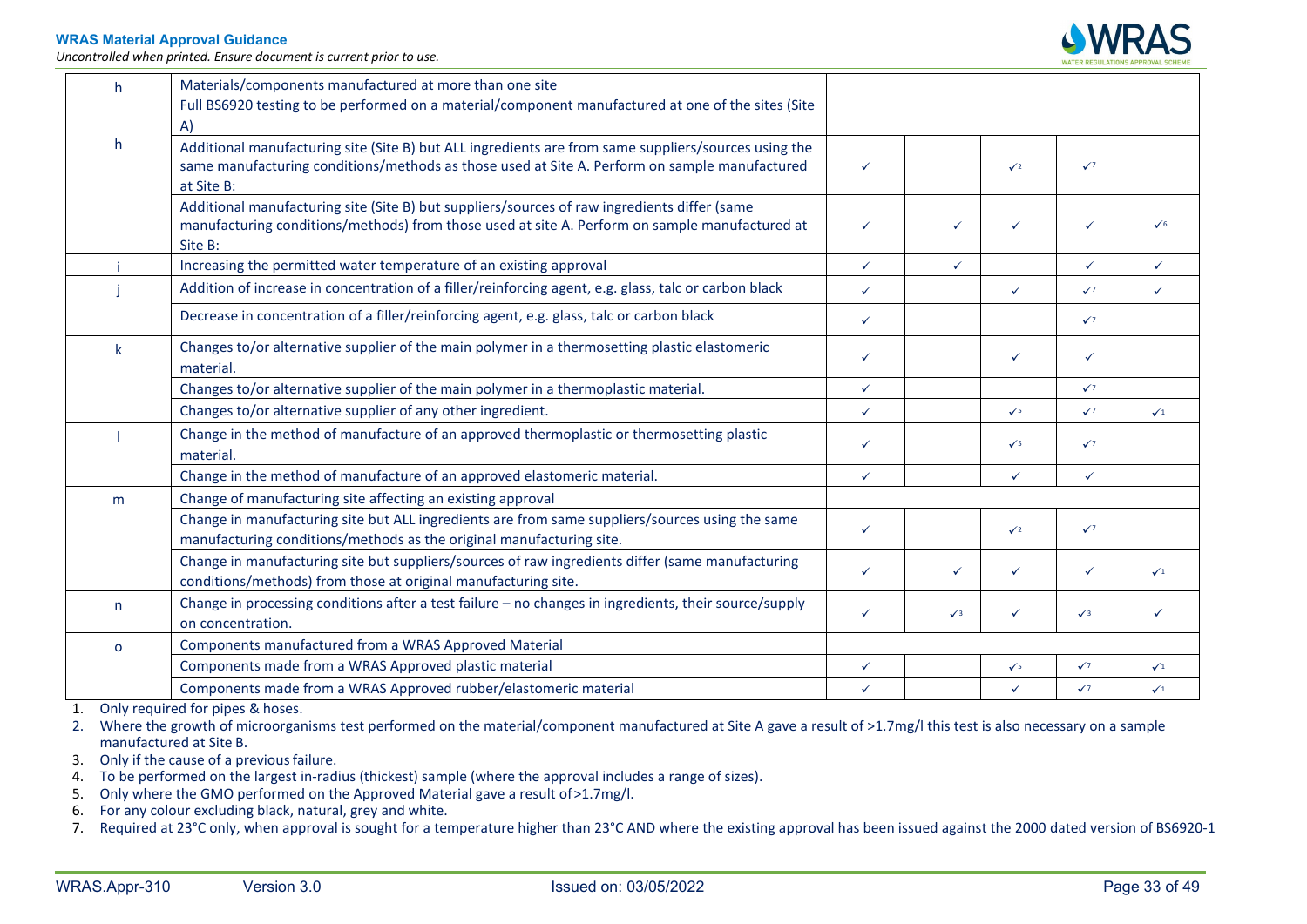

#### <span id="page-33-0"></span>*APPENDIX A: TEST LABORATORY RECOGNITION*

#### <span id="page-33-1"></span>*ISO 17025 Accreditation:*

- 194 For the purposes of WRAS materials approval the Scheme will only accept reports which have been undertaken by a suitably accredited laboratory, which had accreditation for BS 6920 testing at the time that the test work was undertaken and which is recognised by the Scheme. Accreditation is required to provide assurance to the Scheme that the test laboratory is competent at carrying out, in an accurate and reproducible manner, the tests which are to be used for WRAS Approval.
- 195 Test laboratories therefore need to show accreditation for the specific tests which WRAS Approval will rely upon i.e. BS 6920:2000/2014 and any subsequent revisions.
- 196 Accreditation in accordance with BS EN ISO/IEC 17025 (2005) is required for the specific tests.
- 197 Accreditation should be by the United Kingdom Accreditation Service (UKAS), or by an equivalent overseas body which is subject to the multilateral agreement accepted by the European cooperation for Accreditation (EA), the International Accreditation Forum (IAF), or the International Laboratory Accreditation Co-operation (ILAC).
- 198 Test laboratories which regularly submit applications shall maintain their accreditation and provide WRAS with a copy of their current accreditation on an annual basis.
- 199 It is recommended that laboratory testing procedures be carried out in accordance with Regulation 16 of the Water Supply (Water Quality) Regulations 2000/2014 and 'Water quality – Guide to analytical quality control for water analysis' – DD ENV ISO 13530:1999, as appropriate.

## <span id="page-33-2"></span>*Laboratory testing experience:*

- 200 The laboratory will have to satisfy both UKAS and the Scheme concerning the following points.
	- a) Odour and flavour of water a description of their current experience in the field of organoleptic assessments, together with details of their staff meeting the requirements for Odour and Flavour Panellists as set out in clause 8 BS 6920- 2.2.1:2000/2014.
	- b) Appearance of water (colour & turbidity): as set out in BS 6920 2.3:2000/2014
	- $\circ$ ) Growth of aquatic microorganisms: inoculum and test water all the appropriate analytical data to demonstrate that both their inoculum and test waters comply with the requirements of clauses 7.2 and 7.3 of BS 6920-2.4:2000/2014 over a three month period (on the basis of weekly testing).

In addition evidence shall be submitted to demonstrate that the test water conforms with the requirements of clause 7.3 over a twelve month period - most of this information should be available from the local water supplier.

- d) Growth of aquatic microorganisms: dissolved oxygen determinations the mean dissolved oxygen results obtained from the evaluation of six separate samples of paraffin wax and glass in accordance with BS 6920-2.4:2000/2014
- e) Substances of concern (Cytotoxicity) testing details of current tests performed involving the manipulation and culture of human or animal cell lines.
- $\uparrow$  Extraction of metals analytical methods details of the methods and equipment used to analyse for those metals detailed in Table 1 of Part 1 of BS 6920, together with the limits of detection achievable.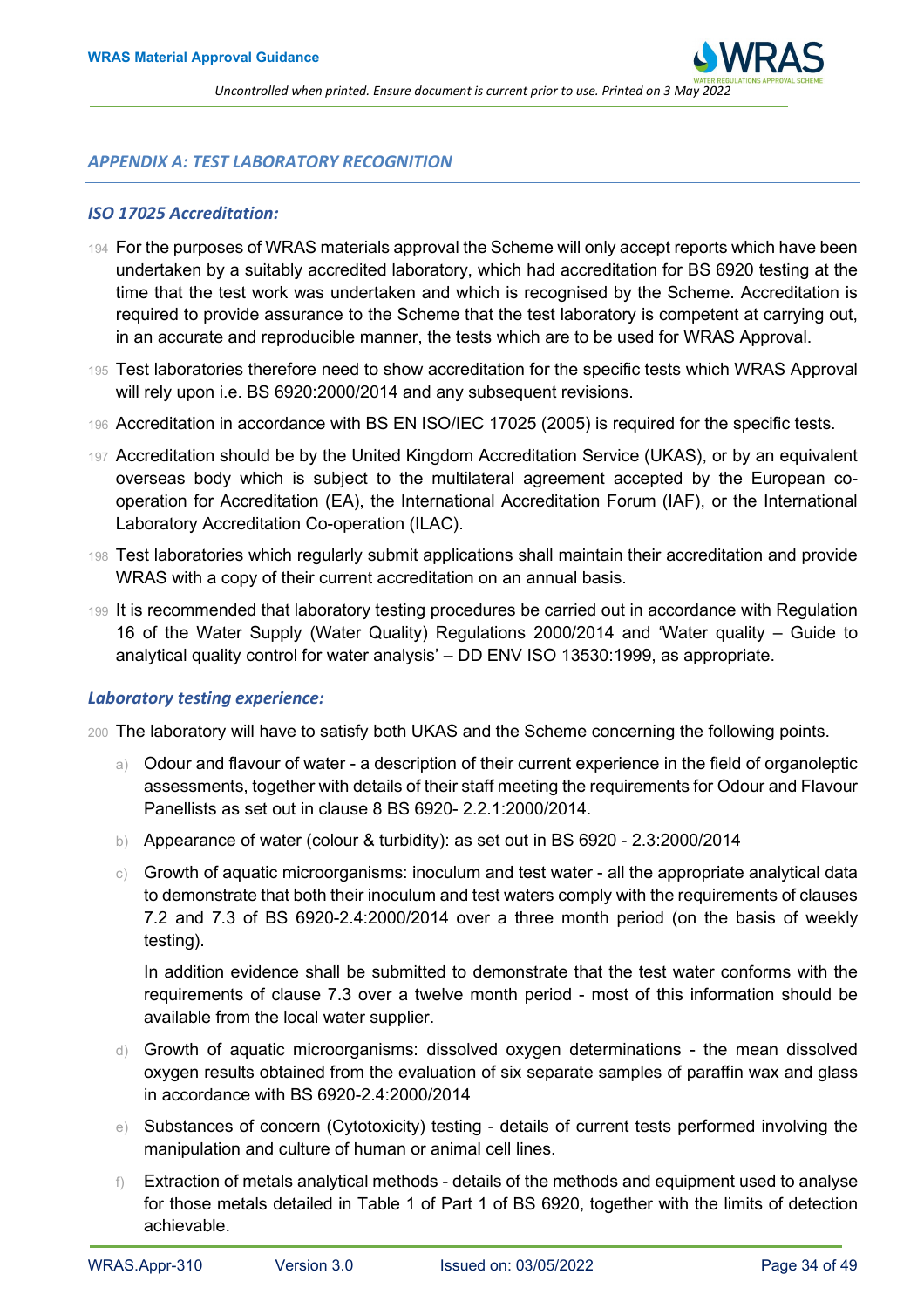

201 Resources: The names, qualification and experience of the Laboratory Manager, the Testing Officer who shall be responsible for samples submitted for test against BS 6920, and the analysts who would undertake any part of the procedures.

## <span id="page-34-0"></span>*Recognition by WRAS Approvals:*

- 202 All laboratories submitting test reports to support Applications for WRAS Approvals must be Recognised by WRAS prior to any reports being accepted as part of a WRAS Approval. The requirements and process of the WRAS Laboratory Recognition Scheme are described in WRAS.Cust-405.
- 203 Before any test reports are accepted by the WRAS Approvals as the basis of an application for a WRAS Material Approval, the laboratory shall take part in an inter-laboratory trial, covering at least four materials, in the Odour and Flavour (BS 6920-2.2.1) and in the Growth of Aquatic Microorganisms (BS 6920-2.4) Tests. The results of this trial shall be submitted to the Scheme for consideration.
- 204 On the basis of a satisfactory outcome to this trial the Scheme will grant a provisional recognition status for a period of one year. During this period the Scheme may request that the laboratory takes part in other inter-laboratory trials with other accredited laboratories covering other aspects of BS 6920 testing and the Scheme's procedures.
- 205 The Scheme reserves the right to inspect the laboratory and interview the Testing Officer and Laboratory Manager; the interviews shall include consideration of the general competence to offer proper advice to clients of the Scheme, together with familiarity with the Water Supply (Water Fittings) Regulations 1999, Scottish Water Byelaws 2004 & the Water Supply (Water Fittings) Regulations (Northern Ireland) 2009.
- 206 All test reports issued by the laboratory during this provisional period will be submitted to the Scheme before any decision is made to list the products covered by the reports. During this provisional period the laboratory shall not be accredited to perform audit tests on products holding a current listing in the Water Fittings and Materials Directory.

## <span id="page-34-1"></span>*Relocation of Recognised Laboratories*

207 If any of the Scheme's Recognised Materials Testing Laboratories relocates, other than to a different building within the same complex, the following procedures shall be followed.

## *Notification:*

208 The laboratory shall notify the Scheme, in confidence, of the move as soon as the new site is known. Preferably three months notice of relocation should be given.

## *Inoculum Water:*

- 209 Clause 7.2 of BS 6920-2.4:2000/2014: If a new source of inoculum water has to be used it shall be selected in accordance with this clause.
- 210 Once one or more suitable sources have been identified, tests shall be undertaken to demonstrate that comparable results are obtained with both the new and old inoculum waters when testing a variety of materials, and that the new inoculum will meet the criteria specified in BS 6920, Section 2.4 throughout a period of 12 months (covering seasonal variations).

## *Test Water:*

211 Clause 7.3 of BS 6920-2.4:2000/2014: Conformity with the requirements of this clause shall be shown by analytical results obtained over a twelve month period - most of this information should be available from the local water supplier.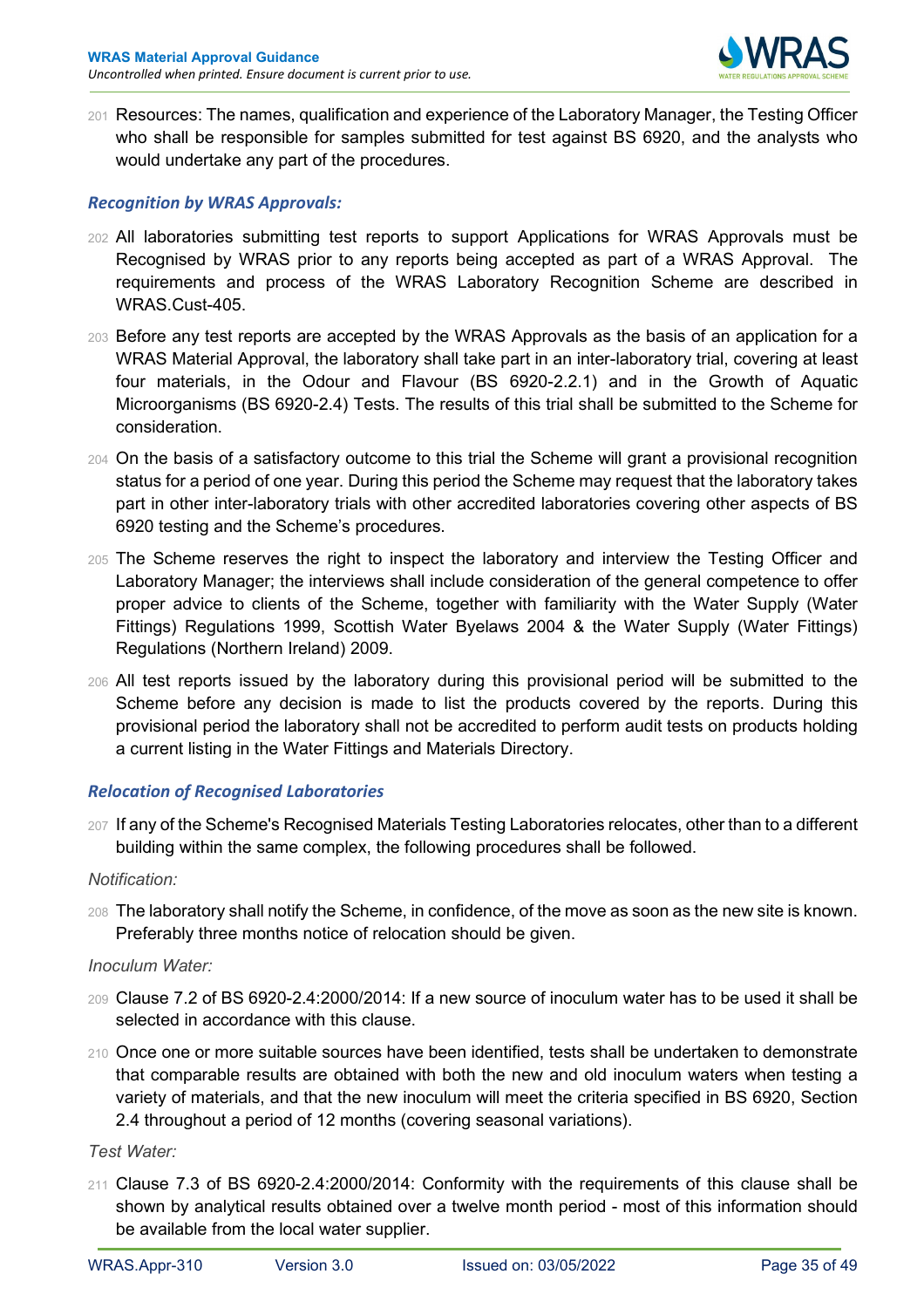

## *Comparability Trials:*

212 It shall be shown that comparable results are obtained in the two locations by testing a variety of materials in parallel (at both sites). Where this is not practical, the accreditation of the laboratory shall be suspended from the time of the move until it has participated in an inter-laboratory trial organised by the Scheme; during this period of suspension it shall not issue reports in connection with the Scheme's requirements.

## *Accreditation:*

213 The laboratory shall apply for and obtain UKAS accreditation for BS 6920 tests at the new location. Upon the satisfactory completion of all testing necessary or requested, the Scheme shall be notified of the results, and if appropriate, will they advise of the test laboratory that their accreditation will continue at the new site.

## <span id="page-35-0"></span>*Inter-Laboratory Trials*

## *Participation:*

214 All test laboratories recognised by the Scheme shall take part in inter-laboratory trials as required by WRAS Approvals. A laboratory will not be recognised until satisfactory results have been obtained in inter-laboratory trials.

## *Test Samples:*

215 WRAS requests that sufficient samples of materials which give borderline results for either odour/flavour or for their ability to support the growth of microorganisms be retained by test laboratories for use in inter-laboratory trails.

#### *Analysis:*

- 216 Each laboratory shall test each material in both the odour and flavour of water test and in the growth of aquatic microorganisms test, together with any other tests requested by the Scheme. Final results, in the form of formal reports, shall be submitted to the
- 217 WRAS who will collate all results together and submit them to for scientific evaluation.

#### <span id="page-35-1"></span>*Laboratory Assessment*

218 The Scheme reserves the right to visit and re-assess accredited laboratories; such assessment visits will normally be undertaken by a representative of the Scheme, together with a support scientist.

#### <span id="page-35-2"></span>*Subcontracting*

<span id="page-35-3"></span>219 If a laboratory is unable to undertake one or more of the Scheme's tests for whatever reason, arrangements shall be made for the test(s) to be undertaken by another of the Scheme's laboratories, on their behalf. In addition, testing of extracts from products in accordance with Sections 2.3 and 2.6 of BS 6920, may be sub-contracted to other UKAS accredited laboratories (who have these analytical determinants covered by their UKAS scope of accreditation and by membership of a laboratory proficiency testing service). In accordance with UKAS requirements subsequent test reports shall contain a statement indicating which test(s) were subcontracted and the reference number of the UKAS laboratory used.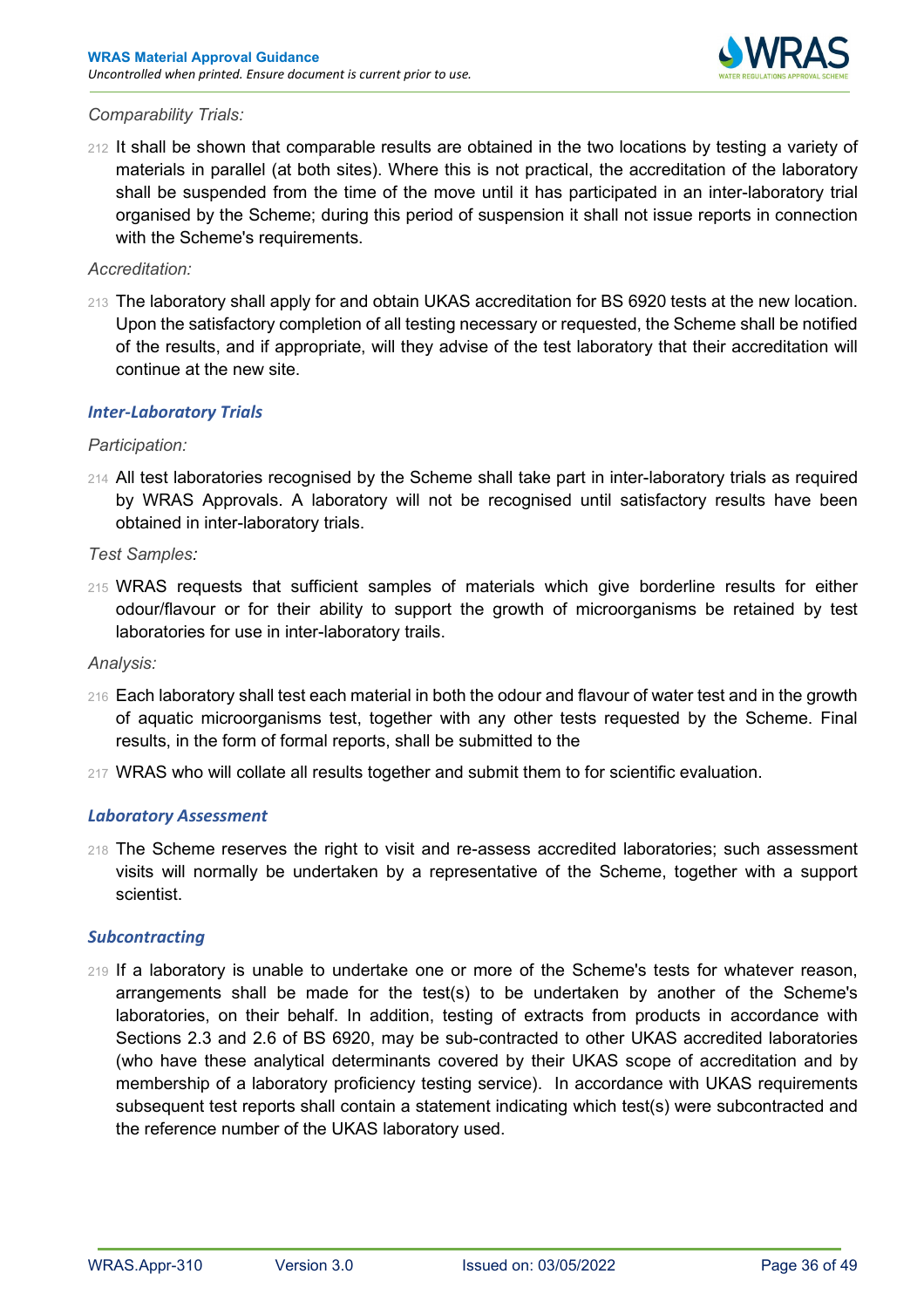

## *Laboratory Records*

## *Submission file:*

- 220 The laboratory shall maintain a file on each submission. This file shall contain the following information
	- a) A completed laboratory application form and WRAS application where provided by the client.
	- b) Copies of all relevant correspondence, including all correspondence with the Scheme.
	- c) All relevant test data and a copy of the final report.

## *Register of samples:*

- 221 The laboratory shall maintain a register of samples submitted for testing within the context of the Scheme. This register shall include the following information –
	- a) date of receipt of the test samples
	- b) laboratory reference number
	- c) brief sample description
	- d) name of submitting organisation
	- e) tests undertaken
	- f) date of issue of the test report
	- g) overall pass/fail summary
	- h) method of manufacture of test sample

## <span id="page-36-0"></span>*Health and Safety Considerations:*

- 222 Where full Health & Safety data is not provided odour and flavour of water test should not be undertaken until satisfactory test results have been obtained in the cytotoxicity (BS 6920-2.5) and if appropriate on the basis of the nature of the test material, an extraction of metals BS 6920 test procedures (BS 6920-2.6).
- 223 Each test laboratory shall maintain a record of Health and Safety information relating to site applied product test samples. Where full formulation details and supporting Material Safety Data Sheets (MSDS) are not provided with the test samples the laboratory shall obtain:
	- a) Information to show whether any substances named in the current edition of the Health and Safety Executive publication EH40 - Occupational Exposure Limits are known to be, or might be, contained within the material/product.
	- b) Information as to whether the material/product is known to or suspected to contain known or suspected carcinogenic, mutagenic or tetragenic compounds or asbestos.

## <span id="page-36-1"></span>*Operational Difficulties*

224 If any laboratory experiences operational difficulties which could have an impact upon analytical quality control (e.g. changes in personnel or laboratory location, failure of equipment, including incubators), the Scheme must be notified of this immediately and in confidence. The Scheme is empowered to instruct the laboratory on actions to be taken to ensure that their standards are achieved and maintained.

## <span id="page-36-2"></span>*Advice to Clients*

225 A laboratory shall endeavour to ensure that all advice given to clients conforms to the current policies of the Scheme, including all aspects of confidentiality concerning information gained testing products for other clients.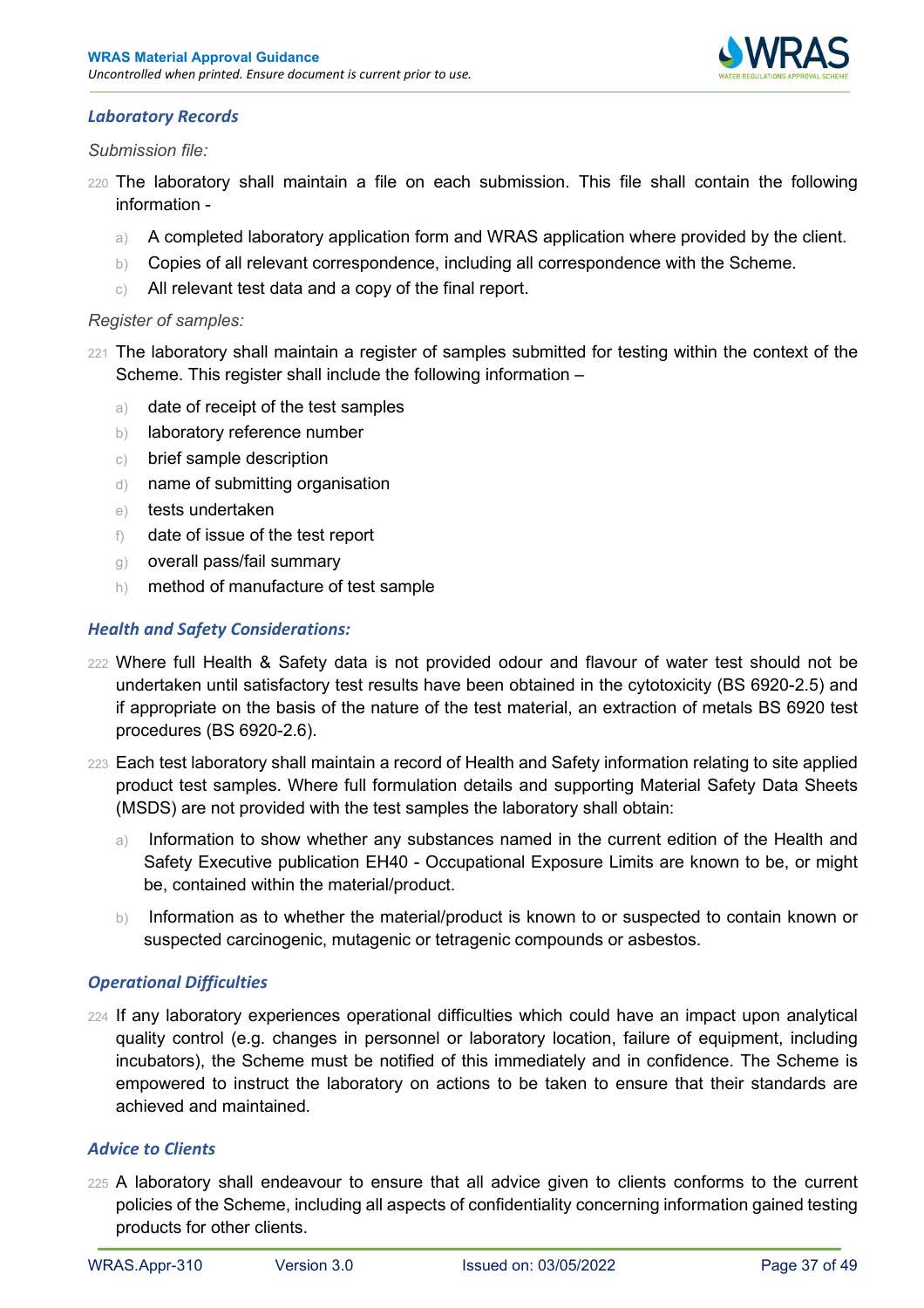

#### <span id="page-37-0"></span>*APPENDIX B: TESTING & REPORTING*

#### <span id="page-37-1"></span>*Testing*

226 Samples shall be prepared and tested in accordance with the methods detailed in BS 6920, Parts 1 to 3.

#### <span id="page-37-2"></span>*Variation*

227 An accredited test laboratory shall not use any other test procedure for evaluating samples within the context of the Scheme unless specifically requested to do so by the Scheme. Any agreed variations shall be documented in the final test report.

#### <span id="page-37-3"></span>*Lapsed Time and Leachate Sequence*

- 228 To maintain the requirements of both the Scheme and BS 6920 the following points shall apply to the preparation of test leachates/extracts in ALL tests except for the Extraction of Metals Test (BS 6920-2.6)
	- a) Extraction sequence. If a break occurs start the sequence again using fresh test samples.
	- b) Analysis. Except for the analysis of extracts for metals (these extracts are stabilised with acids) start the analysis of all extracts on the day they are collected; do not store extracts for more than 8 hours before analysis. If this is not possible discard the extracts and then prepare a fresh sequence of extracts using fresh test samples.

#### <span id="page-37-4"></span>*Extracts Assessed*

229 Apart from most Site Applied Products (see note b below) always assess and report the results obtained for the first leachate/extract in each of the following leaching tests - Odour and Flavour, Appearance, Cytotoxicity and Extraction of Metals. If a failure is found using this first leachate, then assess the subsequent extracts, as appropriate, in accordance with the appropriate section of BS 6920.

#### *Notes*

- a) If the first leachate from a material has a detectable odour, for Health and Safety reasons the test laboratory should NOT assess it for flavour; the final (seventh) extract should normally be assessed for both Odour and Flavour.
- b) in the case of most Site Applied Products (and in accordance with the guidance given in the Introduction to BS 6920-2.2.1 Odour and Flavour of Water – General method of test), flavour assessments should only be done on test extracts after a satisfactory result from the cytotoxicity test (BS 6920-2.5) has been obtained. Since it is often impractical to set up two sets of Site Applied Product test samples prepared and cured several days apart, it is therefore usually not possible to assess and report the odour and flavour of the first extract, but only the final (seventh) ones.

#### <span id="page-37-5"></span>*Validation of Extraction of Metals Test Results*

230 Control data is required for reagent blanks, duplicates and "spikes" to provide information on background contamination, and on analytical precision and accuracy of the methods used during analysis of each batch of extracts. Validation testing shall include analysis of synthetic test solutions containing the metals to be determined (using a minimum of three concentrations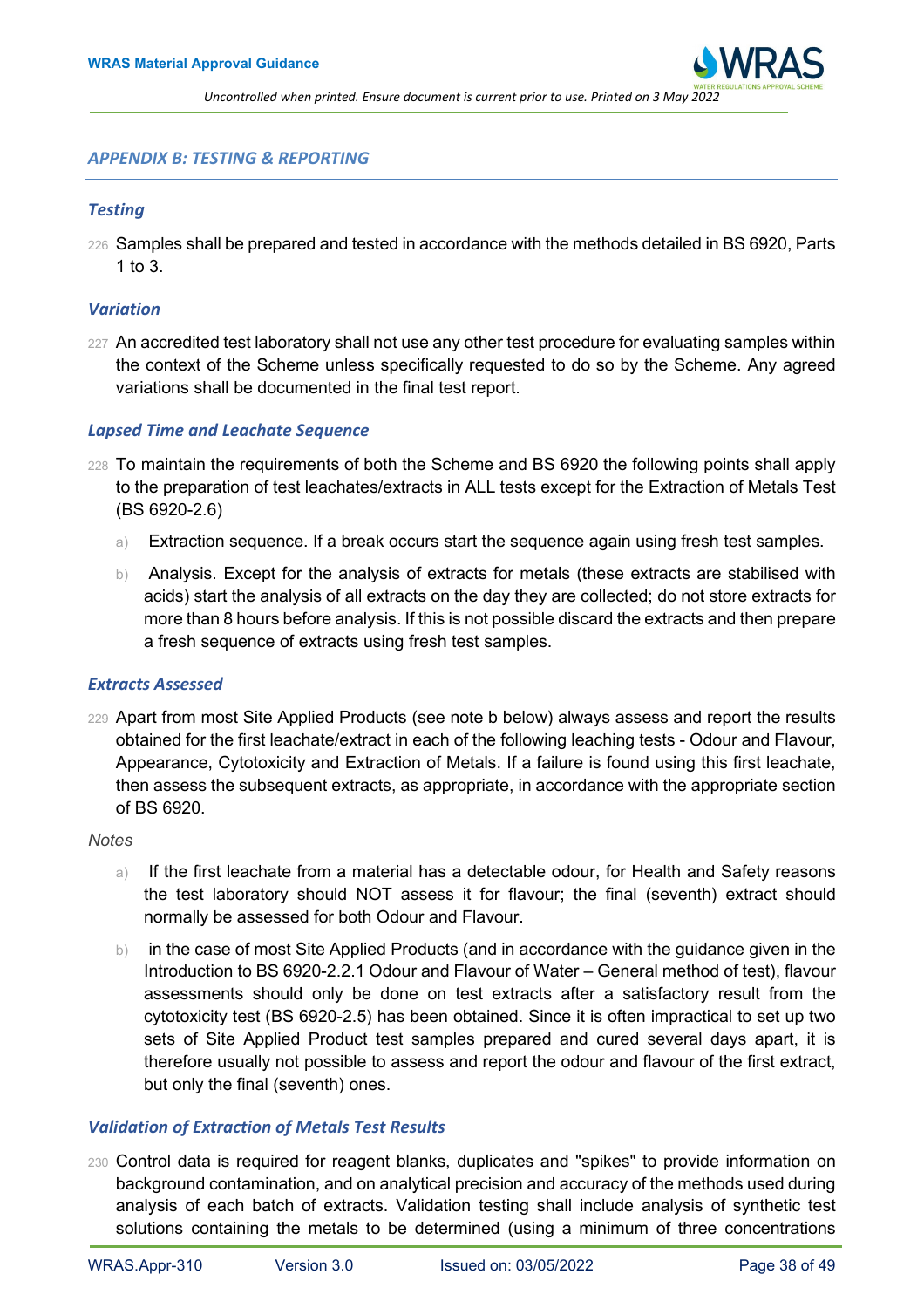

between the maximum admissible concentration [Table 1 of BS 6920-1] and the reporting limit) as a check on the total error of the technique.

## <span id="page-38-0"></span>*Extraction of Metals Test Controls Results*

231 The laboratories shall maintain records of the analytical control data for procedural blanks, duplicates and spiked samples, including details of detection limits, reproducibility and accuracy. This information shall be made available, if required, to the client, the Scheme, or the DWI.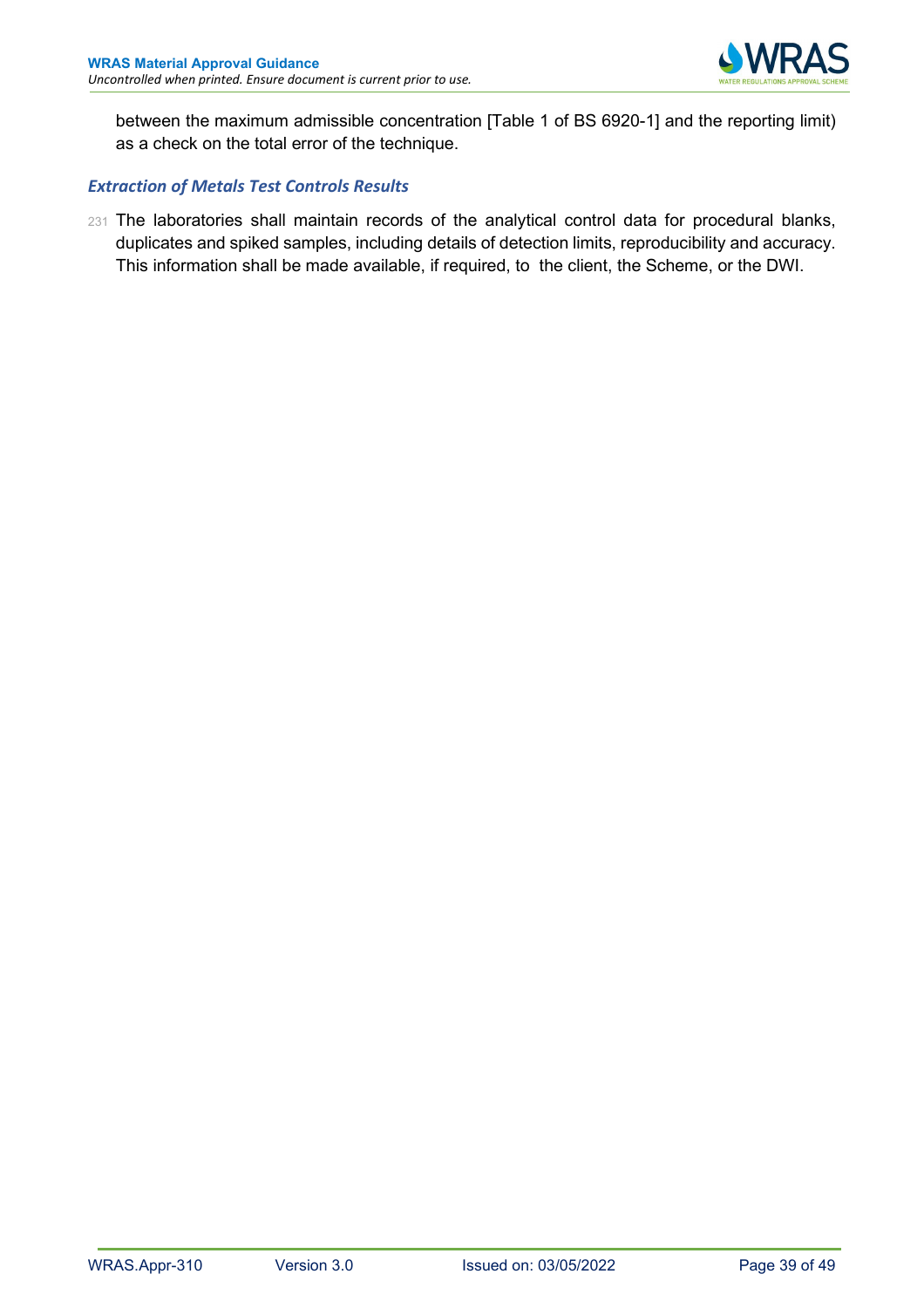

## <span id="page-39-0"></span>*SPECIFIC TESTING REQUIREMENTS*

#### <span id="page-39-1"></span>*Products Based Upon or Containing Bentonite:*

- 232 Problems can occur in testing these products especially relating to:
	- a) cytotoxicity failures
	- b) failures in the appearance of water test due to dissolution of the bentonite into the test water.
	- $\circ$  overall problems of the unsuitable nature of some of these products for BS 6920 tests.

*Testing requirements for products containing Bentonite:*

- a) Elastomeric seals: full BS 6920 testing using the appropriate surface area/volume test ratio.
- b) Other products: seek advice from WRAS Approvals.

## <span id="page-39-2"></span>*REPORTING REQUIREMENTS*

- <sup>233</sup>All test reports should follow the reporting requirements of the appropriate section of BS 6920 and must give the full test results for each test.
- 234 If you base the test requirements upon table 1, please include the following statement in the report, to show that reference to the Scheme has NOT been made - "Note for the Water Regulations Approvals Scheme (WRAS): the tests carried out on the samples of this product are based upon the table 1 'Testing requirements' and include the clause the testing has been performed against. The Scheme has not been consulted."

#### <span id="page-39-3"></span>*BS 6920:2000/2014 test reports:*

- 235 Samples shall be prepared, described and tested in accordance with the methods detailed in BS 6920, Parts 1 to 3.
- 236 The tests are concerned with demonstrating that materials and components will not lead to deterioration in the quality of water, and thus contravene the Water Supply (Water Fittings) Regulations 1999, Scottish Water Byelaws 2004 & the Water Supply (Water Fittings) Regulations (Northern Ireland) 2009.
- 237 Materials and components which have been tested by WRAS recognised test laboratories and found to satisfy:
	- a) Odour and flavour of water: as set out in BS 6920-2.2.
	- b) Appearance of water: as set out in BS 6920-2.3
	- c) Growth of aquatic microorganisms: as set out in BS 6920-2.4
	- d) Substances of concern (Cytotoxicity) testing: as set out in BS 6920-2.5
	- e) Extraction of metals analytical methods as detailed in Table 1 of Part 1 of BS 6920-2.6, together with the limits of detection achievable.

<span id="page-39-4"></span>can apply for a WRAS Material approval which, if granted will be valid for up to five years.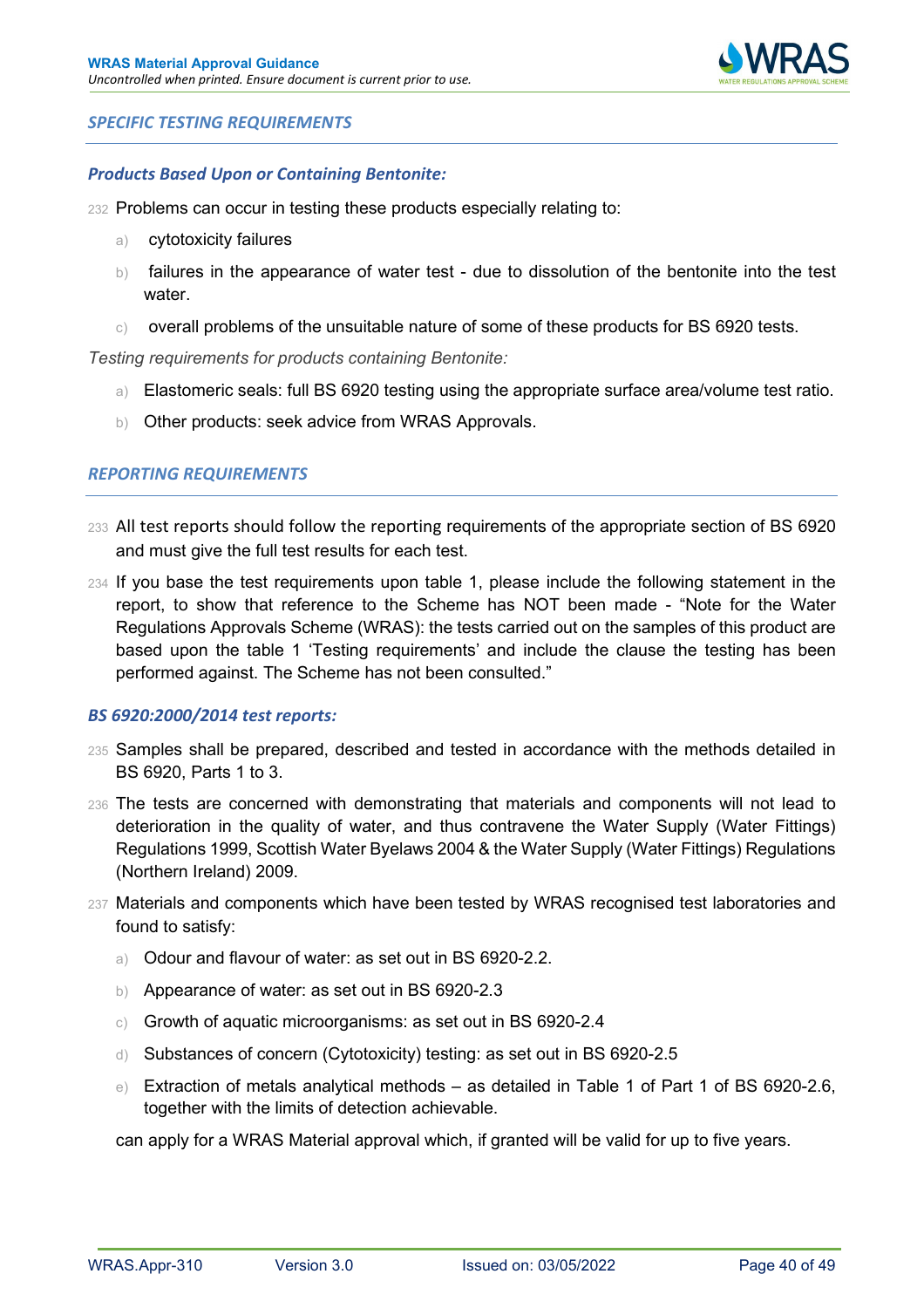

## *Reporting – Additional Requirements*

238 In addition to the reporting requirements set out in the appropriate section (s) of BS 6920 Parts 2 and 3, each report shall contain the following statements, as appropriate:

#### *All Reports*

*"The results specified in this report relate only to the sample(s) of this product submitted for testing. Any changes in the nature or source of ingredients and the process of manufacture or application could affect the suitability of this product for use in contact with wholesome water."* And:

*"We would draw to your attention that reports issued by the accredited test laboratories do not of themselves constitute approval by the Water Regulations Approvals Scheme or the test laboratory. Applicants will be formally notified of their WRAS approval number by the Scheme if their application has been successful."* And:

*"Materials and products intended for use by a public water supply organisation in the preparation or conveyance of water may need to satisfy more comprehensive toxicological requirements as specified by the Drinking Water Inspectorate. These additional requirements are necessary to ensure Water Company usage conforms with Regulation 31 of the Water Supply (Water Quality) Regulations 2000/2014."*

239 *All "Pass" Reports, either:*

*" is suitable for use with cold but not hot water" or*

*"...... is suitable for use with hot (up to [insert extraction temperature] °C) and cold water."*

#### 240 All "failure" reports, either:

- *"...... is unsuitable for use with wholesome water" or*
- *"...... is unsuitable for use with hot water".*
- <span id="page-40-0"></span>241 Test reports submitted to the Scheme must include the following information:
	- a) Trade name and grade designation of the material used to make the test piece. This information is vital if the test report is going to have any value for approval of the material used. Ensure that all test reports contain this information.
	- b) date of manufacture
	- c) batch details
	- d) the method used to manufacture the test sample
	- e) the method used to prepare the sample where applicable
	- f) the conditions used to cure the sample where applicable
	- g) the site of manufacture
	- h) inradius in the case of any elastomeric/TPEs sample(s)
	- i) Shore hardness where applicable
	- j) description of sample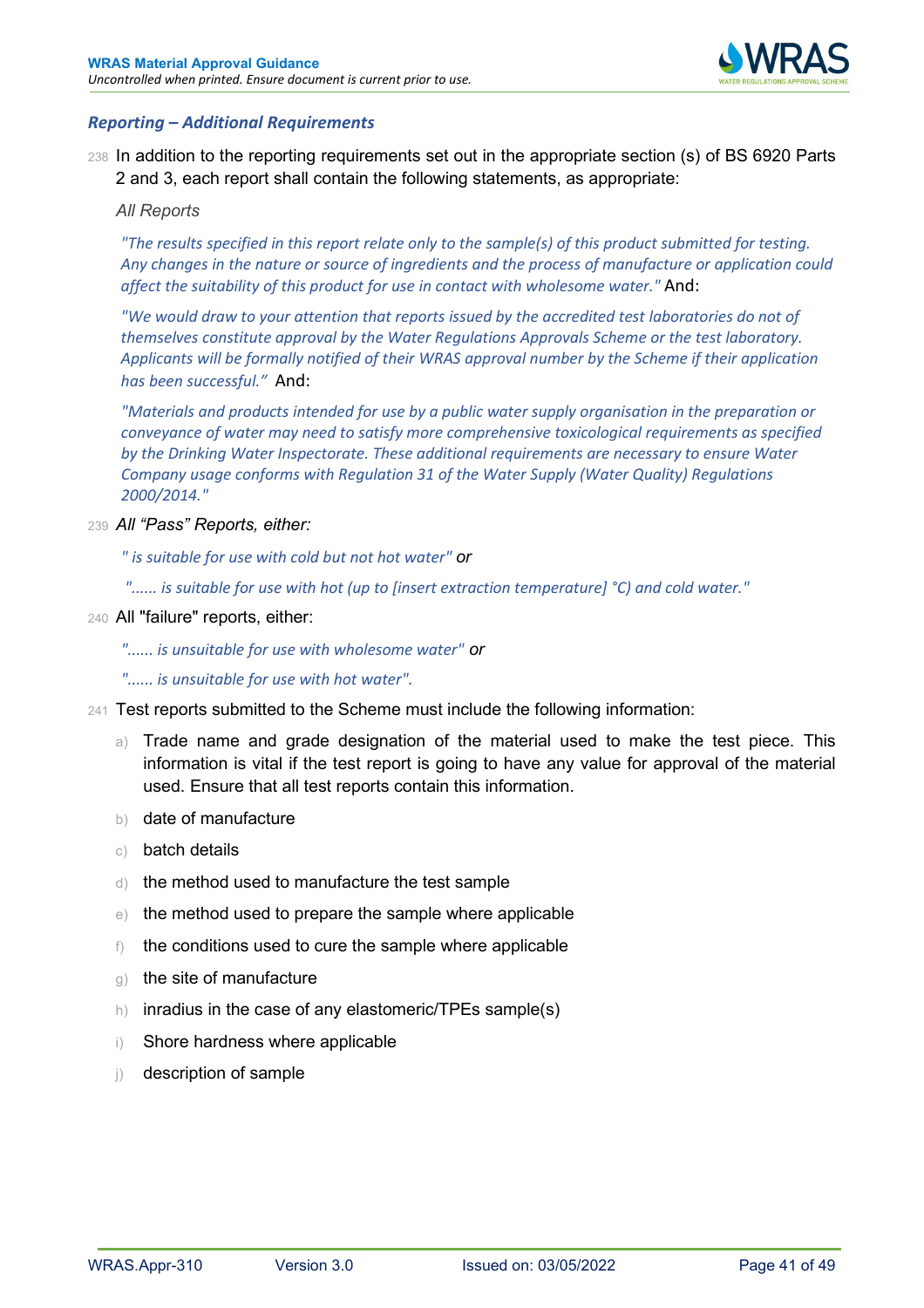

## *Audit reports*

- 242 Audit test reports shall include reference to the existing/previous WRAS Material Approval number and where appropriate shall include the reference and date of the letter from the Scheme identifying the audit tests requirements together with a statement that the work included in the report was undertaken in accordance with this letter.
- 243 A copy of each Audit Report shall be sent directly by the laboratory to the Scheme, regardless of the test outcome.
- 244 Do NOT include any conclusion in Audit Test reports stating whether (or not) the test sample(s) met the Scheme's criteria as decisions concerning on-going conformity are made by the Scheme.

## <span id="page-41-0"></span>*Amendments and Additions To Test Reports*

245 When reports are reissued to take into account errors/omissions, results of additional tests or for other reasons the laboratory shall issue a complete amended report with a statement added below the original date of issue of the report stating:

*"Reissued with correction/additional data/etc (as appropriate) : (date)".*

246 NOTE: Reissued reports containing the results of further tests shall always include all previous results.

## <span id="page-41-1"></span>*Variance and Causes For Concern*

247 The test laboratory shall draw to the attention of the Scheme either any variance in the testing procedures, or any cause for concern relating to any product by the inclusion of a final paragraph commencing "NOTE FOR THE WATER REGULATIONS APPROVALS SCHEME..."

## <span id="page-41-2"></span>*High Temperature Tests Non-Compliance*

248 If a material/product fails in one or more of the high temperature tests (Part 3 of BS 6920) and then it is retested and passes using a lower temperature BOTH sets of results shall be included in the test report.

#### <span id="page-41-3"></span>*Rubber Hardness*

- 249 The hardness of a rubber material must be recorded in a test report.
- 250 Differences in the hardness of a particular rubber formulation are achieved by one or both of the following actions
	- a) changes in the proportions of ingredients, e.g. increased carbon, increased oil concentration and/or
	- b) changes in the cure and post cure system and temperature and /or duration used.
- 251 These changes can have a marked effect on the performance of the rubber compounds in the BS 6920 tests.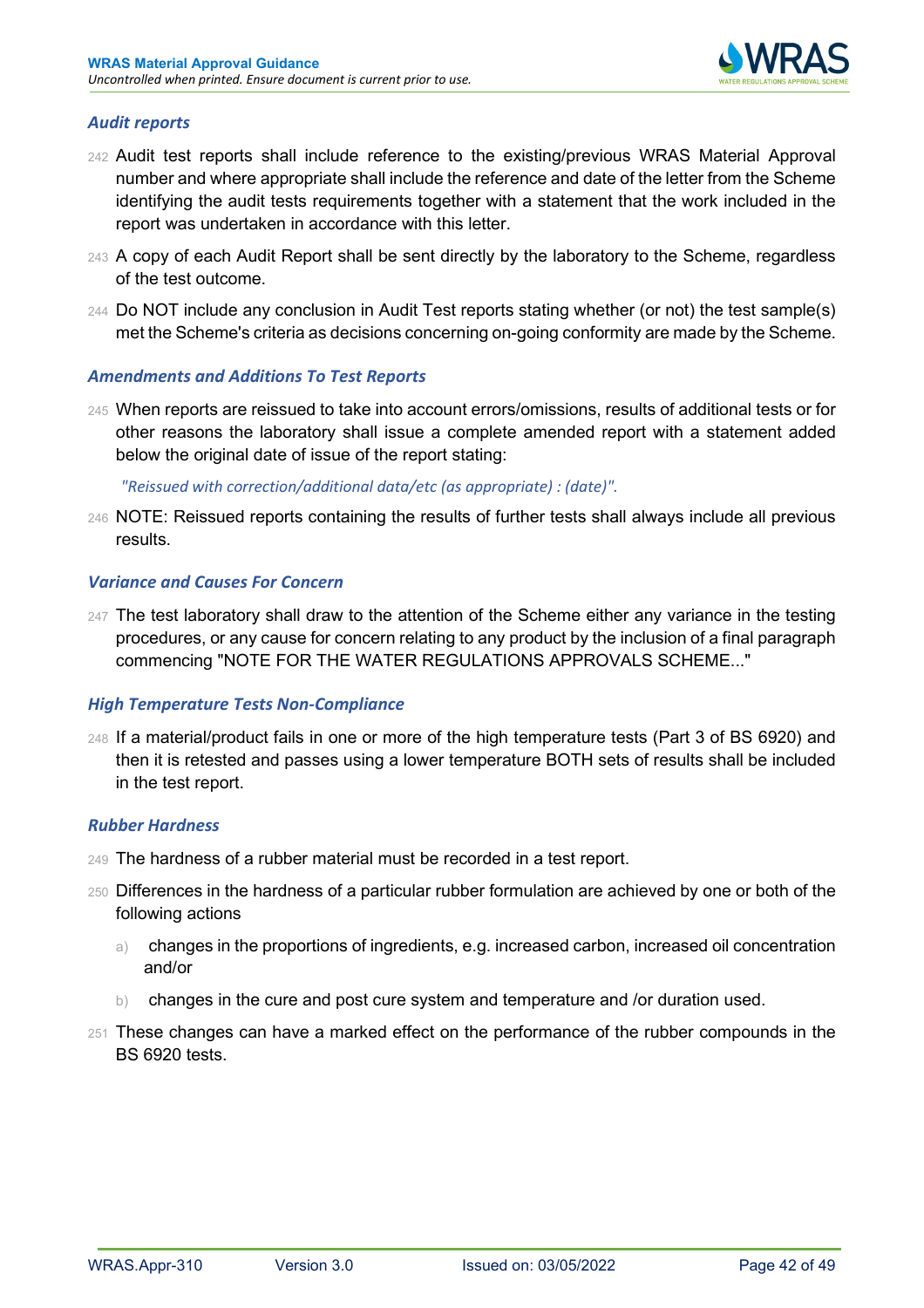

#### *APPENDIX C – AUDIT TEST REQUIREMENTS*

#### *FOR INFORMATION PURPOSES ONLY, PLEASE CONTACT WRAS FOR AUDIT TEST REQUIREMENTS*

## *WHERE A MATERIAL OR COMPONENT IS COLOURED (I.E. NOT WHITE OR BLACK) AN EXTRACTION OF METALS TEST MAY BE NECESSARY.*

<span id="page-42-0"></span>

|      | <b>Title</b>                                                     | Sub-title                                            | <b>Nature</b>         | <b>OFW</b> | <b>APP</b> | <b>GMO</b> | <b>EXS</b> | <b>EM</b> | <b>Comment</b> |
|------|------------------------------------------------------------------|------------------------------------------------------|-----------------------|------------|------------|------------|------------|-----------|----------------|
| 5010 | Acetal                                                           | Components                                           | Thermoplastics        | Yes        |            |            | Yes        |           |                |
| 5015 | <b>Acetal</b>                                                    | <b>Material Only</b>                                 | <b>Thermoplastics</b> | Yes        |            |            | Yes        |           |                |
| 5020 | <b>Acrynlonitrile Butadiene</b><br><b>StyreneCopolymer (ABS)</b> |                                                      | <b>Thermoplastics</b> | Yes        |            |            |            |           |                |
| 5022 | Carbon                                                           |                                                      | Other                 | Yes        |            |            |            | Yes       |                |
| 5023 | Ceramic                                                          |                                                      | Other                 |            |            |            |            | Yes       |                |
| 5026 | Coatings, Paints & Linings                                       | <b>Factory Applied Concrete</b><br>Coatings          | Other                 | Yes        |            | Yes        |            |           |                |
| 5028 | Coatings, Paints & Linings                                       | <b>Factory Applied Metal Coatings Other</b>          |                       | Yes        |            | Yes        |            |           |                |
| 5030 | Coatings, Paints & Linings                                       | <b>Factory Applied Pipe &amp; Metal</b><br>Coatings  | Other                 | Yes        |            | Yes        |            |           |                |
| 5034 | Coatings, Paints & Linings                                       | <b>Factory Applied Tank Coatings</b>                 | Other                 | Yes        |            | Yes        |            |           |                |
| 5038 | Coatings, Paints & Linings                                       | Site Applied Concrete Coatings Other                 |                       | Yes        |            | Yes        |            |           |                |
| 5040 | Coatings, Paints & Linings                                       | <b>Site applied Metal Coatings</b>                   | Other                 | Yes        |            | Yes        |            |           |                |
| 5042 | Coatings, Paints & Linings                                       | <b>Site Applied Pipe &amp; Fittings</b><br>Coatings  | Other                 | Yes        |            | Yes        |            |           |                |
| 5044 | <b>Coatings, Paints &amp; Linings</b>                            | <b>Site Applied Sheet Lining</b><br><b>Materials</b> | Other                 | Yes        |            | Yes        |            |           |                |
| 5046 | <b>Coatings, Paints &amp; Linings</b>                            | <b>Site Applied Tank Coatings</b>                    | Other                 | Yes        |            | Yes        |            |           |                |
| 5050 | Concrete, Cement<br>&Mortar                                      | <b>Accelerators &amp; Retarders</b>                  | Other                 | Yes        |            | Yes        |            |           |                |
| 5053 | Concrete, Cement<br>&Mortar                                      | <b>Water Reducers &amp; Air</b><br><b>Entrainers</b> | Other                 | Yes        |            | Yes        |            |           |                |
| 5055 | Concrete, Cement<br>&Mortar                                      | <b>Water proofers</b>                                | Other                 | Yes        |            | Yes        |            |           |                |
| 5057 | Concrete, Cement<br>&Mortar                                      | <b>Curing Compounds</b>                              | Other                 | Yes        |            | Yes        |            |           |                |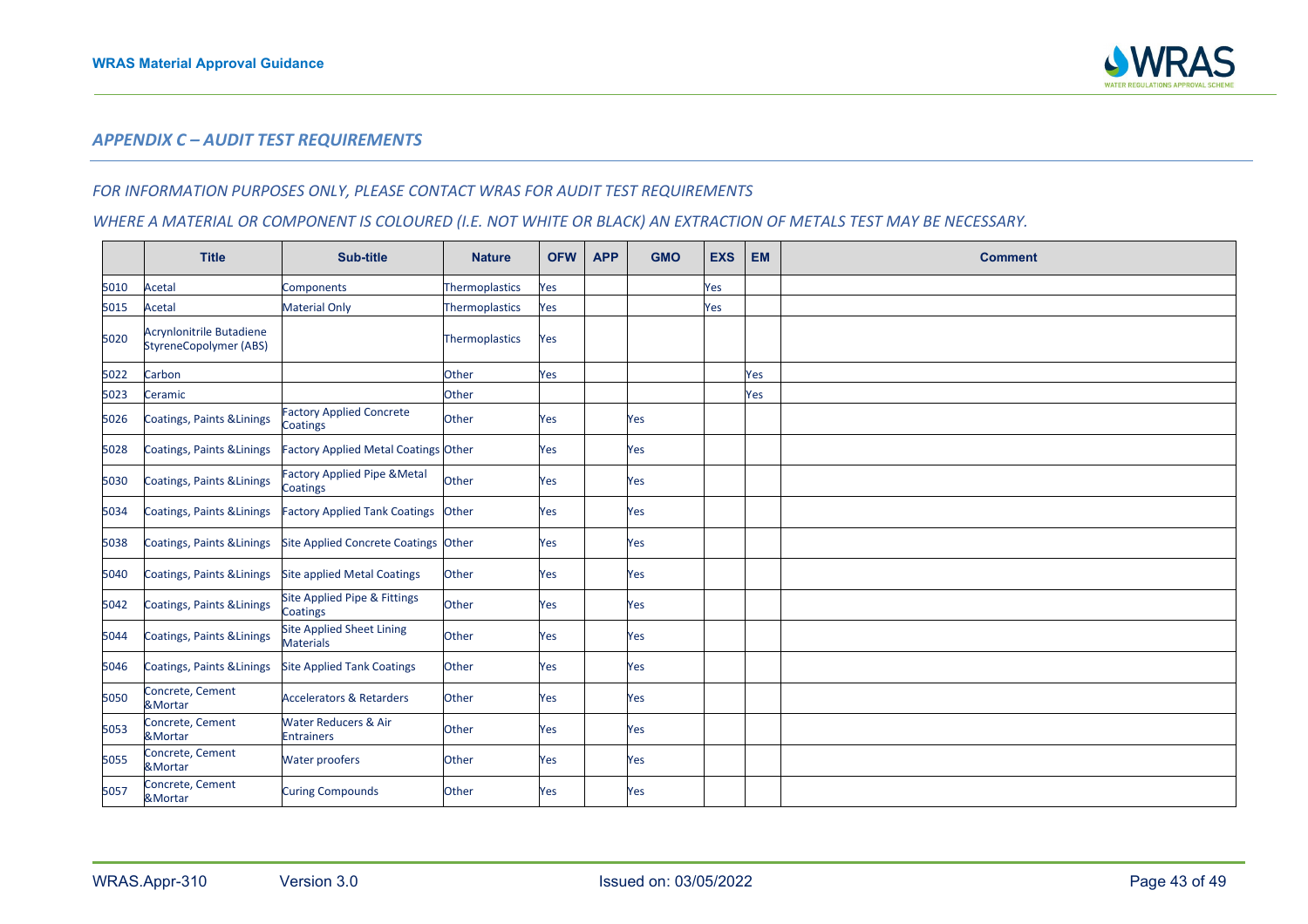

|      | <b>Title</b>                                    | <b>Sub-title</b>                 | <b>Nature</b>         | <b>OFW</b> | <b>APP</b> | <b>GMO</b> | <b>EXS</b> | <b>EM</b> | <b>Comment</b>                                                                                                                                                                                                                   |
|------|-------------------------------------------------|----------------------------------|-----------------------|------------|------------|------------|------------|-----------|----------------------------------------------------------------------------------------------------------------------------------------------------------------------------------------------------------------------------------|
| 5059 | Concrete, Cement &<br>Mortar                    | <b>Corrosion Inhibitor</b>       | Other                 | Yes        |            | Yes        |            |           |                                                                                                                                                                                                                                  |
| 5062 | Concrete, Cement &<br><b>Mortar</b>             | <b>Permeability Reducers</b>     | Other                 | Yes        |            | Yes        |            |           |                                                                                                                                                                                                                                  |
| 5063 | Concrete, Cement &<br><b>Mortar</b>             | <b>Repair Materials</b>          | Other                 | Yes        |            | Yes        |            |           |                                                                                                                                                                                                                                  |
| 5065 | Concrete, Cement &<br>Mortar                    | <b>Synthetic Latex Modifiers</b> | Other                 | Yes        |            | Yes        |            |           |                                                                                                                                                                                                                                  |
| 5070 | <b>Epoxy Compound</b>                           |                                  | Other                 | Yes        |            |            |            |           |                                                                                                                                                                                                                                  |
| 5075 | <b>Fibre</b>                                    |                                  | Other                 | Yes        | Yes        | Yes        |            |           |                                                                                                                                                                                                                                  |
| 5090 | Fluxes                                          |                                  | Other                 | Yes        |            |            |            |           |                                                                                                                                                                                                                                  |
| 5100 | <b>Gland Packings</b>                           |                                  | Other                 | Yes        |            | Yes        |            |           |                                                                                                                                                                                                                                  |
| 5110 | <b>Glass Reinforced</b><br>Concrete (GRC)       |                                  | Other                 | Yes        |            |            |            |           |                                                                                                                                                                                                                                  |
| 5120 | <b>Glass Reinforced</b><br>Plastics (GRP)       | <b>Components</b>                | <b>Thermoset</b>      | Yes        |            | Yes        |            |           |                                                                                                                                                                                                                                  |
| 5125 | <b>Glass Reinforced</b><br>Plastics (GRP)       | <b>Material Only</b>             | Thermoset             | Yes        |            | Yes        |            |           |                                                                                                                                                                                                                                  |
| 5130 | Graphite                                        | Components                       | Other                 |            |            |            |            | Yes       |                                                                                                                                                                                                                                  |
| 5135 | Graphite                                        | <b>Material Only</b>             | Other                 |            |            |            |            | Yes       |                                                                                                                                                                                                                                  |
| 5150 | Ion Exchange Resin                              |                                  | Other                 | Yes        |            |            |            |           |                                                                                                                                                                                                                                  |
| 5160 | Lubricants                                      |                                  | Other                 | Yes        |            | Yes        |            |           |                                                                                                                                                                                                                                  |
| 5165 | Magnetic Material -<br><b>Injection Moulded</b> |                                  | Other                 | Yes        |            |            |            |           | Clarification of the type of magnetic material is required. For a metallic magnet EM<br>only. Where magnetic material is mixed with a plastic material and where a magnet is<br>contained within a plastic material, O&F and EM. |
| 5170 | <b>Metal Filters</b>                            |                                  | Other                 |            |            |            |            | Yes       |                                                                                                                                                                                                                                  |
| 5175 | <b>Nylon</b>                                    | <b>Components</b>                | Thermoplastics        | Yes        |            |            |            |           | Where a customer is seeking approval for a range, the amounts of filler may differ. In<br>these cases: OFW on least and greatest amounts of filler. EM on each colour, excluding<br>black, grey & white.                         |
| 5180 | <b>Nylon</b>                                    | <b>Material Only</b>             | Thermoplastics        | Yes        |            |            |            |           | Where a customer is seeking approval for a range, the amounts of filler may differ. In<br>these cases: OFW on least and greatest amounts of filler. EM on each colour, excluding<br>black, grey & white.                         |
| 5200 | Polybutylene                                    |                                  | <b>Thermoplastics</b> | Yes        |            |            |            |           | Where a customer is seeking approval for a range, the amounts of filler may differ. In<br>these cases: OFW on least and greatest amounts of filler. EM on each colour, excluding<br>black, grey & white.                         |
| 5205 | Polybutylene<br><b>Terephthalate</b>            |                                  | <b>Thermoplastics</b> | Yes        |            |            |            |           | Where a customer is seeking approval for a range, the amounts of filler may differ. In<br>these cases: OFW on least and greatest amounts of filler. EM on each colour, excluding<br>black, grey & white.                         |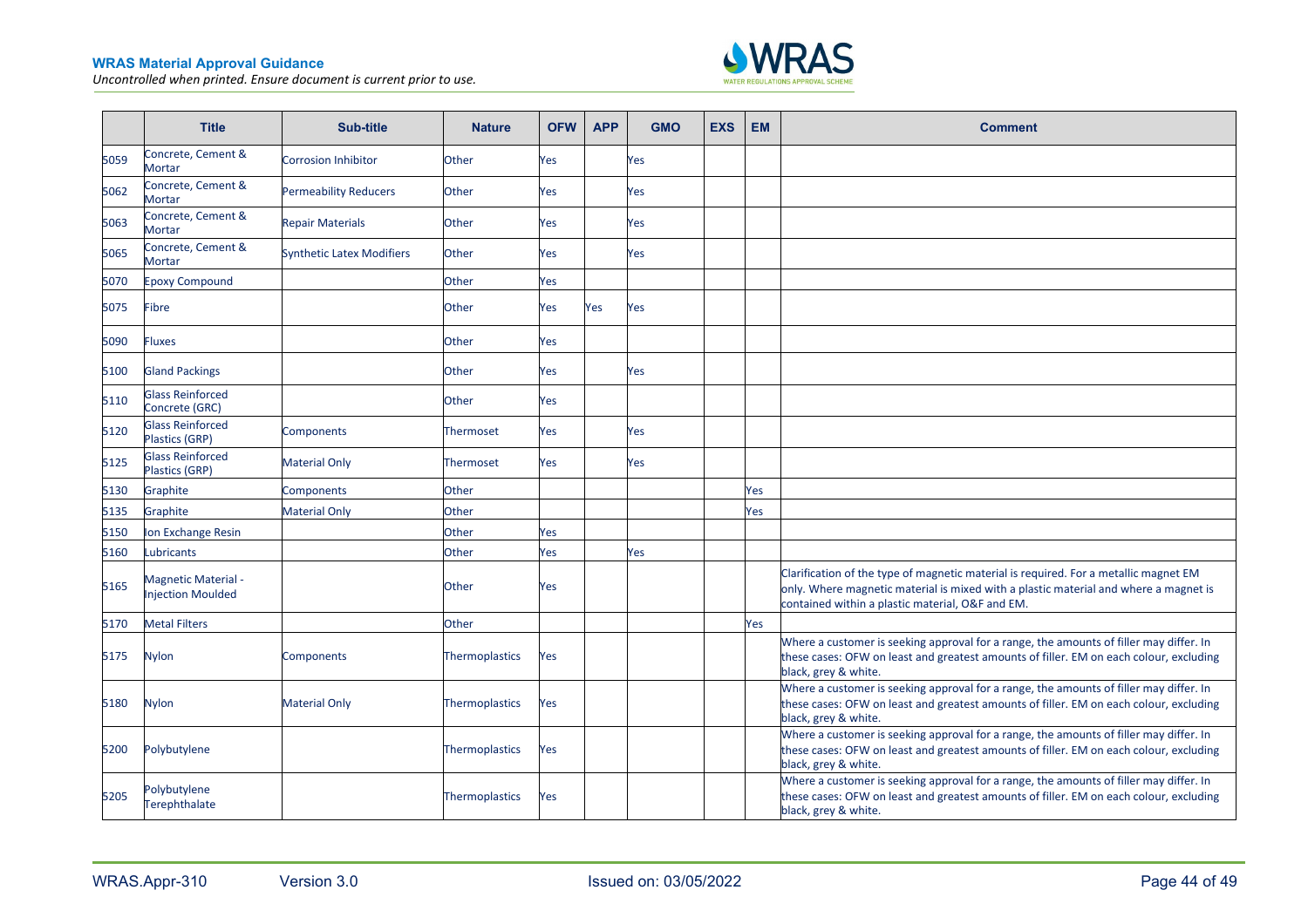

|      | <b>Title</b>                        | Sub-title            | <b>Nature</b>         | <b>OFW</b> | <b>APP</b> | <b>GMO</b> | <b>EXS</b> | <b>EM</b> | <b>Comment</b>                                                                                                                                                                                           |
|------|-------------------------------------|----------------------|-----------------------|------------|------------|------------|------------|-----------|----------------------------------------------------------------------------------------------------------------------------------------------------------------------------------------------------------|
| 5210 | Polycarbonate                       | <b>Material Only</b> | Thermoplastics        | Yes        |            |            |            |           | Where a customer is seeking approval for a range, the amounts of filler may differ. In<br>these cases: OFW on least and greatest amounts of filler. EM on each colour, excluding<br>black, grey & white. |
| 5220 | <b>Polyether Ether Ketone</b>       |                      | Thermoplastics        | Yes        |            |            |            |           | Where a customer is seeking approval for a range, the amounts of filler may differ. In<br>these cases: OFW on least and greatest amounts of filler. EM on each colour, excluding<br>black, grey & white. |
| 5223 | Polymethyl<br>Methacrylate          | <b>Material Only</b> | <b>Thermoplastics</b> | Yes        |            |            |            |           | Where a customer is seeking approval for a range, the amounts of filler may differ. In<br>these cases: OFW on least and greatest amounts of filler. EM on each colour, excluding<br>black, grey & white. |
| 5224 | Polyethersulphone                   | Components           | Thermoplastics        | Yes        |            |            |            |           | Where a customer is seeking approval for a range, the amounts of filler may differ. In<br>these cases: OFW on least and greatest amounts of filler. EM on each colour, excluding<br>black, grey & white. |
| 5225 | Polyethersulphone                   | <b>Material Only</b> | Thermoplastics        | Yes        |            |            |            |           | Where a customer is seeking approval for a range, the amounts of filler may differ. In<br>these cases: OFW on least and greatest amounts of filler. EM on each colour, excluding<br>black, grey & white. |
| 5235 | Polyether Polyurethane              | <b>Material Only</b> | Thermoplastics        | Yes        |            |            |            |           | Where a customer is seeking approval for a range, the amounts of filler may differ. In<br>these cases: OFW on least and greatest amounts of filler. EM on each colour, excluding<br>black, grey & white. |
| 5240 | Polyethylene                        | Components           | Thermoplastics        | Yes        |            |            |            |           | Where a customer is seeking approval for a range, the amounts of filler may differ. In<br>these cases: OFW on least and greatest amounts of filler. EM on each colour, excluding<br>black, grey & white. |
| 5245 | Polyethylene                        | <b>Material Only</b> | Thermoplastics        | Yes        |            |            |            |           | Where a customer is seeking approval for a range, the amounts of filler may differ. In<br>these cases: OFW on least and greatest amounts of filler. EM on each colour, excluding<br>black, grey & white. |
| 5246 | Polyethylene<br>Terephthalate (PET) |                      | Thermoplastics        | Yes        |            |            |            |           | Where a customer is seeking approval for a range, the amounts of filler may differ. In<br>these cases: OFW on least and greatest amounts of filler. EM on each colour, excluding<br>black, grey & white. |
| 5255 | Polyphenylene Sulphide<br>(PPS)     | <b>Material Only</b> | Thermoplastics        | Yes        |            |            |            |           | Where a customer is seeking approval for a range, the amounts of filler may differ. In<br>these cases: OFW on least and greatest amounts of filler. EM on each colour, excluding<br>black, grey & white. |
| 5256 | Polyphenylsulfone                   |                      | Thermoplastics        | Yes        |            |            |            |           | Where a customer is seeking approval for a range, the amounts of filler may differ. In<br>these cases: OFW on least and greatest amounts of filler. EM on each colour, excluding<br>black, grey & white. |
| 5257 | Polyphthalamide                     | <b>Material Only</b> | <b>Thermoplastics</b> | Yes        |            |            |            |           | Where a customer is seeking approval for a range, the amounts of filler may differ. In<br>these cases: OFW on least and greatest amounts of filler. EM on each colour, excluding<br>black, grey & white. |
| 5260 | Polypropylene                       | Components           | Thermoplastics        | Yes        |            |            |            |           | Where a customer is seeking approval for a range, the amounts of filler may differ. In<br>these cases: OFW on least and greatest amounts of filler. EM on each colour, excluding<br>black, grey & white. |
| 5265 | Polypropylene                       | <b>Material Only</b> | Thermoplastics        | Yes        |            |            |            |           | Where a customer is seeking approval for a range, the amounts of filler may differ. In<br>these cases: OFW on least and greatest amounts of filler. EM on each colour, excluding<br>black, grey & white. |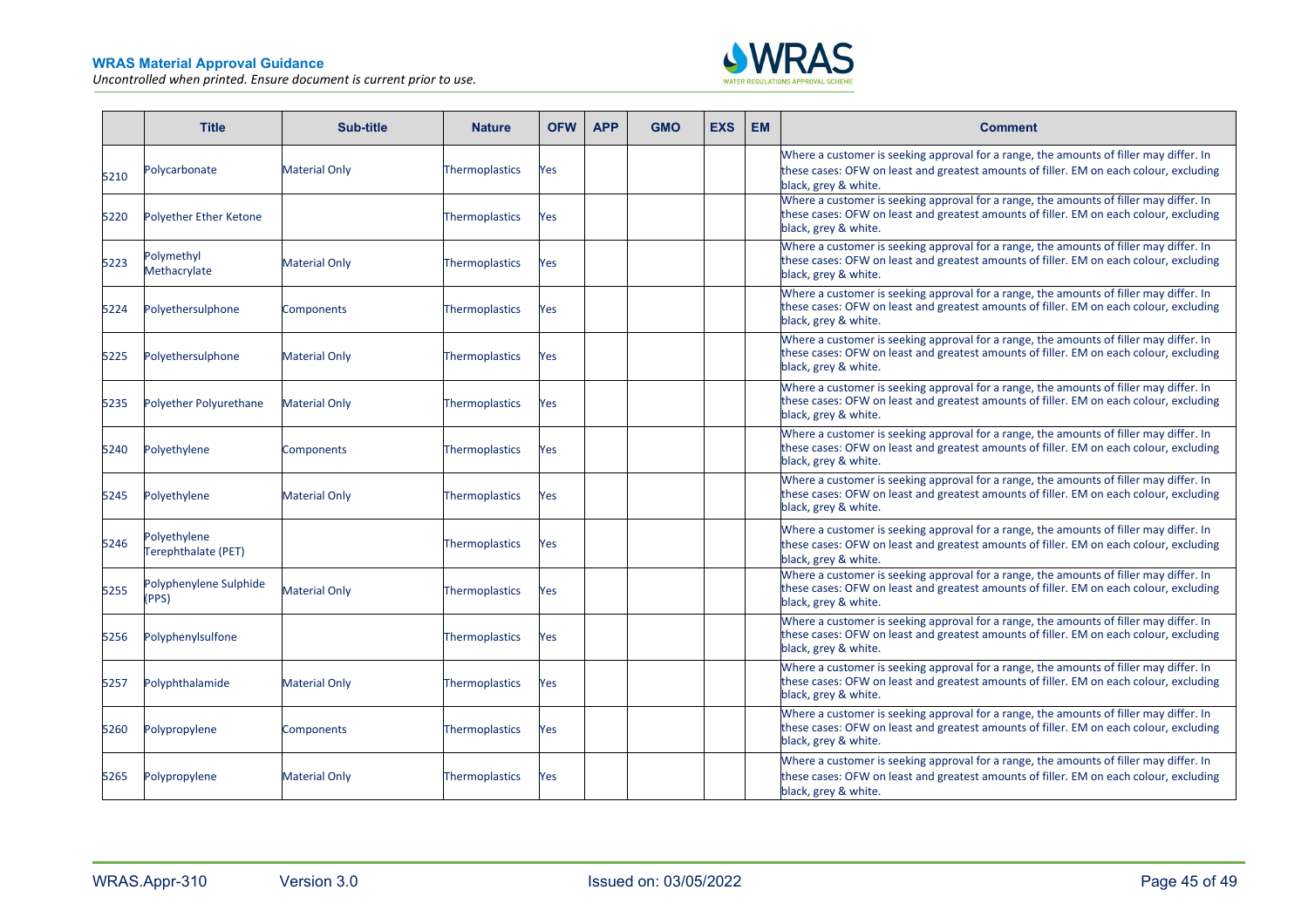

|      | <b>Title</b>                                                 | Sub-title                                                             | <b>Nature</b>         | <b>OFW</b> | <b>APP</b> | <b>GMO</b> | <b>EXS</b> | <b>EM</b> | <b>Comment</b>                                                                                                                                                                                           |
|------|--------------------------------------------------------------|-----------------------------------------------------------------------|-----------------------|------------|------------|------------|------------|-----------|----------------------------------------------------------------------------------------------------------------------------------------------------------------------------------------------------------|
| 5270 | Polystyrene                                                  | <b>Material Only</b>                                                  | Thermoplastics        | Yes        |            |            |            |           | Where a customer is seeking approval for a range, the amounts of filler may differ. In<br>these cases: OFW on least and greatest amounts of filler. EM on each colour, excluding<br>black, grey & white. |
| 5272 | Syndiotactic<br>Polystyrene (sPS)                            |                                                                       | <b>Thermoplastics</b> | Yes        |            |            |            |           | Where a customer is seeking approval for a range, the amounts of filler may differ. In<br>these cases: OFW on least and greatest amounts of filler. EM on each colour, excluding<br>black, grey & white. |
| 5280 | Polysulphone                                                 | <b>Material Only</b>                                                  | <b>Thermoplastics</b> | Yes        |            |            |            |           | Where a customer is seeking approval for a range, the amounts of filler may differ. In<br>these cases: OFW on least and greatest amounts of filler. EM on each colour, excluding<br>lack, grey & white.  |
| 5295 | Polytetrafluoroethylene<br>(PTFE)                            | <b>Material Only</b>                                                  | Thermoplastics        | Yes        |            |            |            |           | Where a customer is seeking approval for a range, the amounts of filler may differ. In<br>these cases: OFW on least and greatest amounts of filler. EM on each colour, excluding<br>black, grey & white. |
| 5296 | Polytetrafluoroethylene<br>(PTFE) and<br>(ETFE)Thermoplastic | Copolymer                                                             | <b>Thermoplastics</b> | Yes        |            |            |            |           | Where a customer is seeking approval for a range, the amounts of filler may differ. In<br>these cases: OFW on least and greatest amounts of filler. EM on each colour, excluding<br>black, grey & white. |
| 5300 | Polyvinylchloride (PVC,<br><b>PVC-U and CPVC)</b>            | Components - only lead free<br>PVC-U listed in this section           | Thermoplastics        | Yes        |            |            |            |           | Where a customer is seeking approval for a range, the amounts of filler may differ. In<br>these cases: OFW on least and greatest amounts of filler. EM on each colour, excluding<br>black, grey & white. |
| 5305 | Polyvinylchloride (PVC,<br><b>PVC-U and CPVC)</b>            | Material Only - only lead free<br><b>PVC-U listed in this section</b> | Thermoplastics        | Yes        |            |            |            |           | Where a customer is seeking approval for a range, the amounts of filler may differ. In<br>these cases: OFW on least and greatest amounts of filler. EM on each colour, excluding<br>black, grey & white. |
| 5307 | Polyvinylidine Fluoride                                      |                                                                       | Thermoplastics        | Yes        |            |            |            |           | Where a customer is seeking approval for a range, the amounts of filler may differ. In<br>these cases: OFW on least and greatest amounts of filler. EM on each colour, excluding<br>black, grey & white. |
| 5308 | <b>Repair Material</b>                                       |                                                                       | Other                 | Yes        |            |            |            |           |                                                                                                                                                                                                          |
| 5310 | <b>Release Agents</b>                                        |                                                                       | Other                 | Yes        |            | Yes        |            |           |                                                                                                                                                                                                          |
| 5311 | <b>Resin Anchors</b>                                         |                                                                       | Other                 | Yes        |            |            |            |           |                                                                                                                                                                                                          |
| 5460 | Sealants - Flat Faced Joints Epoxide                         |                                                                       | Other                 | Yes        |            |            |            |           |                                                                                                                                                                                                          |
| 5470 | Sealants - Flat Faced Joints Polyethylene Foam               |                                                                       | Thermoplastics        | Yes        |            |            |            |           |                                                                                                                                                                                                          |
| 5480 | Sealants - Flat Faced Joints PTFE                            |                                                                       | Thermoplastics        | Yes        |            |            |            |           |                                                                                                                                                                                                          |
| 5495 | Sealants - Flat Faced Joints Polysulphide                    |                                                                       | Other                 | Yes        |            | Yes        |            |           |                                                                                                                                                                                                          |
| 5500 | Sealants - Flat Faced Joints Silicone                        |                                                                       | Other                 | Yes        |            |            |            |           |                                                                                                                                                                                                          |
| 5510 | Sealants - Screwed Joints                                    | General                                                               | Other                 | Yes        |            |            |            |           |                                                                                                                                                                                                          |
| 5520 | Sealants - Screwed Joints                                    | Anaerobic adhesives                                                   | Other                 | Yes        |            |            |            |           |                                                                                                                                                                                                          |
| 5530 | Sealants - Screwed Joints PTFE                               |                                                                       | Thermoplastic         | Yes        |            |            |            |           |                                                                                                                                                                                                          |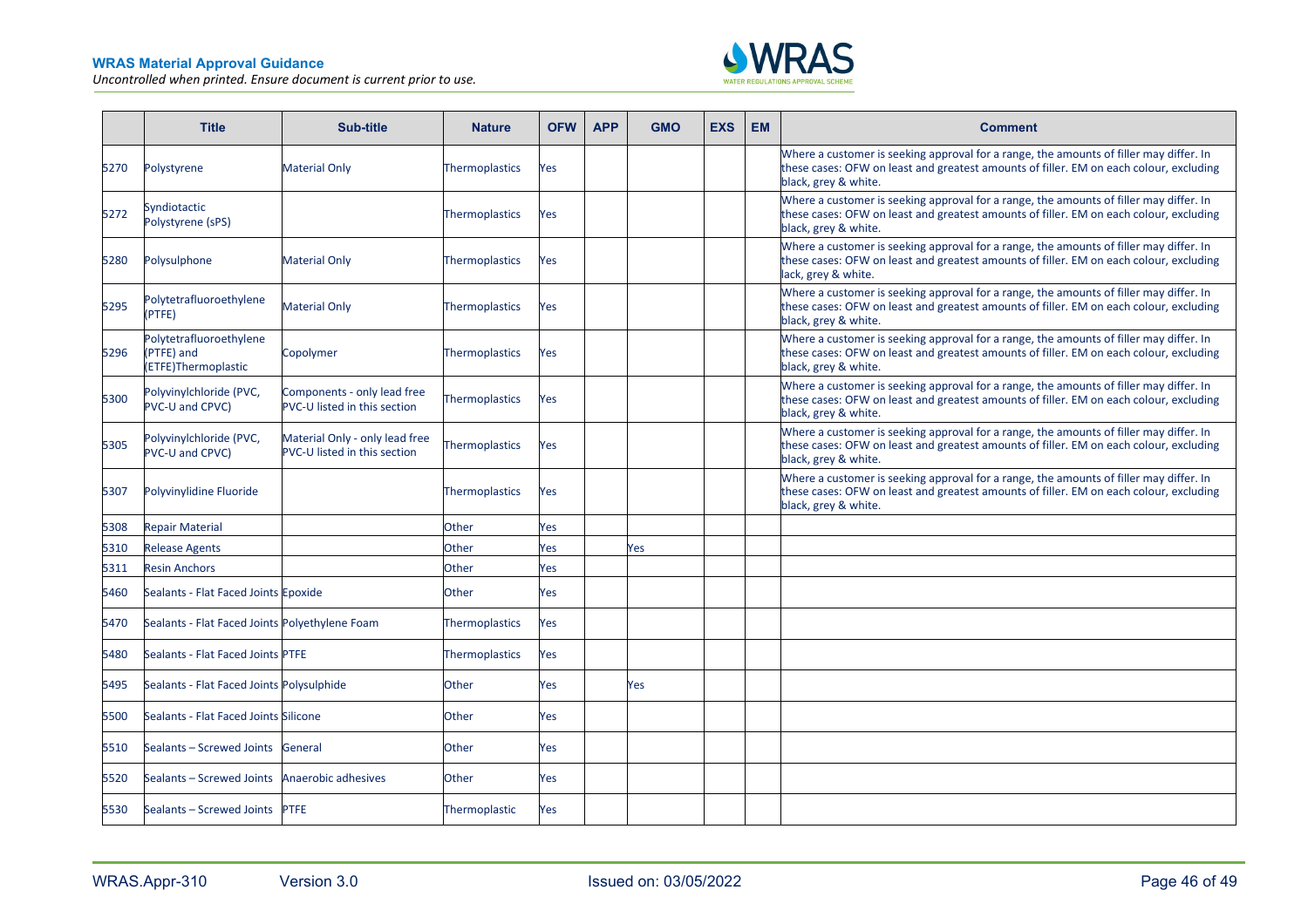

|      | <b>Title</b>                              | Sub-title                                                     | <b>Nature</b>    | <b>OFW</b> | <b>APP</b> | <b>GMO</b> | <b>EXS</b> | <b>EM</b> | <b>Comment</b>                                                                                                                                                                                                                                                                        |
|------|-------------------------------------------|---------------------------------------------------------------|------------------|------------|------------|------------|------------|-----------|---------------------------------------------------------------------------------------------------------------------------------------------------------------------------------------------------------------------------------------------------------------------------------------|
| 5550 | Sealants - Screwed Joints                 | Silicone                                                      | Other            | Yes        |            |            |            |           |                                                                                                                                                                                                                                                                                       |
| 5560 | <b>Solvent Cements</b>                    |                                                               | Other            | Yes        |            |            |            |           |                                                                                                                                                                                                                                                                                       |
| 5582 | <b>Thermoset Moulding</b><br>Compounds    |                                                               | Thermoset        | Yes        |            | Yes        |            |           |                                                                                                                                                                                                                                                                                       |
| 5585 | <b>Thermoplastic Moulding</b><br>Compound |                                                               | Thermoplastic    | Yes        |            |            |            |           |                                                                                                                                                                                                                                                                                       |
| 5248 | Polyphenyleneoxide (PPO) Components       |                                                               | Thermoplastics   | Yes        |            |            |            |           |                                                                                                                                                                                                                                                                                       |
| 5250 | Polyphenyleneoxide (PPO) Material Only    |                                                               | Thermoplastics   | Yes        |            |            |            |           |                                                                                                                                                                                                                                                                                       |
| 5253 | Polyphenylene Ether                       | <b>Material Only</b>                                          | Thermoplastics   | Yes        |            |            |            |           |                                                                                                                                                                                                                                                                                       |
| 5315 | <b>Rubbers</b>                            | General - components                                          | Other            | Yes        |            | Yes        |            |           | Where a customer is seeking approval for a range, carry out OFW and GMO on the largest<br>inradius and lowest Shore hardness. Repeat OFW & GMO on smallest inradius and highest<br>Shore hardness. Carry out EM where material includes lead acetate as part of their cure<br>system. |
| 5320 | <b>Rubbers</b>                            | General - material only                                       | Other            | Yes        |            | Yes        |            |           | Where a customer is seeking approval for a range, carry out OFW and GMO on the largest<br>inradius and lowest Shore hardness. Repeat OFW & GMO on smallest inradius and highest<br>Shore hardness. Carry out EM where material includes lead acetate as part of their cure<br>system. |
| 5330 | <b>Rubbers</b>                            | <b>Butyl - Material only</b>                                  | Elastomer        | Yes        |            | Yes        |            |           | Where a customer is seeking approval for a range, carry out OFW and GMO on the largest<br>inradius and lowest Shore hardness. Repeat OFW & GMO on smallest inradius and highest<br>Shore hardness. Carry out EM where material includes lead acetate as part of their cure<br>system. |
| 5350 | <b>Rubbers</b>                            | Ethylene propylene (EP)<br>components                         | <b>Elastomer</b> | Yes        |            | Yes        |            |           | Where a customer is seeking approval for a range, carry out OFW and GMO on the largest<br>inradius and lowest Shore hardness. Repeat OFW & GMO on smallest inradius and highest<br>Shore hardness. Carry out EM where material includes lead acetate as part of their cure<br>system. |
| 5355 | <b>Rubbers</b>                            | Ethylene propylene (EP) -<br>material only                    | Elastomer        | Yes        |            | Yes        |            |           | Where a customer is seeking approval for a range, carry out OFW and GMO on the largest<br>inradius and lowest Shore hardness. Repeat OFW & GMO on smallest inradius and highest<br>Shore hardness. Carry out EM where material includes lead acetate as part of their cure<br>system. |
| 5360 | <b>Rubbers</b>                            | Ethylene propylene diene<br>monomer (EPDM) -components        | Elastomer        | <b>Yes</b> |            | Yes        |            |           | Where a customer is seeking approval for a range, carry out OFW and GMO on the largest<br>inradius and lowest Shore hardness. Repeat OFW & GMO on smallest inradius and highest<br>Shore hardness. Carry out EM where material includes lead acetate as part of their cure<br>system. |
| 5365 | <b>Rubbers</b>                            | Ethylene propylene diene<br>monomer (EPDM) - material<br>only | <b>Elastomer</b> | Yes        |            | Yes        |            |           | Where a customer is seeking approval for a range, carry out OFW and GMO on the largest<br>inradius and lowest Shore hardness. Repeat OFW & GMO on smallest inradius and highest<br>Shore hardness. Carry out EM where material includes lead acetate as part of their cure<br>system. |
| 5370 | <b>Rubbers</b>                            | <b>Fluorocarbon - Components</b>                              | Elastomer        | Yes        |            |            |            |           | Where a customer is seeking approval for a range, carry out OFW and GMO on the largest<br>inradius and lowest Shore hardness. Repeat OFW & GMO on smallest inradius and highest<br>Shore hardness. Carry out EM where material includes lead acetate as part of their cure<br>system. |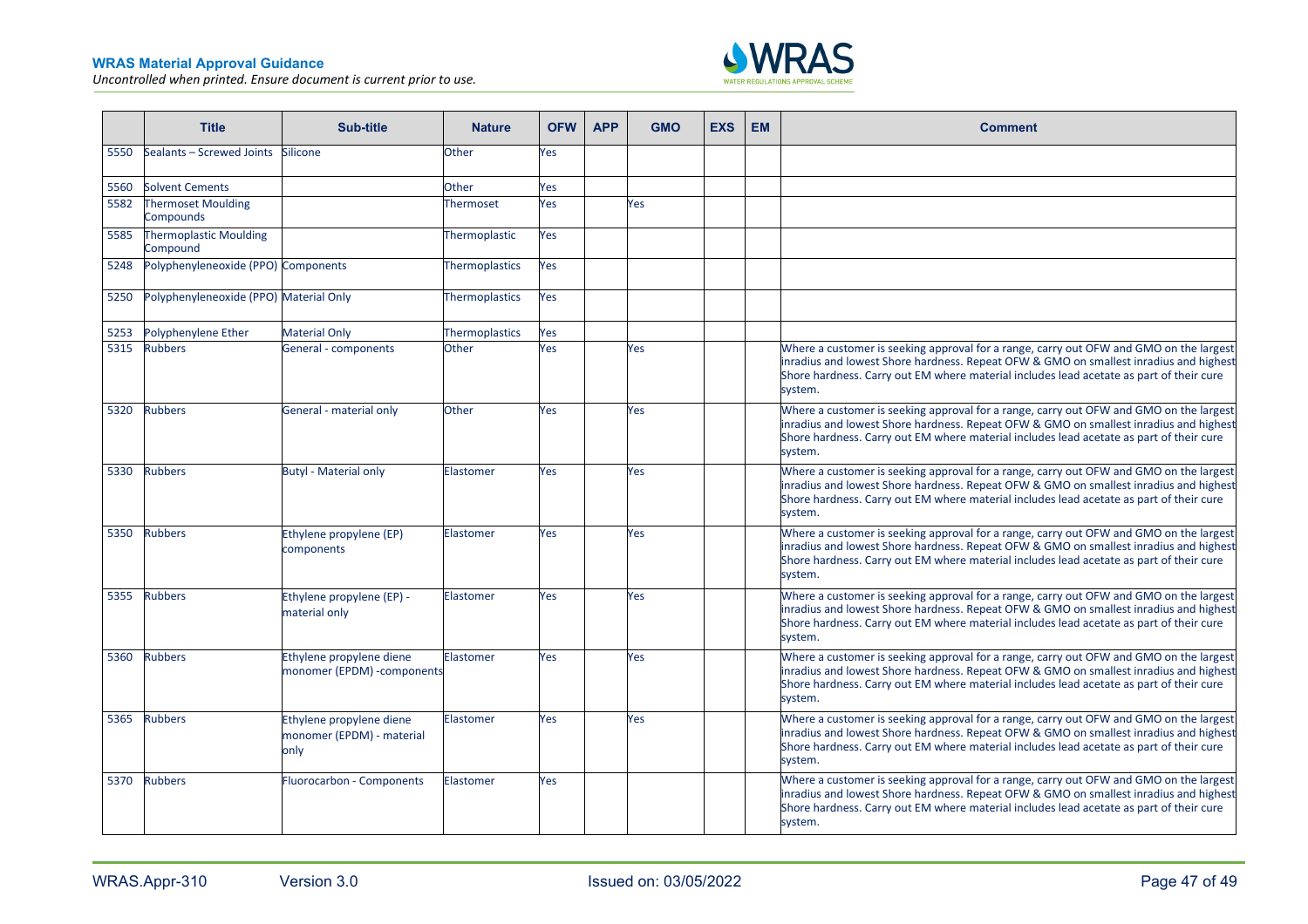÷



|      | <b>Title</b>                               | Sub-title                                            | <b>Nature</b>    | <b>OFW</b> | <b>APP</b> | <b>GMO</b> | <b>EXS</b> | <b>EM</b> | <b>Comment</b>                                                                                                                                                                                                                                                                        |
|------|--------------------------------------------|------------------------------------------------------|------------------|------------|------------|------------|------------|-----------|---------------------------------------------------------------------------------------------------------------------------------------------------------------------------------------------------------------------------------------------------------------------------------------|
| 5375 | <b>Rubbers</b>                             | Fluorocarbon - material only                         | <b>Elastomer</b> | Yes        |            |            |            |           | Where a customer is seeking approval for a range, carry out OFW and GMO on the largest<br>inradius and lowest Shore hardness. Repeat OFW & GMO on smallest inradius and highest<br>Shore hardness. Carry out EM where material includes lead acetate as part of their cure<br>system. |
| 5380 | <b>Rubbers</b>                             | Natural or isoprene -<br>material only               | Elastomer        | Yes        |            | Yes        |            |           | Where a customer is seeking approval for a range, carry out OFW and GMO on the largest<br>inradius and lowest Shore hardness. Repeat OFW & GMO on smallest inradius and highest<br>Shore hardness. Carry out EM where material includes lead acetate as part of their cure<br>system. |
| 5390 | <b>Rubbers</b>                             | Nitrile (acrylonitrile<br>butadiene) - Components    | Elastomer        | Yes        |            | Yes        |            |           | Where a customer is seeking approval for a range, carry out OFW and GMO on the largest<br>inradius and lowest Shore hardness. Repeat OFW & GMO on smallest inradius and highest<br>Shore hardness. Carry out EM where material includes lead acetate as part of their cure<br>system. |
| 5395 | <b>Rubbers</b>                             | Nitrile (acrylonitrile<br>butadiene) - Material Only | <b>Elastomer</b> | Yes        |            | Yes        |            |           | Where a customer is seeking approval for a range, carry out OFW and GMO on the largest<br>inradius and lowest Shore hardness. Repeat OFW & GMO on smallest inradius and highest<br>Shore hardness. Carry out EM where material includes lead acetate as part of their cure<br>system. |
| 5399 | <b>Rubbers</b>                             | Polyester/polyether<br>elastomer components          | Elastomer        | Yes        |            | Yes        |            |           | Where a customer is seeking approval for a range, carry out OFW and GMO on the largest<br>inradius and lowest Shore hardness. Repeat OFW & GMO on smallest inradius and highest<br>Shore hardness. Carry out EM where material includes lead acetate as part of their cure<br>system. |
| 5400 | <b>Rubbers</b>                             | Polyester/polyether<br>elastomer material only       | Elastomer        | Yes        |            | Yes        |            |           | Where a customer is seeking approval for a range, carry out OFW and GMO on the largest<br>inradius and lowest Shore hardness. Repeat OFW & GMO on smallest inradius and highest<br>Shore hardness. Carry out EM where material includes lead acetate as part of their cure<br>system. |
| 5410 | <b>Rubbers</b>                             | Silicone components                                  | Elastomer        | Yes        |            | Yes        |            |           | Where a customer is seeking approval for a range, carry out OFW and GMO on the largest<br>inradius and lowest Shore hardness. Repeat OFW & GMO on smallest inradius and highest<br>Shore hardness. Carry out EM where material includes lead acetate as part of their cure<br>system. |
| 5414 | <b>Rubbers</b>                             | Silicone material only                               | Elastomer        | Yes        |            | Yes        |            |           | Where a customer is seeking approval for a range, carry out OFW and GMO on the largest<br>inradius and lowest Shore hardness. Repeat OFW & GMO on smallest inradius and highest<br>Shore hardness. Carry out EM where material includes lead acetate as part of their cure<br>system. |
| 5420 | <b>Rubbers</b>                             | Styrene butadiene (SBR)                              | Elastomer        | Yes        |            | Yes        |            |           | Where a customer is seeking approval for a range, carry out OFW and GMO on the largest<br>inradius and lowest Shore hardness. Repeat OFW & GMO on smallest inradius and highest<br>Shore hardness. Carry out EM where material includes lead acetate as part of their cure<br>system. |
| 5450 | Sealants - Flat Faced<br>Joints            | <b>Butyl Rubber</b>                                  | <b>Elastomer</b> | Yes        |            | Yes        |            |           | Where a customer is seeking approval for a range, carry out OFW and GMO on the largest<br>inradius and lowest Shore hardness. Repeat OFW & GMO on smallest inradius and highest<br>Shore hardness. Carry out EM where material includes lead acetate as part of their cure<br>system. |
| 5021 | <b>Bituminous Based</b><br><b>Products</b> | Small surface area contact only Other                |                  | Yes        |            |            |            |           |                                                                                                                                                                                                                                                                                       |